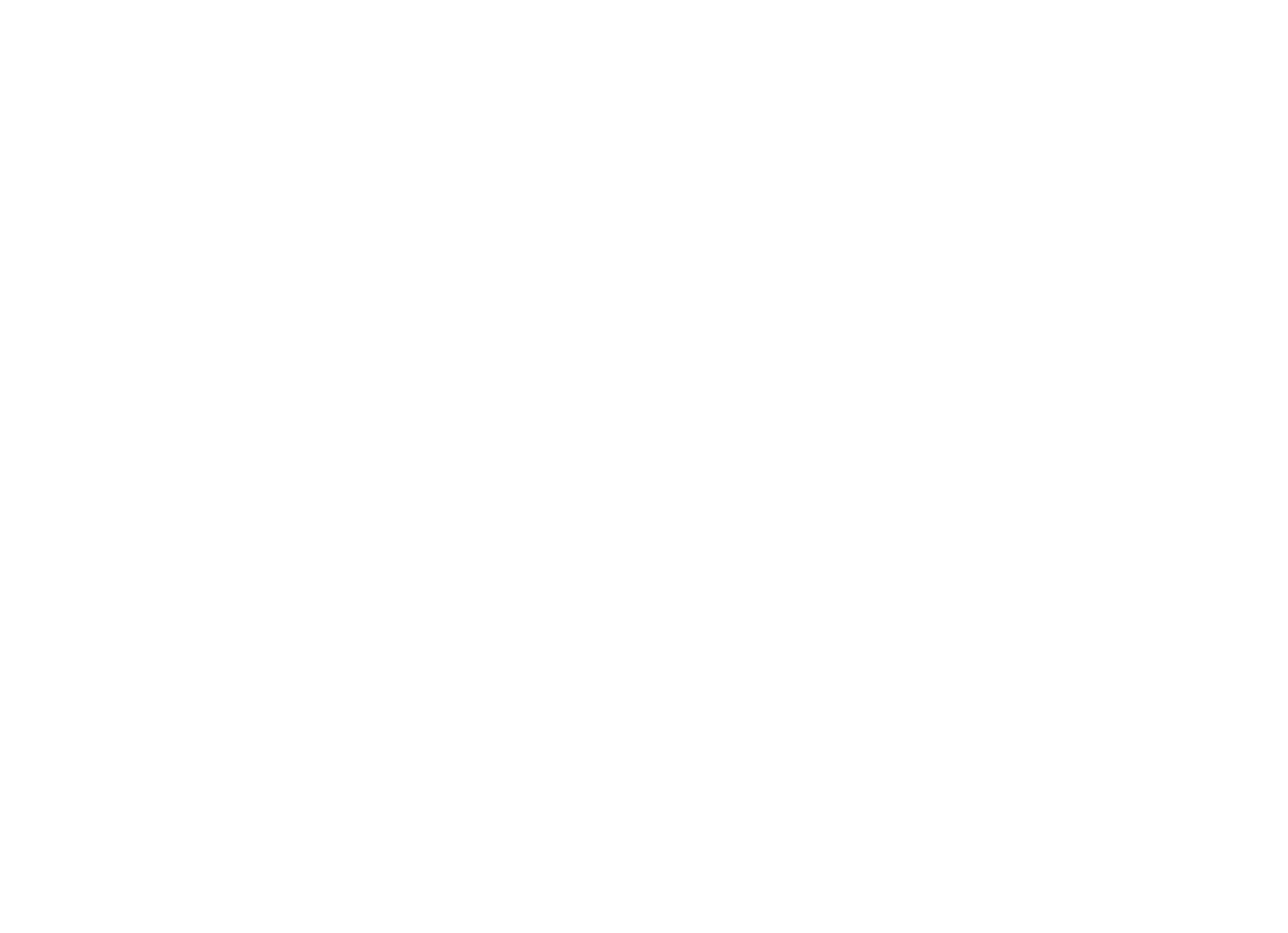RIGHT TO EDUCATION PRIMERS NO. 3

Human rights obligations: making education available, accessible, acceptable and adaptable

K. Tomaševski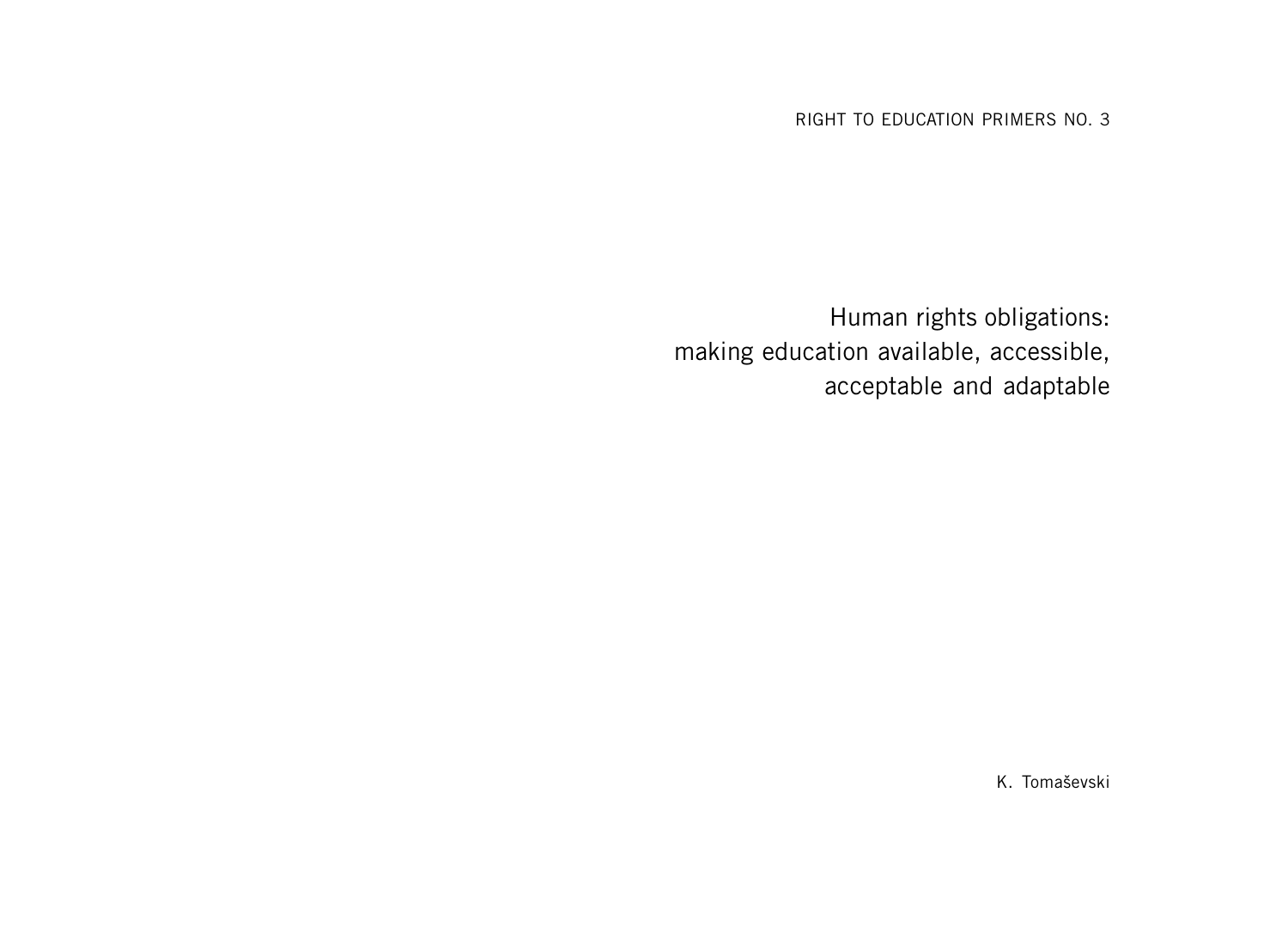Right to education primers no. <sup>3</sup>

This document has been financed by the Swedish International Development Cooperation Agency, Sida. However, Sida has no responsibility for its contents which rests entirely with the author.

Author: Katarina Tomaševski

Graphic Design: Dennis Andersson, Novum Grafiska AB

Printed by Novum Grafiska AB, Gothenburg, 2001.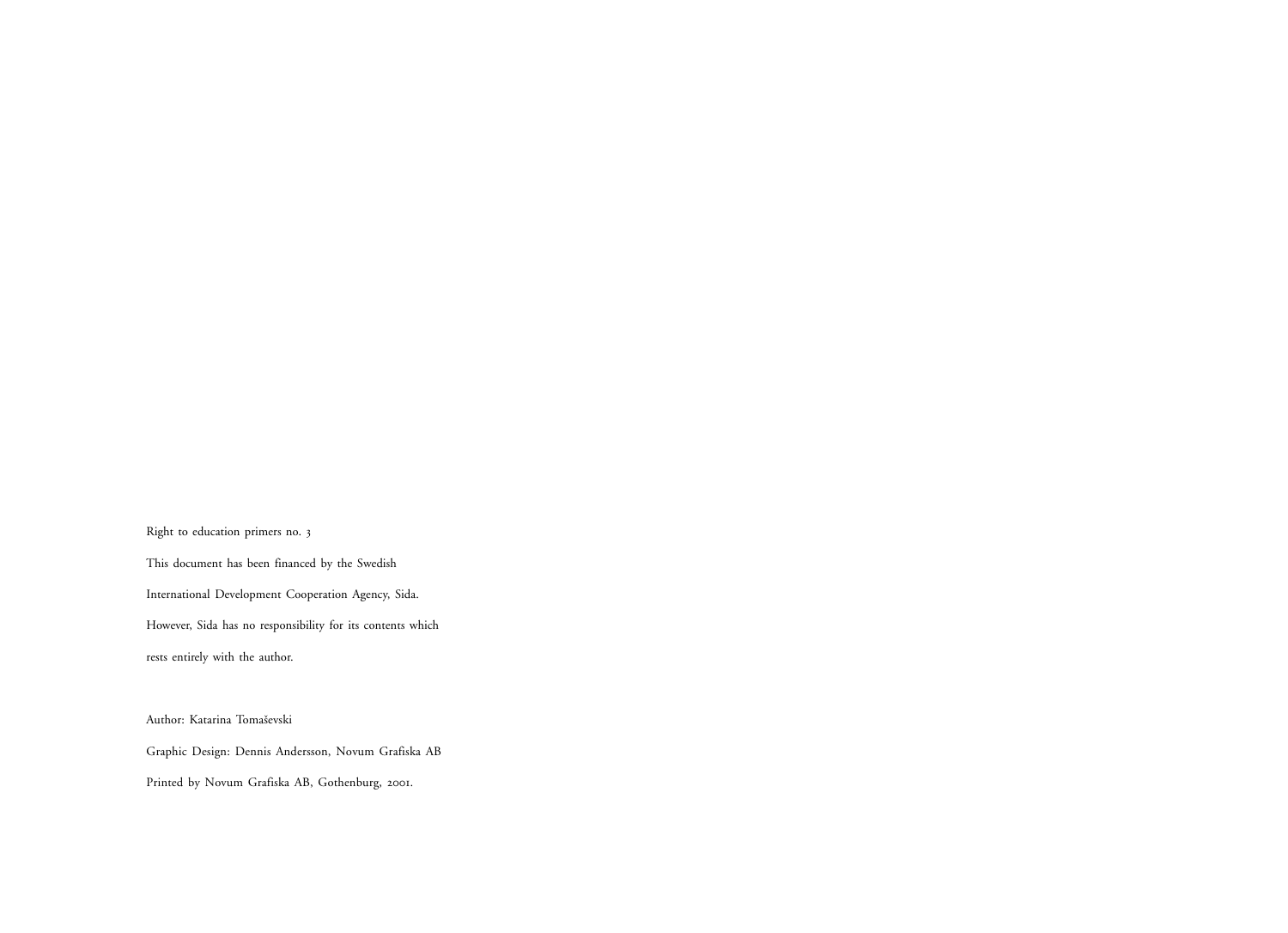# Table of contents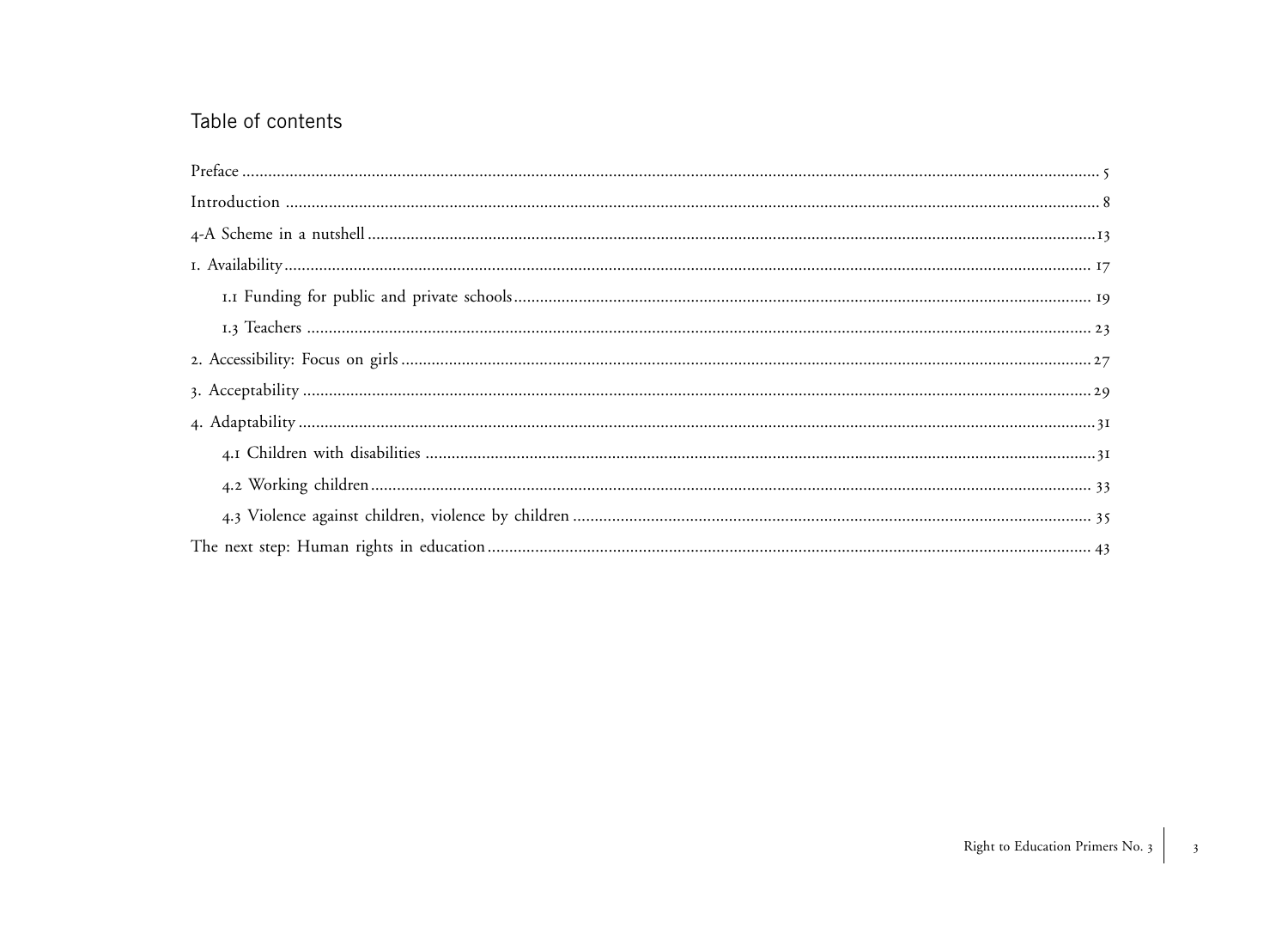# List of boxes and tables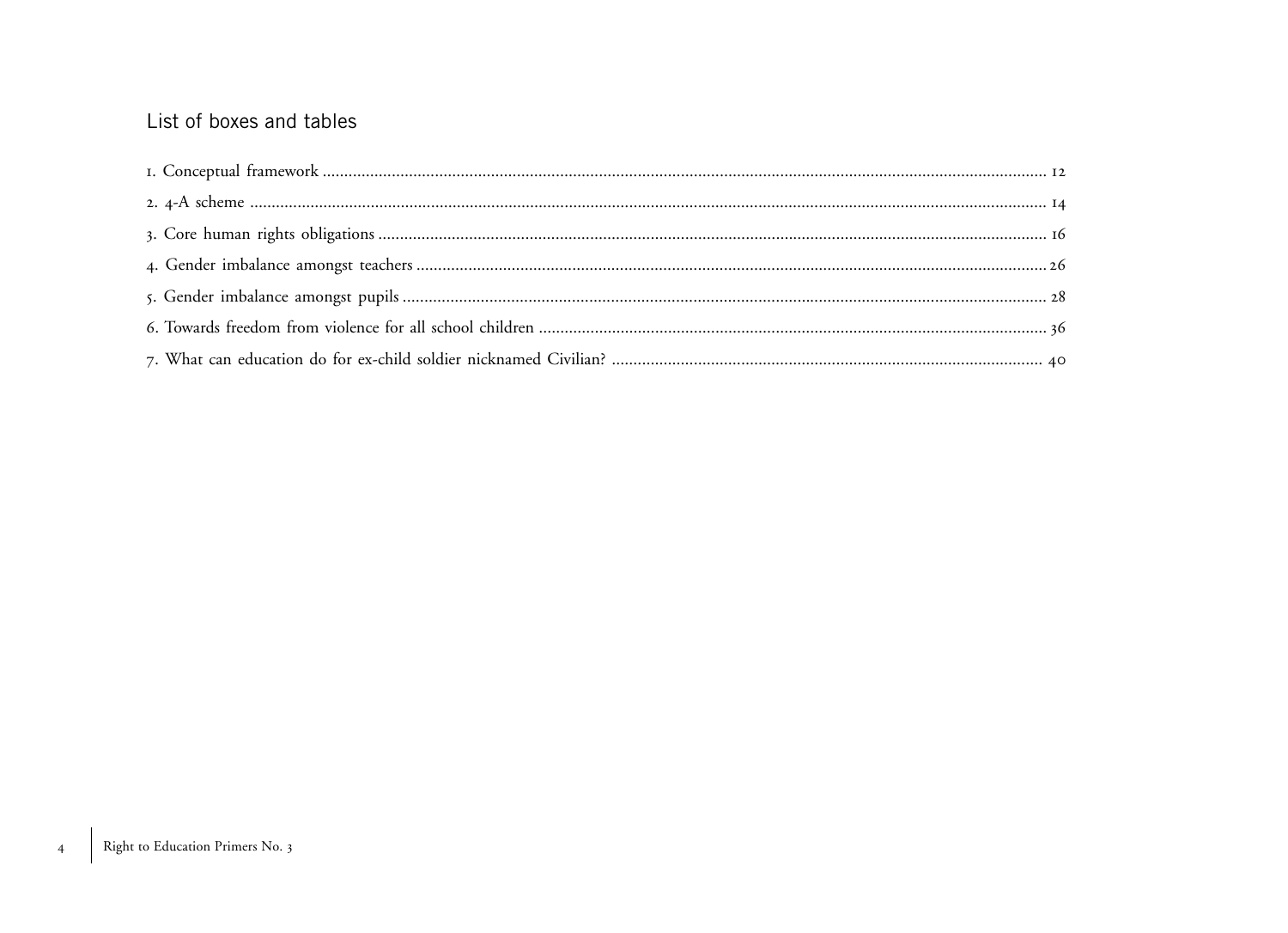## Preface

This is the third publication in the series of Right to Education Primers, which is devoted to elucidating key dimensions of the right to education, the respect of all human rights in education, as well as enhancing human rights through education. Primer No. <sup>1</sup>, entitled *Removing Obstacles on the Road to the Right to Education,* has had as the point of departure the need to dismantle prevalent misconceptions which impede effective recognition of the right to education. Primer No. 2 has addressed its cardinal requirement, ensuring free and compulsory education for all, and highlighted the gap between this minimal global human rights norm and reality. It has pointed out that these minimal requirements are not yet in place in at least 58 countries.

This publication summarizes governmental human rights obligations in education, structured into a simple 4-A scheme – making education available, accessible, acceptable and adaptable. Primer No. 4 follows and is devoted to the orientation, contents and methods of education; it is entitled *Human Rights in Education as Prerequisite for Human Rights Education*. The importance of linking governmental human rights obligations with global development finance strategies – encompassing aid and debt relief – is addressed in Primer No. 5. It is entitled *Is the World Bank Moving towards the Right to Education?* It argues that human rights obligations are both individual and collective hence the right to education should be – but is not – recognized in global economic, fiscal, or education strategies. The multitude of issues which have to be described and analyzed is being addressed step-by-step hence five more Right to Education Primers are planned for the year <sup>2001</sup>.

This series of publications complements my work within the United Nations as the Special Rapporteur on the right to education of the Commission on Human Rights. The Commission has recently started dealing with economic, social and cultural rights in earnest and this area is not, as yet, widely known. These publications aim to facilitate outreach for the right to education by presenting the essential facets of the process whereby human rights can and should be mainstreamed in education. This entails the full recognition of the right to education, safeguards for human rights and fundamental freedoms in education, and the adaptation of schooling to enhancing human rights through education.

The publications are part of the emerging public access resource centre on the right to education at the Raoul Wallenberg Institute of Lund University. It is being developed to broaden interest for the right to education and to increase knowledge about it by making the essential material available in a systematic manner, free of charge. Alongside publications, this resource centre includes background information needed to map out the international and domestic legal frameworks of the right to education. This encompasses excerpts from the relevant international treaties which guarantee the right to education, information on their ratifications and reservations which delineate international legal commitments for each country, constitutional guarantees of the right to education, information on international and domestic institutions which provide remedy for human rights violations within education, important court cases and decisions of national human rights commissions concerning the right to education and human rights in education. This information will be accessible at www.right-to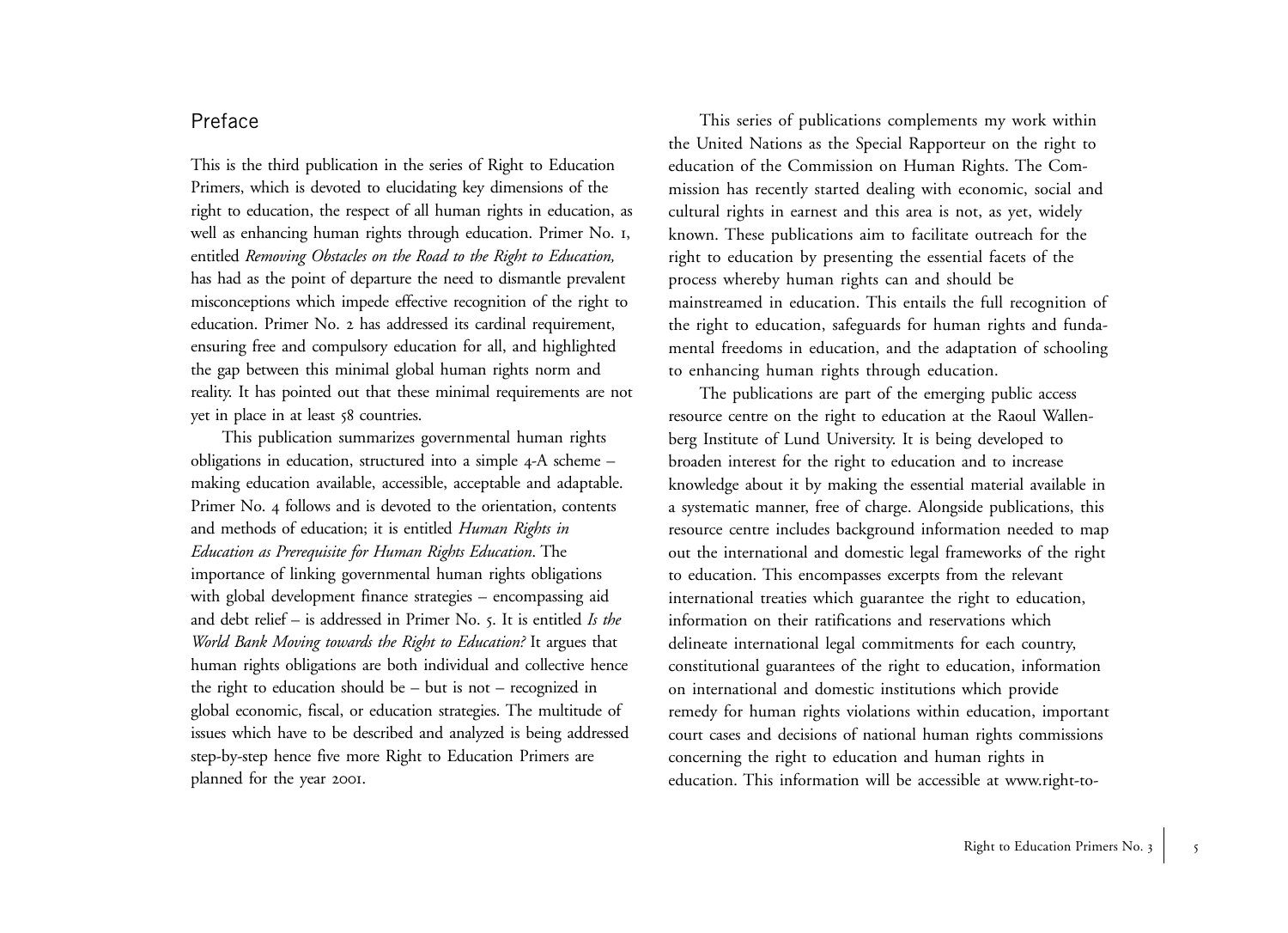education.org. as of 15 March 2001. This website will also include full texts of the publications and they will also be sent to those who cannot access them on-line.

This resource centre is being developed to augment my work as the Special Rapporteur on the right to education of the United Nations Commission on Human Rights. Special Rapporteurs are appointed by the Chairman of the Commission on Human Rights, subsequent to the Commission's decision to create a specific mandate. The particular person's expertise in a specific field, in my case a long track record of working on economic and social rights, the human rights of women and the rights of the child, seemed to have been decisive. My mandate on the right to education was created by the Commission on Human Rights in its resolution 1998/33 of <sup>17</sup> April 1998 and I was appointed in August 1998.

The Commission's decision to appoint a Special Rapporteur on the right to education originated in a widely shared assessment that economic, social and cultural rights had been neglected, if not marginalized. The text of the resolution whereby my mandate was created, typically for economic and social rights, was inexact on the contours of the mandate<sup>1</sup> as a

consequence of the need to generate and sustain consensus within the Commission. Advancing human rights is a process and the initial definition of an agenda for the future is narrow and cautious, to be broadened and deepened as work progresses. Much work is needed to redress the previous neglect of the right to education. Much too little can be done within the United Nations, where the right to education is one out of very many issues on the agenda, thus the necessity of providing external academic and professional input in the deliberations and evolving policies of the Commission on Human Rights.

My work on the right to education therefore extends far beyond my role as the Special Rapporteur and encompasses research, teaching and training at the Raoul Wallenberg Institute at Lund University. The two are closely linked. Special Rapporteurship is an honorary function, entailing much unpaid work and a great deal of battling to assert and defend the right to education, particularly for all the children who do not know that such a right exists, least of all that they should be enjoying it. The logic of human rights work is that rights are denied and violated hence the essential task is to expose and oppose denials and violations. By no stretch of imagination could one imagine deniers and violators sitting back and applauding. Special Rapporteurs thus continue in their existing jobs so as to remain financially and organizationally independent. Where their professional and academic work can be molded to support their UN work, as my case has fortunately been, much can be done.

Working as a Special Rapporteur encompasses three tracks: annual reports provide a summarized overview of relevant developments worldwide, country missions are carried

<sup>&</sup>lt;sup>1</sup> The Commission on Human Rights in its resolution 1998/33 of 17 April 1998 mandated me to (i) Report on the status, throughout the world, of the progressive realization of the right to education, including access to primary education, and the difficulties encountered in the implementation of this right; (ii) Promote assistance to Governments for urgent plans of action to secure the progressive implementation of the principle of compulsory primary education free of charge for all; (iii) Focus on gender, in particular the situation and needs of the girl child, and to promote the elimination of all forms of discrimination in education; (v) Develop regular dialogue with actors such as UNESCO or UNICEF, and with financial institutions, such as the World Bank.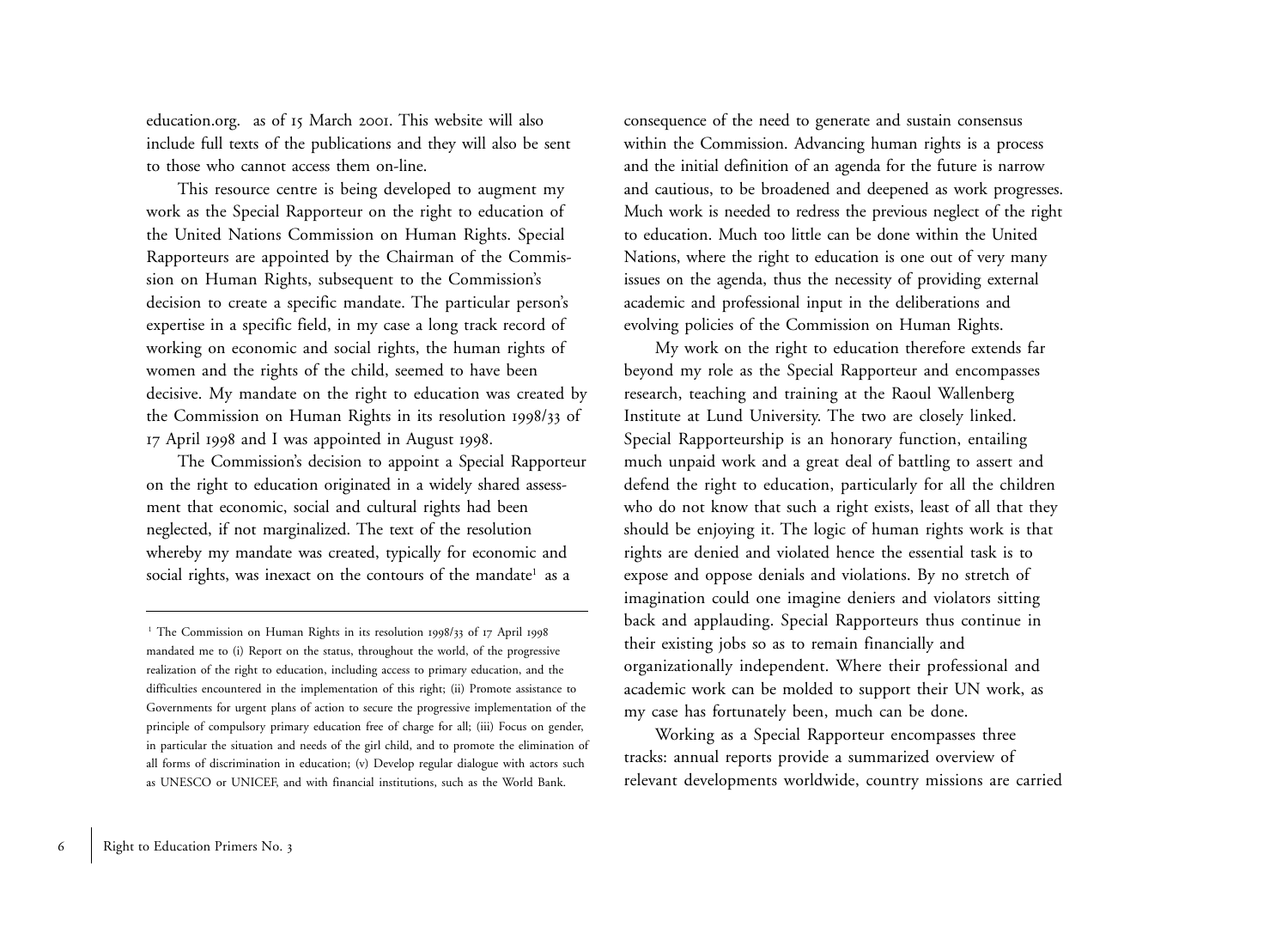out to examine the pattern of problems *in situ*, while obstacles or alleged violations are tackled through correspondence with the respective governments. My three annual and two mission reports (Uganda and England) are available on the homepage of the High Commissioner for Human Rights (www.unhchr.ch) in English, French and Spanish, as are resolutions of the Commission on Human Rights and other pertinent documents. My UN reports are also available at www.right-to-education.org.

UN reports are limited to <sup>28</sup> pages and so a great deal of economizing is needed to cover all pertinent issues; the coverage is necessarily superficial. There is only one annual

report while funding available for missions effectively permits only one every second year. The style in which these reports are written does not facilitate easy reading. Therefore, this series of publications addresses each important dimension of the right to education in turn. The publications are kept short, the multitude of legal information is provided separately so as to facilitate easy reading, and real-life examples are used as much as possible to exemplify the relevance of the human rights approach to education. They are circulated in a limited number of copies to stimulate discussion and invite critical comment. All comments and suggestions are thus welcome.

> K. Tomaševski Lund, 18 January 2001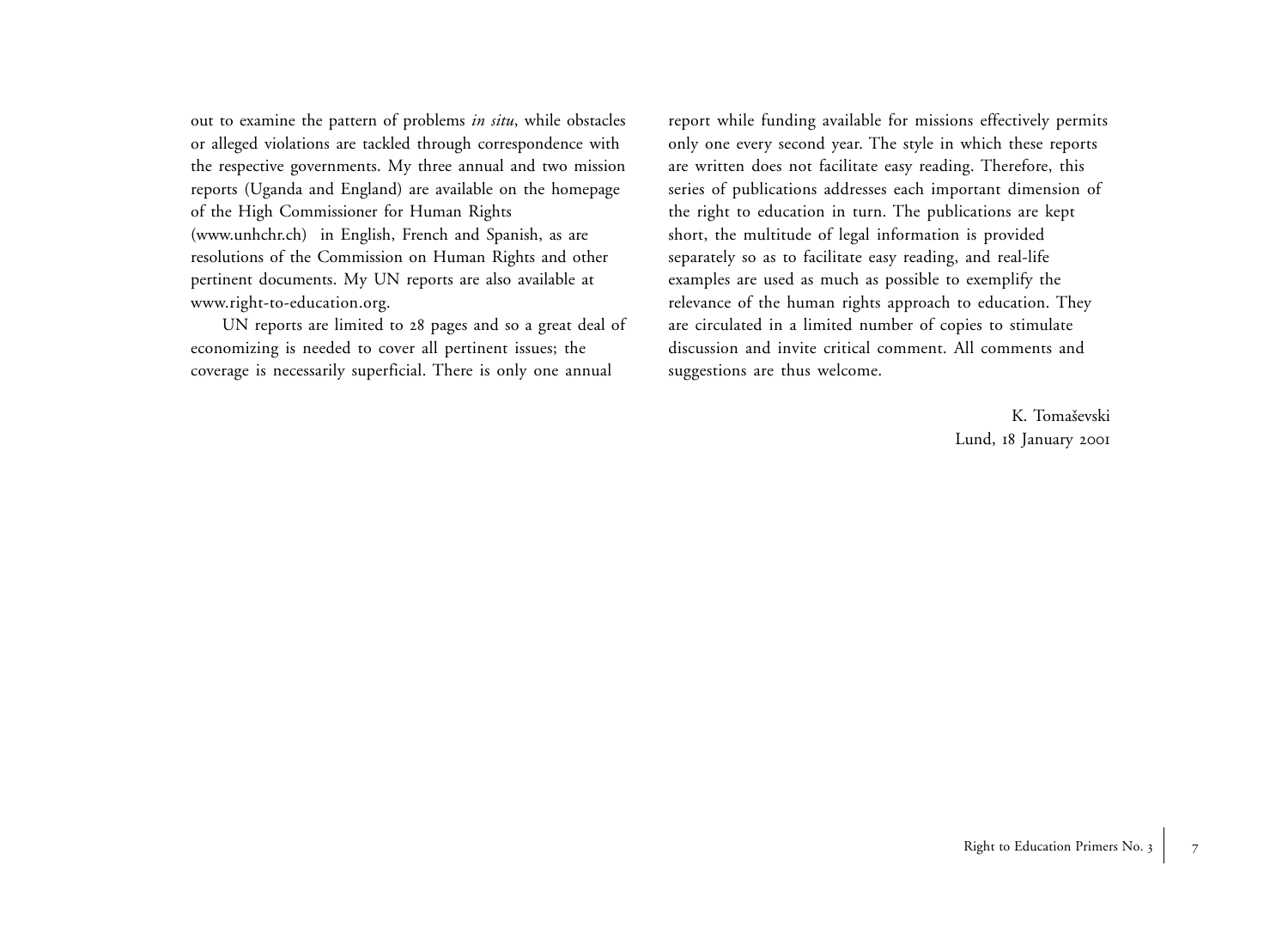### Introduction

A well-established adage posits that no right can exist without a remedy. This truism is sometimes forgotten for economic and social rights, including the right to education, thereby divorcing them from their grounding in law and transforming them into a secular religion. Such experiments are not likely to take root, nor are they likely to be beneficial for the human rights cause, unless the core of human rights is preserved and strengthened – rights entail corresponding obligations and ought to be accompanied by access to remedy for alleged denials and violations.

The conceptual counterpart of human rights are then governmental obligations. Governments are individually obliged to secure human rights for their own population. They cannot be held legally responsible for violating human rights in other countries and international development co-operation is perceived as human-rights promoting, or at worst neutral. It often facilitates the realization of human rights, it is almost never neutral, while it can also harm human rights. On the one hand, governments of developing countries can be pressurized into violating or denying human rights through conditions for development finance. Trade union freedoms of teachers can be denied so as to keep their salaries low and reduce budget deficits. On the other hand, governments could be assisted in promoting and protecting human rights where development finance is designed within the framework outlined by international human rights law. In-between, many policies that are apparently human-rights neutral have significant human rights effects. An example are ceilings on the size of civil service which may inhibit teacher recruitment and

thus jeopardize increased or even sustained access to education. These issues are addressed in *Primer No. 5*; this text is discussing governmental obligations at the domestic level.

The right to education is routinely classified as an economic, social and cultural right; these are often deemed to be lacking remedies and are accordingly treated as quasi-rights or not-quite rights. As a consequence, denials and violations of the right to education are not addressed. This reductionism ruptures the symmetry of law which balances rights and duties, freedoms and responsibilities. Keeping the symmetry, this text concentrates on governmental obligations which stem from the right to education and discusses different types of human rights obligations which distinct facets of the right to education entail. Different from its frequent but erroneous image as being only an economic, social and cultural right, the right to education is also a civil and political rights. Moreover, it straddles individual and collective rights, embodying both.

The firm grounding of the right to education in international and domestic human rights law provides for the clarity and specificity of human rights standards needed for addressing its key dimensions at the global level. International human rights law underpins universality of human rights laying down minimal standards to which all people are entitled. Its requirements are interpreted daily, throughout the world, in the light of the multitude of different situations that arise. Access of children to education may be impeded because they cannot comply with administrative requirements, such as birth or citizenship certificates, or the nearest school is too far away. There is often conflict between parental preferences for their children's education and the rights of the child, exemplified by the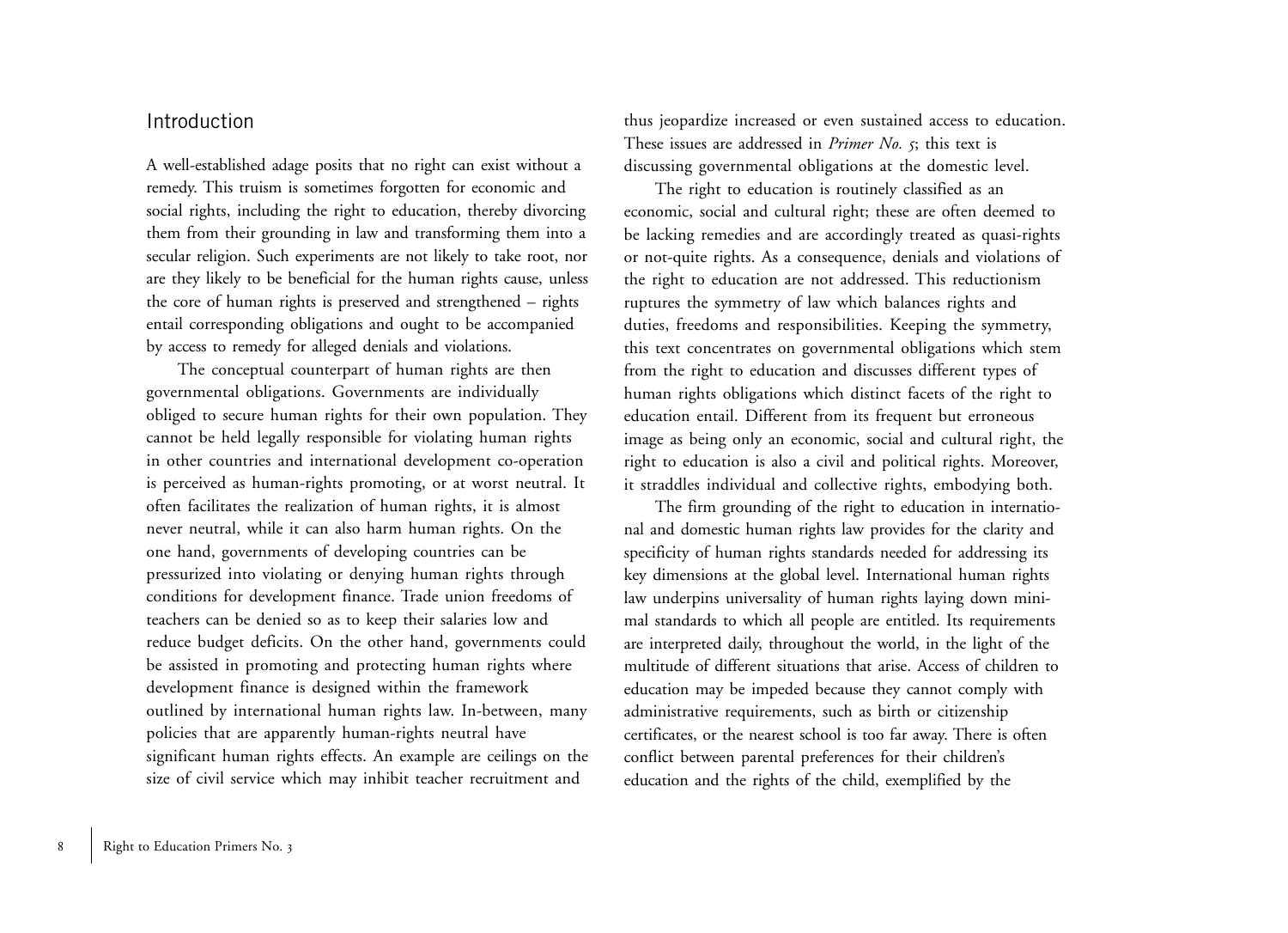widespread bias against educating girls or children with disabilities. Students' enrollment may be impeded by the closure of universities because of political or financial reasons. An endless variety of real-life issues ceaselessly force domestic courts, human rights commissions, or international human rights bodies to clarify the nature and scope of the right to education through the corresponding governmental obligations.

The right to education is recognized, promoted and protected at all levels – from local to global – and it fully reflects the interplay between the dual processes of globalization and localization which are now taking place. In most federal countries, education pertains to the remit of regional or local authorities and the current trend towards decentralization furthers the localization of education. The parallel process of <sup>g</sup>lobalization substantively affects only the uppermost levels of the education pyramid. Primary education remains local and this is unlikely to change. However, the financial impact of <sup>g</sup>lobalization affects the whole education pyramid, while its ideological underpinning tends to treat education as an industry,<sup>2</sup> which provides a service that should be traded just like any other, domestically and internationally. The role of the government in education, affirmed in international and domestic human rights law, provides a powerful antidote against the risk of depleting education of remaining a public good and schooling of remaining a public service. The full mobilization of the existing human rights standards for education can neutralize

negative dimensions of globalization at all levels, thus enabling the human rights community to provide a useful and timely contribution to developments which were, until recently, deemed to lie beyond the reach of human rights safeguards.

The right to education straddles the division of human rights into civil and political, on the one hand, and economic, social and cultural, on the other hand. It embodies them all. Governmental obligation to respect parental freedom of choice or free establishment of schools typifies civil and political contents of the right to education; denials of freedom of and in education are challenged throughout the world.<sup>3</sup>

<sup>3</sup> The human rights guarantees for religion affirm the freedom of religion but not freedom in religion. The Human Rights Committee has examined the case of a teacher who 'had been engaged in a protracted confrontation with the authorities over his teaching and his employment,' to determine that his rights were violated by constant harassment which made his continued teaching impossible. The background to the case was the denial of his certification by ecclesiastic authorities. A certificate of suitability, issued by the Catholic Church, is needed for any teacher of religion and the Church verifies that religious education is provided in accordance with the precepts of the Catholic Church. The Committee has agreed that the teacher's removal from teaching religion was necessitated by his lack of certificate, which was occasioned by his advocacy of liberation theology. This was beyond the influence of the Committee or the government of the country concerned. However, the Committee has added that he could not prevented from continuing in public service teaching. (Human Rights Committee – *William Eduardo Delgado Paez* v. Colombia, Communication No. 195/1985, Views of 12 July 1990.) Differently from freedom of religion, the human rights guarantees relating to education affirm both freedom of education (requiring governments to allow non-state schools) and freedom in education (requiring governments to recognize the rights of parents, teachers and learners in education, including their rights to question and challenge school curriculum, textbooks, methods of instruction, rules for school discipline or their administration and enforcement).

<sup>2</sup> Tooley, J. – *The Global Education Industry. Lessons from Private Education in Developing Countries*, International Finance Corporation and Institute of Economic Affairs, Washington D.C. and London, <sup>1999</sup>.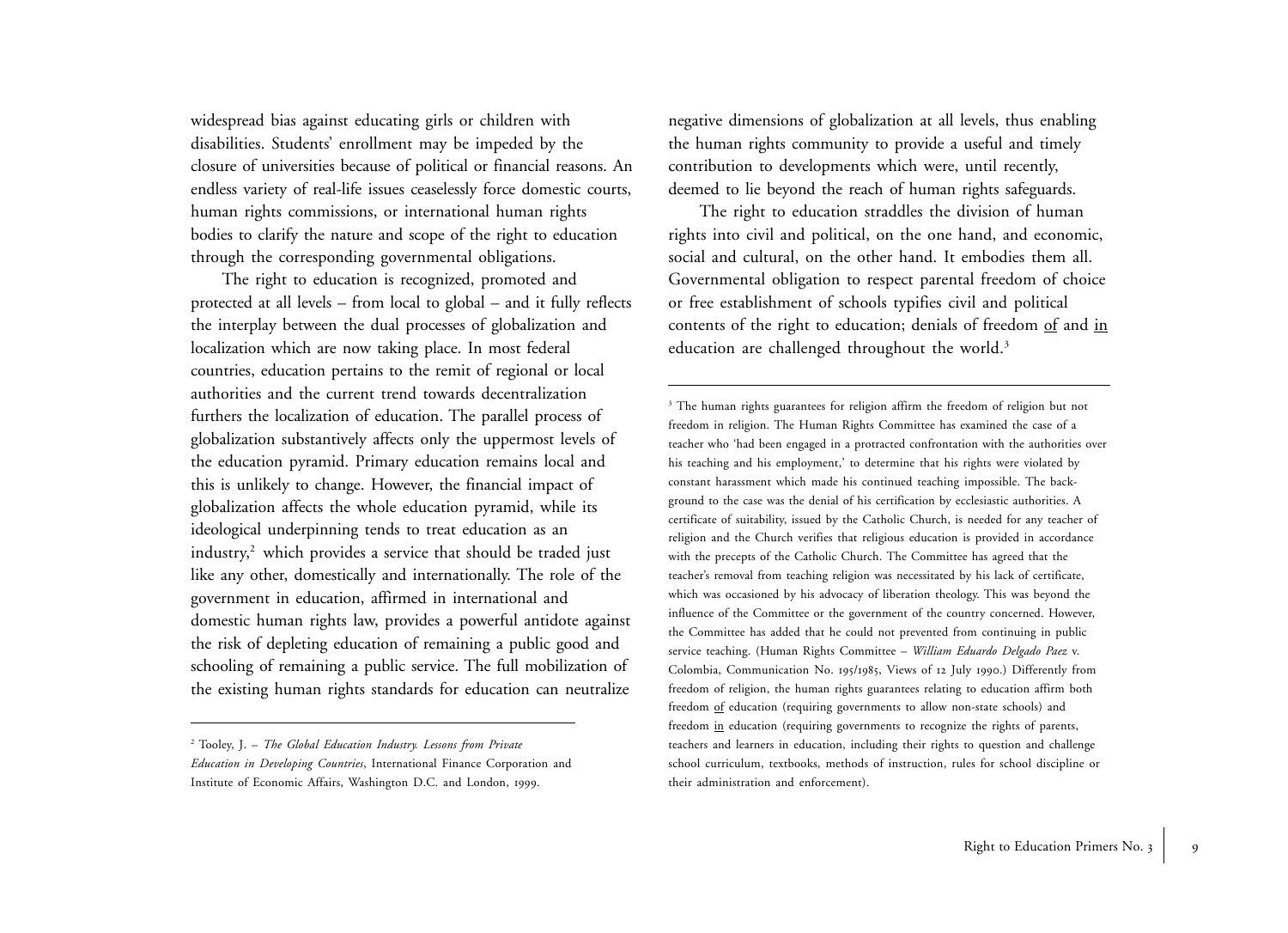Governmental obligation to secure school attendance for all children within the compulsory-age bracket (usually 6 –15) has also been litigated as have controversial school voucher schemes, which strive to reduce governmental obligations to providing some financial support to parents in their choice of schooling for their children. This would leave parent-less children without any choice, children of poor parents with very little choice, and reinforce selling education according to the purchasing power of buyers. Governmental obligations have often been judicially tested regarding education for children with disabilities, indigenous or minority children, or children deprived of their liberty, and the courts have affirmed that governments have to ensure access to education for all children. Although resource allocation is litigated the least being widely perceived as an inherently political decision, intrusions into decisions on allocations of public funding have been necessitated by the right to education (for example, governmental obligations to provide transport to school or textbooks free of charge) and rights in education (for example, assistance to learners to overcome linguistic obstacles or learning disabilities).

Moreover, the importance of the right to education reaches far beyond education itself. Many individual rights are beyond the grasp of those who have been deprived of education, especially rights associated with employment and social security. Education operates as a multiplier, enhancing the enjoyment of all individual rights and freedoms where the right to education is effectively guaranteed, while depriving people of the enjoyment of many rights and freedoms where the right to education is denied or violated.

This publication has been inspired by the need to overcome the mixture of confusion and contention which hampers delineating the right to education as civil, cultural, economic, political and social right. It summarizes governmental obligations corresponding to the right to education in its entirety. While education as a civil and political right has engendered a great deal of domestic and international jurisprudence and its contours are fairly well defined, progress in the vast and heterogeneous category of economic, social and cultural rights cannot be fast and easy because this category was itself a cold-war construct. Consequently, it suffered from distortions which plagued human rights during the Cold War. The notion of economic, social and cultural rights required a reconceptualization after the Cold War had ended, but it was marginalized instead to escape neglect only at the turn of the millennium.

Although the Cold War is over, confusion continues as do attempts to empty economic and social rights of their core substance. These posit, explicitly or implicitly, that economic, social and cultural rights are not justiciable which, were it true, would mean that they are not rights. Such confusion feeds on two features of international human rights law:

• Firstly, international human rights law is not directly applicable in most countries. International human rights standards are, in most countries, transposed into domestic law, and then interpreted and applied. It is thus crucially imports to extract from this rich and diverse material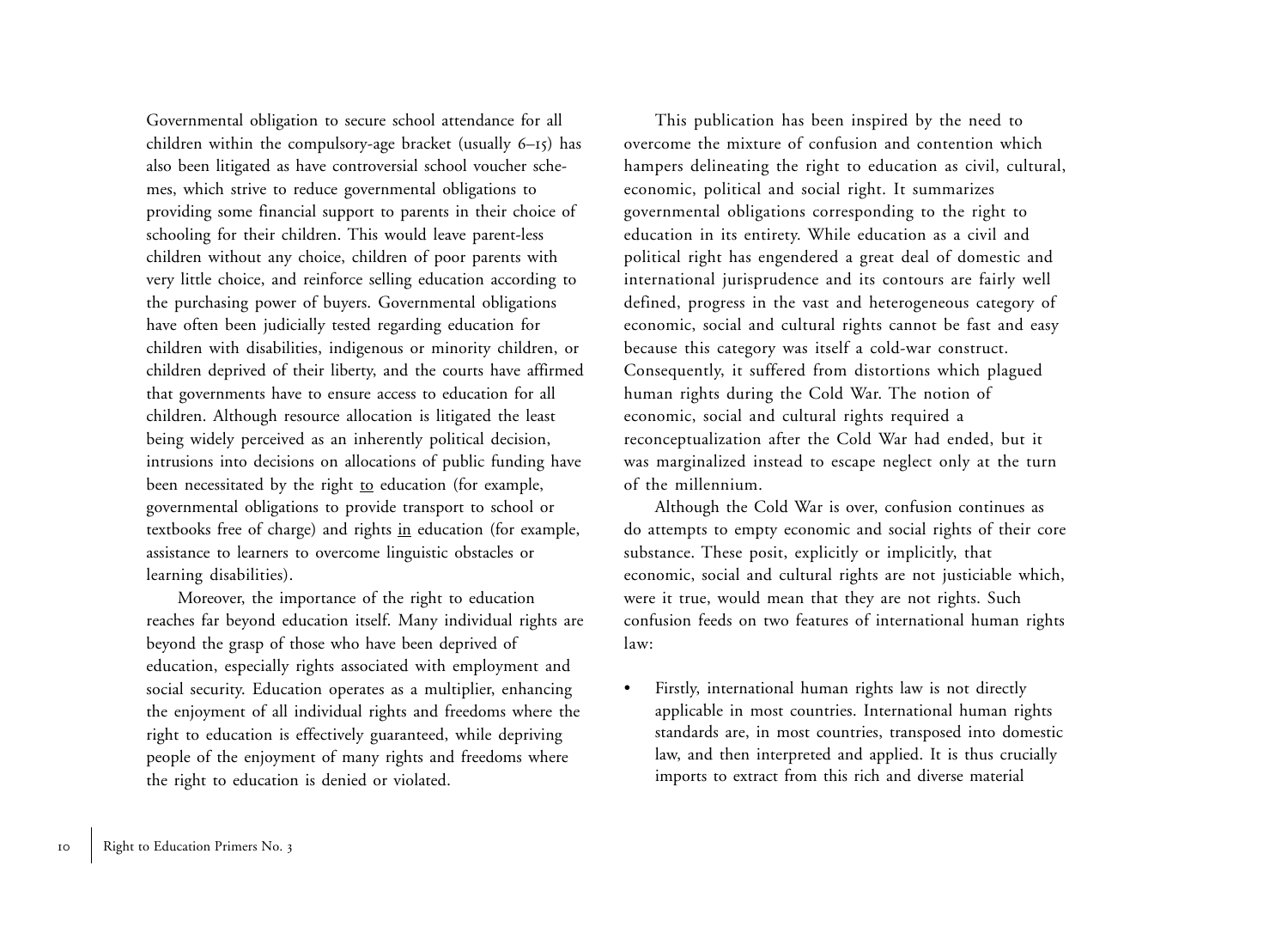those issues for which there is global consensus on what constitutes a human rights violation, which problems <sup>y</sup>ield different solutions in interpreting human rights, and also to infer the optimal solutions for rights-based education.

• Secondly, many international human rights treaties dealing with economic, social and cultural rights (with the exception of those generated within the International Labour Organization) were written to preclude their domestic and international litigation. The explicit wording of international human rights treaties which were written during the heat of the Cold War, particularly the International Covenant on Economic, Social and Cultural Rights,<sup>4</sup> constitutes a considerable challenge in necessitating a re-interpretation of economic and social rights adapted to changed circumstances – the imprecision with which governmental obligations have been defined, the corresponding inexactness in definitions of individual rights, the necessity to dissociate governmental human rights obligations from general economic, social or cultural policy, and the systemic nature of problems concerning economic and social rights which casts doubts on the utility of an individual complaint mechanism and points to collective

or public interest complaints or else a policy review mechanism.

These two features are obviously and closely linked: domestic legal enforcement of a right is the essential prerequisite for its international enforcement and this text therefore focuses on domestic jurisprudence.

Abstract provisions of international human rights treaties or domestic laws tend to be the only guidance available to educationists and they do not really help to infer how specific real-life issues should be addressed. Their interpretation is triggered by the need to apply law to reallife cases and provides useful guidance in clarifying what governments should and should not be doing. Even in countries where education has not been recognized as a right, balancing parental and children's rights with regard to sex education in school, corporal punishment, governmental regulation of private schools, academic freedom for university professors, and many other issues are being litigated.

Court cases are often initiated by individuals who feel that their rights have been violated and demand a remedy. The nature and scope of human rights is then examined through due process of law, whereby substantive issues are defined or clarified. Cases represent bottom-up approach – real-life problems trigger interpretation and application of domestic and international law. Procedural problems and legal technicalities deter non-lawyers and are omitted from this publication. The necessary background will be available at www.right-to-education.org in a user-friendly form.

<sup>&</sup>lt;sup>4</sup> The comments of states that are party to the International Covenant on Economic, Social and Cultural Rights on the Draft Optional Protocol, which is aiming to make economic, social and cultural rights susceptible to individual complaints for violations and adjudication by the Committee on Economic, Social and Cultural Rights can be found in U.N. Docs. E/CN.4/1998/84, E/CN.4/1998/84/Add. <sup>1</sup>, E/ CN.4/1999/<sup>112</sup>, E/CN.4/1999/112/Add.<sup>1</sup>, and E/CN.4/2000/49.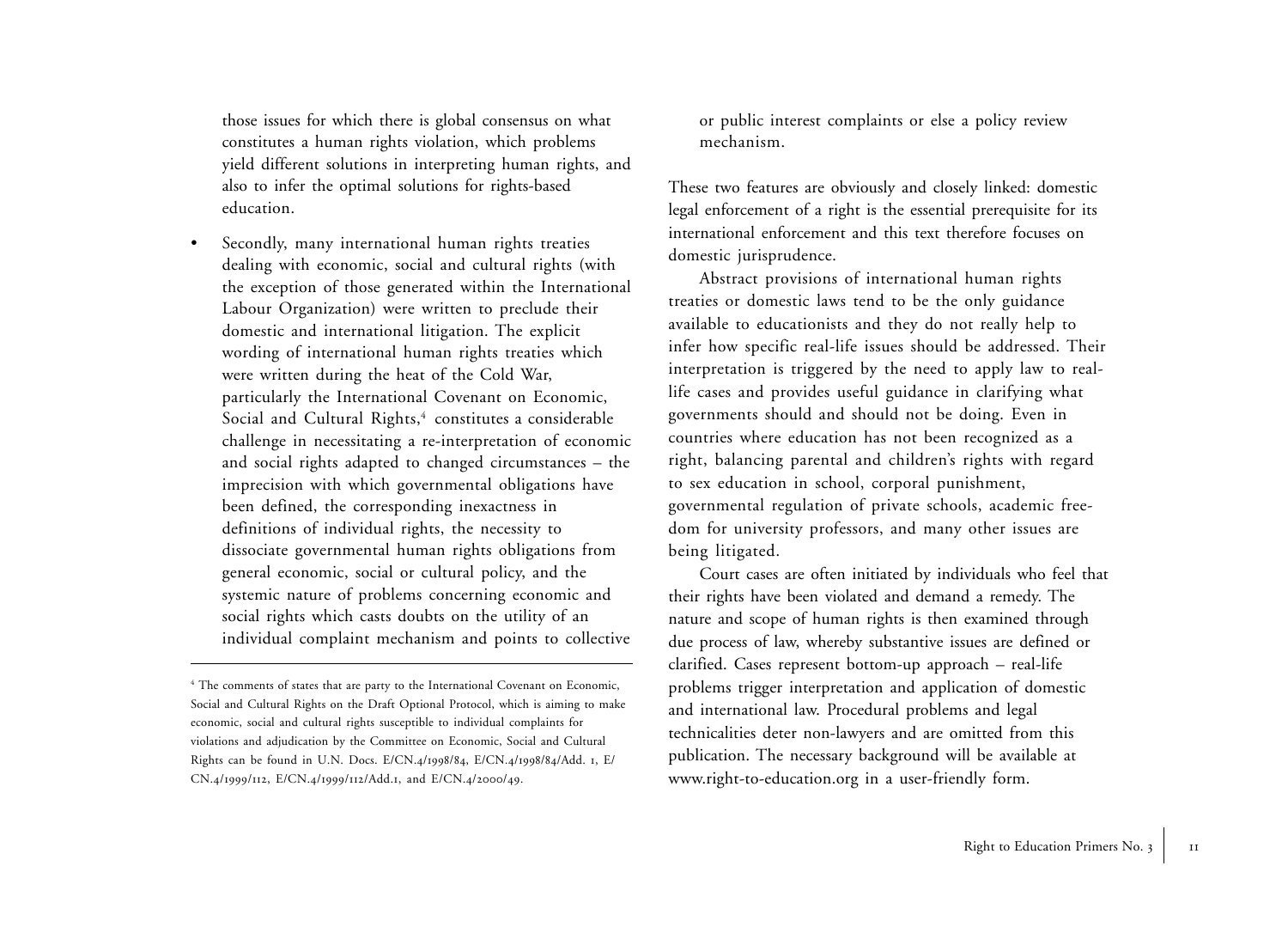### Box 1: Conceptual framework

| RIGHT TO EDUCATION       | AVAILABILITY  | - fiscal allocations matching human rights obligations<br>- schools matching school-aged children (number, diversity)<br>- teachers (education & training, recruitment, labour rights, trade union<br>freedoms)                                                                 |
|--------------------------|---------------|---------------------------------------------------------------------------------------------------------------------------------------------------------------------------------------------------------------------------------------------------------------------------------|
|                          | ACCESSIBILITY | - elimination of legal and administrative barriers<br>- elimination of financial obstacles<br>- identification and elimination of discriminatory denials of access<br>- elimination of obstacles to compulsory schooling (fees, distance,<br>schedule)                          |
| RIGHTS IN EDUCATION      | ACCEPTABILITY | - parental choice of education for their children (with human rights<br>correctives)<br>- enforcement of minimal standards (quality, safety, environmental health)<br>- language of instruction<br>- freedom from censorship<br>- recognition of children as subjects of rights |
|                          | ADAPTABILITY  | - minority children<br>- indigenous children<br>- working children<br>- children with disabilities<br>- child migrants, travelers                                                                                                                                               |
| RIGHTS THROUGH EDUCATION |               | - concordance of age-determined rights<br>- elimination of child marriage<br>- elimination of child labour<br>- prevention of child soldiering                                                                                                                                  |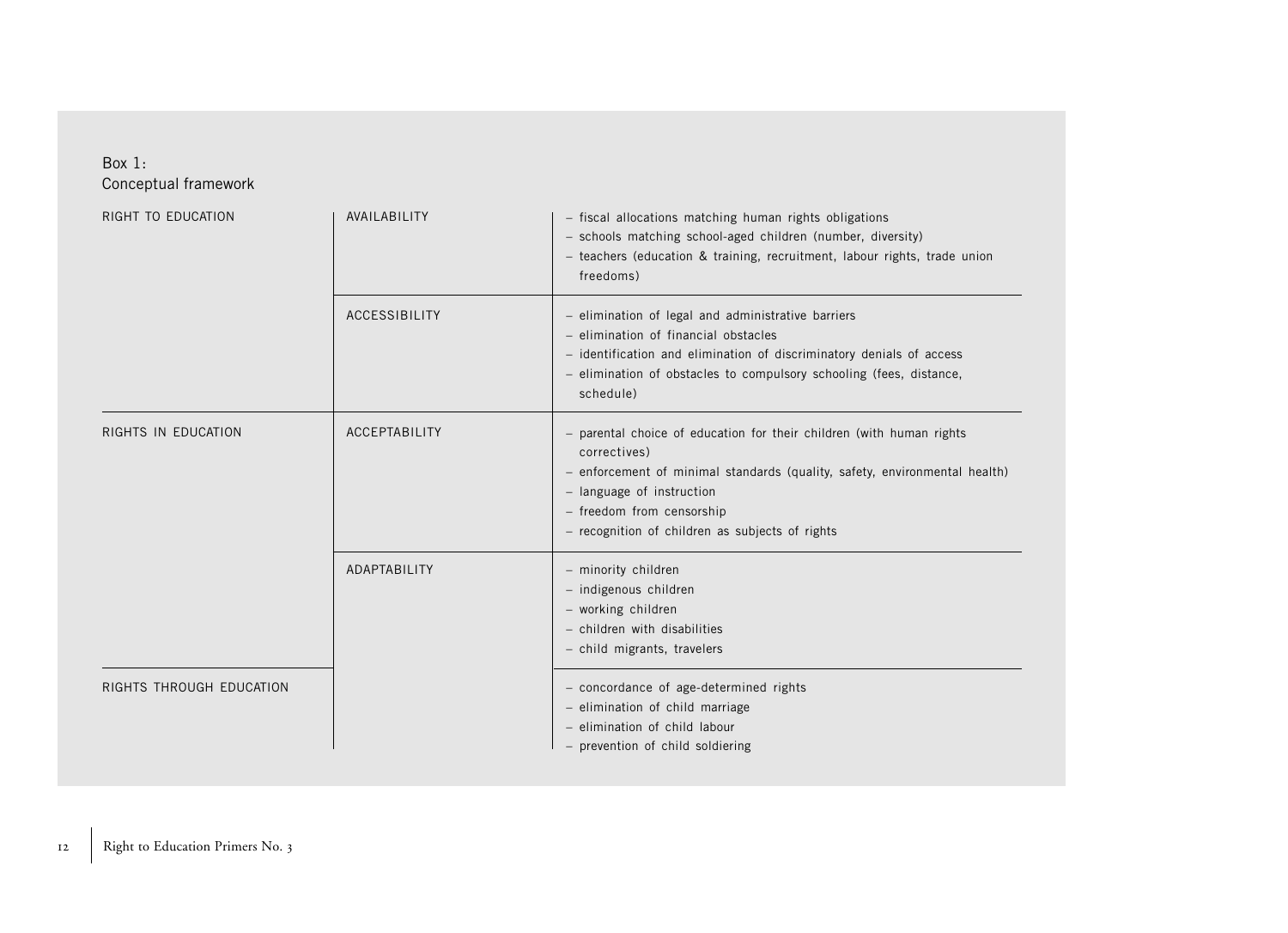Inter-relatedness of human rights creates overlap between different components of the right to education but it also facilitates mapping out the conceptual framework of the right to education, presented in Box 1. The framework demonstrates this inter-relatedness of individual components of the right to education, relates them to the type of governmental human rights obligations which are their counterparts, and adds examples of issues that figure prominently in translating the right to education from requirement into reality.

## 4-A scheme in a nutshell

A consequence of the symmetry of law is that there could be no right to education without corresponding obligations for governments. The basic framework of governmental obligations is outlined through a series of explicit guarantees of the right to education in international human rights treaties, national constitutions, and domestic laws. These obligations can be easily structured into the <sup>4</sup>-A scheme, as sketched in Box 2: governments have to make education available, accessible, acceptable and adaptable.

• *Availability* embodies two different governmental obligations: the right to education as a civil and political right requires the government to permit the establishment of educational institutions by non-state actors, while the right to education as a social and economic right requires the government to establish them, or fund them, or use a combination of these and other means so as to ensure that education is available.

 *Access* is defined differently for different levels of education. The government is obliged to secure access to education for all children in the compulsory education age-range, but not for secondary and higher education. Moreover, compulsory education ought to be free of charge while post-compulsory education may entail the payment of tuition and other charges<sup>5</sup> and could thus be subsumed under 'affordability.' The increasing trend of charging fees at post-compulsory education, contrary to the spirit of international human rights law, will be addressed in *Primer <sup>7</sup>*, which is devoted to university education.

•

• One important facet of the *acceptability* of education has been highlighted by the addition of 'quality' before education in policy documents as of the 1990s, thus urging governments to ensure that education which is available and accessible is of good quality. The minimal standards of health and safety, or professional requirements for teachers, thus have to be set and enforced by the government. The scope of acceptability has been considerably broadened through the development of international human rights law. Censorship of school textbooks is no different from any other censorship, except that is it exposed as a human

<sup>&</sup>lt;sup>5</sup> There is difference in the explicit provisions of international human rights treaties, with the 1966 International Covenant on Economic, Social and Cultural Rights requiring the broadening of free-of-charge education upwards to the highest levels and the 1989 Convention on the Rights of the Child reiterating that primary education should be free of charge but implicitly endorsing the charging of fees in secondary and higher education.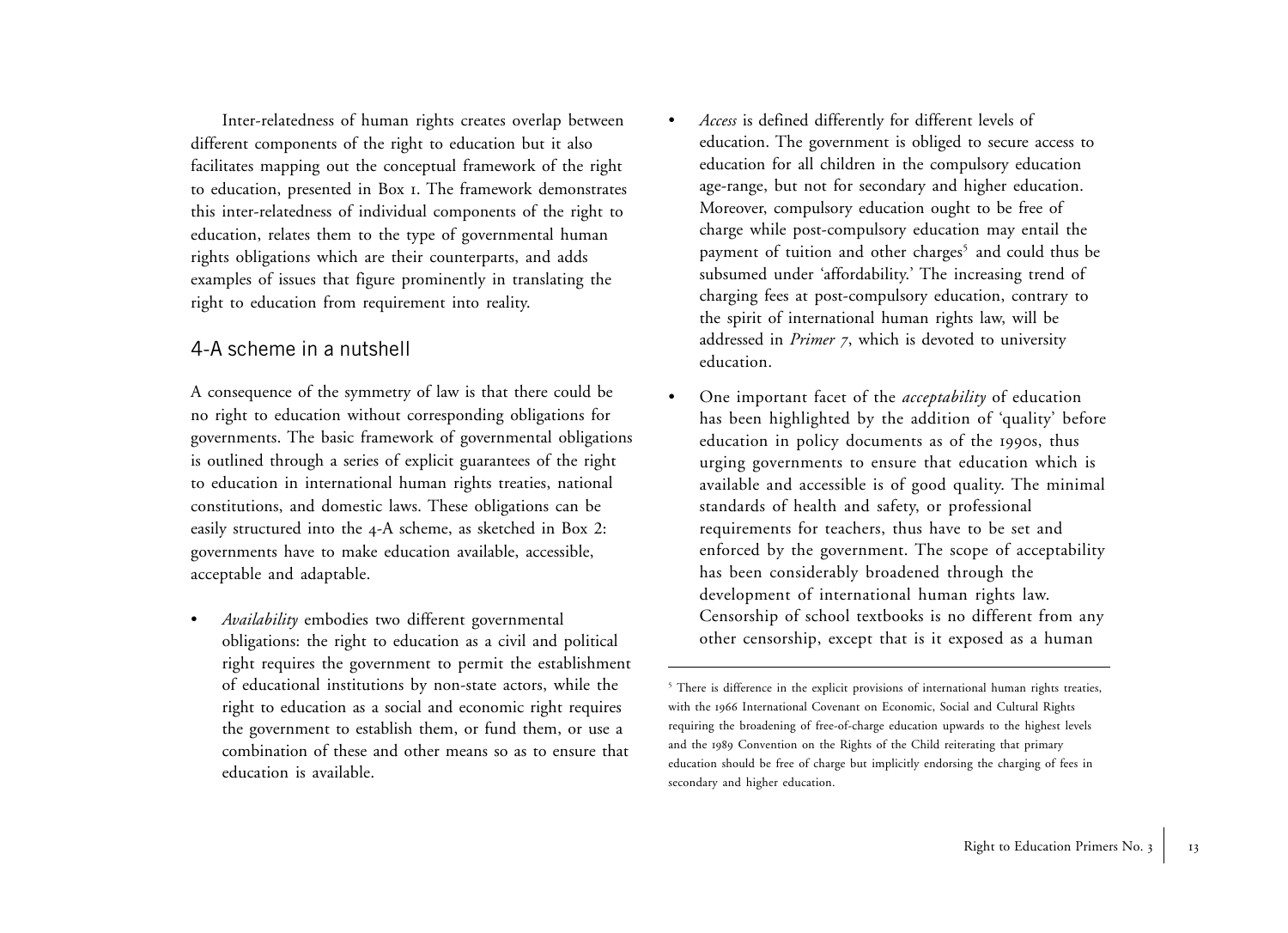### Box 2: 4-A scheme

| AVAILABILITY         | <b>SCHOOLS</b>                                  | Establishment/closure of schools<br>Freedom to establish schools<br>Funding for public schools<br>Public funding for private schools           |
|----------------------|-------------------------------------------------|------------------------------------------------------------------------------------------------------------------------------------------------|
|                      | <b>TEACHERS</b>                                 | Criteria for recruitment<br>Fitness for teaching<br>Labour rights<br>Trade union freedoms<br>Professional responsibilities<br>Academic freedom |
| ACCESSIBILITY        | COMPULSORY                                      | All-encompassing<br>Free-of-charge<br>Assured attendance<br>Parental freedom of choice                                                         |
|                      | POST-COMPULSORY                                 | Discriminatory denials of access<br>Preferential access<br>Criteria for admission<br>Recognition of foreign diplomas                           |
| <b>ACCEPTABILITY</b> | REGULATION AND SUPERVISION                      | Minimum standards<br>Respect of diversity<br>Language of instruction<br>Orientation and contents<br>School discipline<br>Rights of learners    |
| ADAPTABILITY         | <b>SPECIAL NEEDS</b><br>OUT-OF-SCHOOL EDUCATION | Children with disabilities<br>Working children<br>Refugee children<br>Children deprived of their liberty                                       |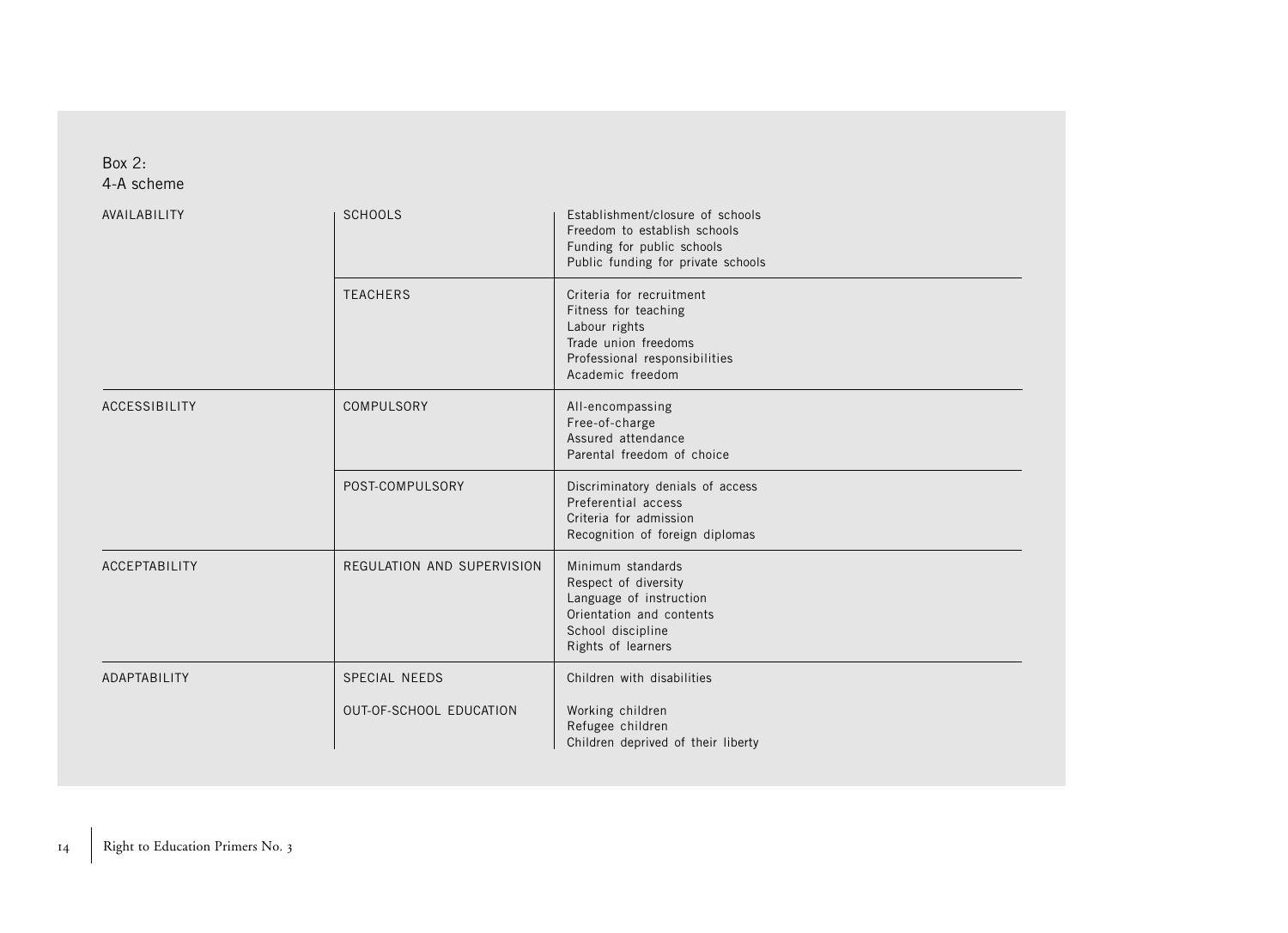rights violation infrequently. The focus on indigenous and minority rights has prioritized the language of instruction, which often makes education unacceptable if the language is foreign to young children (and also often to the teacher). The prohibition of corporal punishment has transformed school discipline in many countries further broadening the criteria of acceptability. The emergence of children themselves as actors vindicating their right to education and rights in education promises to endow the notion of acceptability with their vision of how their rights should be interpreted and applied.

• *Adaptability* has been best conceptualized through the many court cases addressing the right to education of children with disabilities. Domestic courts have uniformly held that schools ought to adapt to children, following the thrust of the idea of the best interests of each child in the Convention on the Rights of the Child. This reconceptualization has implicitly faulted the heritage of forcing children to adapt to whatever schools may have been made available to them; the school effectively had a right to reject a child who did not fit or could not adapt. Moreover, a conceptual dissociation between 'school' and 'education' has taken place in attempts to provide education to imprisoned or working children. They can seldom be taken to school and thus education has to be taken to wherever they are.

The inherent balance between rights and duties, freedoms and responsibilities orientates law in general and thus also human rights law. Children cannot have a right to free education

unless the government is able to raise revenue, which means that companies and individuals have to pay tax. Unless parents accept that their children have a right to education, education will not be compulsory. Why law is important becomes clear if one considers how education can be provided: it can be delivered by religious institutions, with an implicit (or explicit) purpose of proselytizing; it can be perceived as a gift by a country's political leaders or aid donors. Such models do not make education sustainable (proselytizing is often resisted, a <sup>g</sup>ift can always be taken away) while beneficiaries are not treated as subjects of rights but rather as objects of charity, aid or political patronage.

Legal underpinning of education is routinely absent from such models. There is no legal right to aid nor a legal obligation to provide it. As one purpose of law is to ensure security and predictability, it defines who is entitled to what, who is obliged to do what, and what happens if the anticipated behaviour does not ensue so as to correct departures by any actor (including the government) from the required conduct. Domestic law on education routinely defines education as compulsory for children aged <sup>6</sup>–15, and lays down the corollary obligation of the government to make education available and free of charge. Otherwise, education would be compulsory only in theory. Children have a duty to attend school because education is defined as a public good. It is imposed upon children so as to enable them to become economically self-sustaining, to enable them to understand the country's language, past and future, to create an understanding of the chosen domestic ideology, religion or political doctrine. It should also teach children about human rights, but this is seldom translated into practice. Some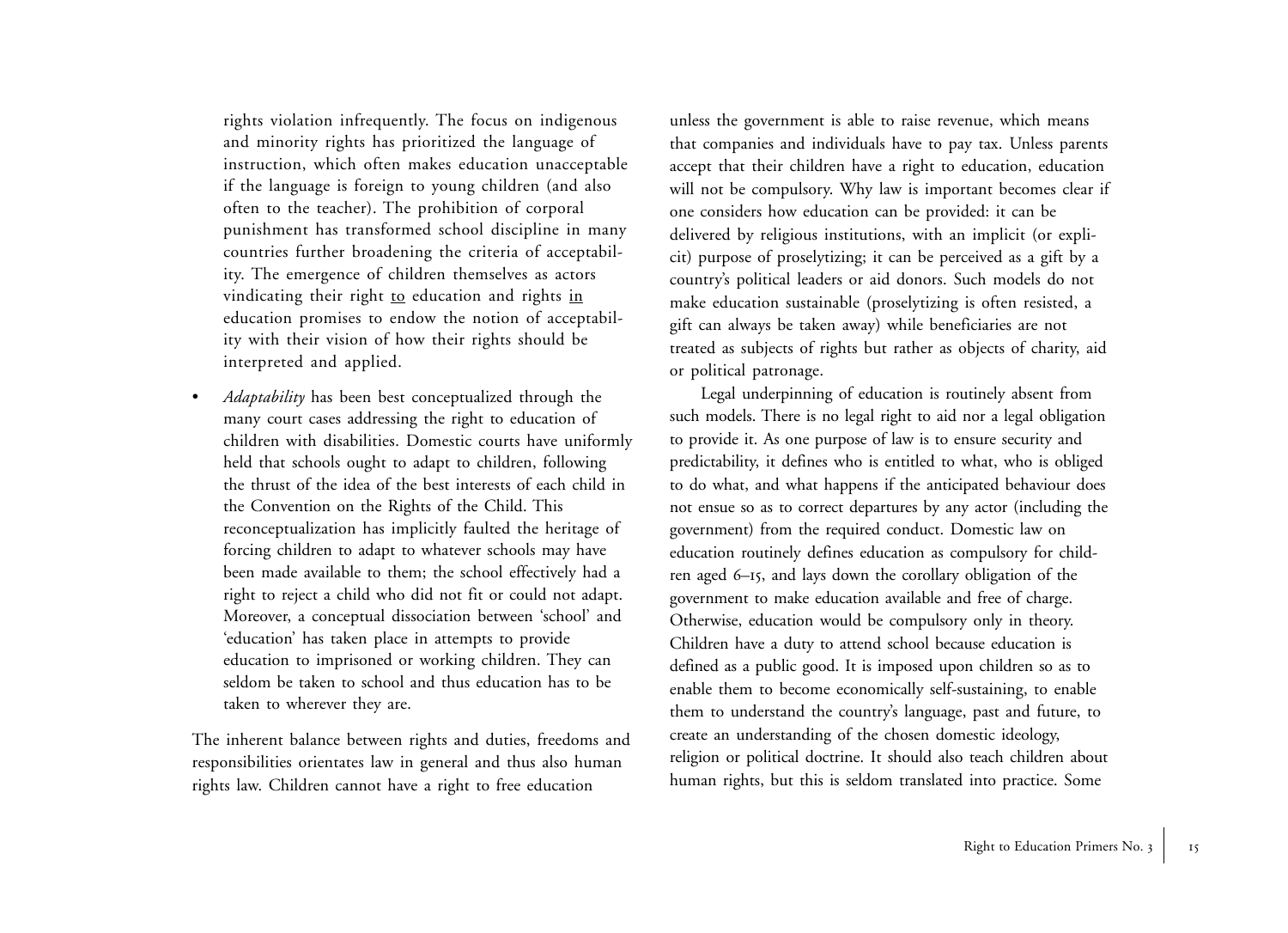of the practically-implemented purposes of education may affirm human rights, others may deny them. A review of education in all its dimensions by the human rights yardstick is therefore necessary.

International human rights law defines governmental obligations relating to human rights as whole, specifying obligations to act and to react, to pursue specific conduct or to achieve a particular result. One essential role of the government is to set educational strategy, determine and

enforce educational standards, monitor the implementation of the strategy and put in place corrective action. This encompasses both core governmental obligations – to ensure that education is available and to respect freedom in education. The former is typically categorized as counterpart of economic/social/cultural rights, the latter as corollary of civil/ political rights. Table 3 illustrates that no such division can be made – both types of governmental obligations are laid down as two sides of the same coin.

#### Table 3:

#### Universal Declaration:

Education shall be free, at least in the elementary and fundamental stages. Elementary education shall be compulsory.

UNESCO Convention against Discrimination in Education: The States Parties to this Convention undertake to formulate, develop and apply a national policy which, ... will tend to promote equality of opportunity and of treatment ... and in particular: (a) To make primary education free and compulsory.

International Covenant on Economic, Social and Cultural Rights: Primary education shall be compulsory and available free for all.

#### Convention on the Rights of the Child:

States Parties recognize the right of the child to education, and with a view to achieving this right progressively and on the basis of equal opportunity, they shall, in particular:

(a) Make primary education compulsory and available free for all.

#### Universal Declaration:

Parents have a prior right to choose the kind of education that shall be given to their children.

UNESCO Convention against Discrimination in Education: The States Parties to this Convention agree that:

(b) It is essential to respect the liberty of parents, ... firstly to choose for their children institutions other than those maintained by the public authorities but conforming to ... minimum educational standards, and secondly, to to ensure ... the religious and moral education of the children in conformity with their own convictions.

International Covenant on Economic, Social and Cultural Rights:

The States Parties to the present Covenant undertake to have respect for the liberty of parents ... to choose for their children schools, other than those established by the public authorities, which conform to such minimum educational standards as may be laid down or approved by the State and to ensure the religious and moral education of their children in conformity with their own convictions. No part of this article shall be construed so as to interfere with the liberty of individuals and bodies to establish and direct educational institutions, ...

#### Convention on the Rights of the Child:

No part of [articles 28 and 29] shall be construed so as to interfere with the liberty of individuals and bodies to establish and direct educational institutions ...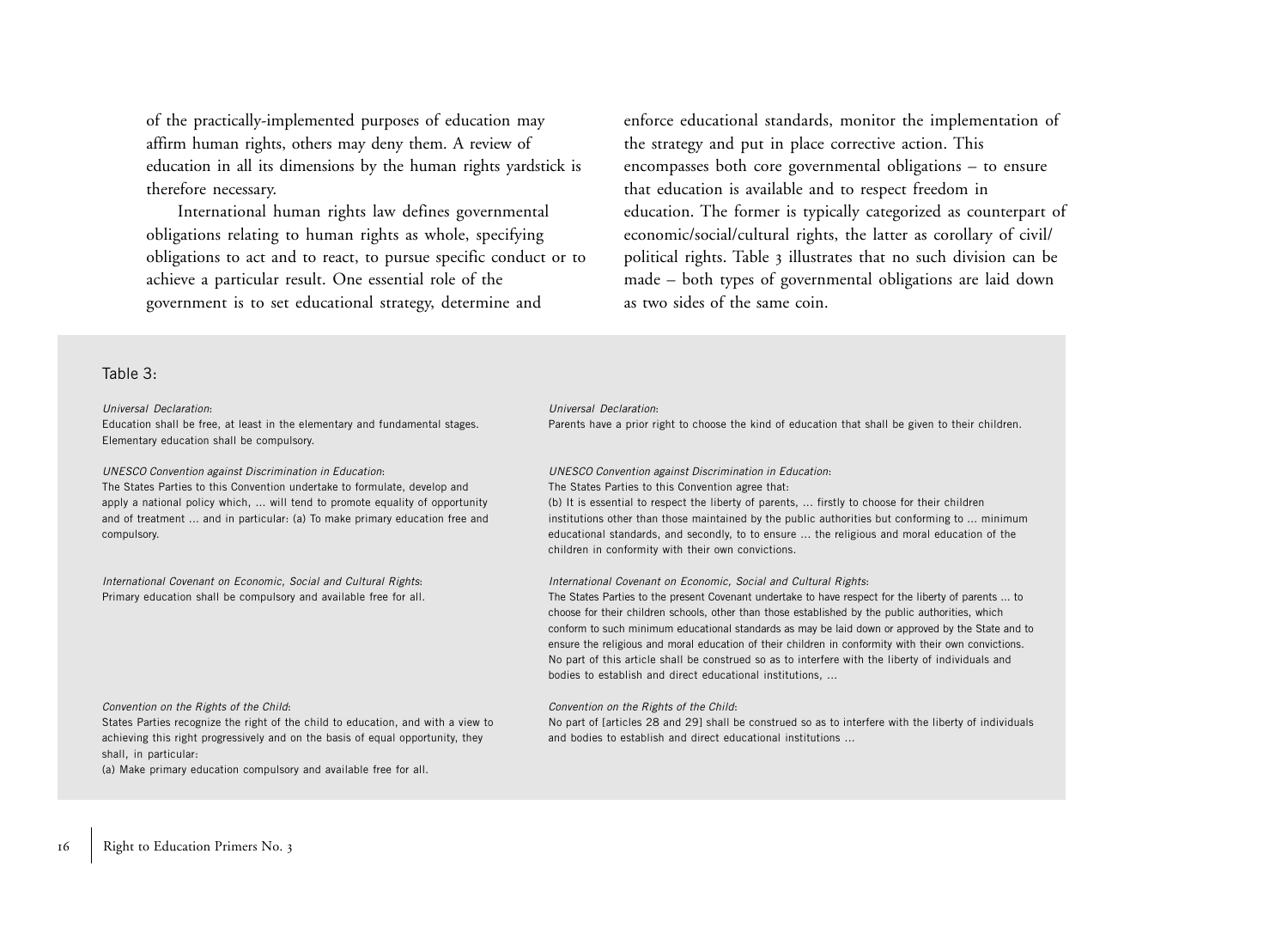Regardless of this feature of international human rights law, the trend of dissociating inter-related obligations continues and can be illustrated by typical descriptions of only one side of the coin:

- • human rights may be defined only as safeguards against abuse of government's power, which leads to restricting human rights to protections against torture, summary executions or disappearances. The corollary is an erroneous perception that human rights can be secured without governmental funding because the only requirement is that governments refrain from abusing their power. Such a perception is based on silence about the cost of a well-trained, professional and wellpaid police which is necessary to prevent abuses of power. The underlying vision of the government as an enemy leads to demands for a small government, opposition to taxation or governmental intervention in the free market, thus clashing against the postulated role of the government in eradicating poverty, protecting the rights of the child, or eliminating gender discrimination.
- • the right to education may be defined in terms of access to free-of-charge schooling at all levels – from the nursery to post-graduate studies – which increases its cost beyond the reach of many governments. The underlying idea is that having a right means that the government should fund and deliver whatever service is associated with such a right. It is easily shown as a misinterpretation taking the right to marry as example –

nobody would argue that having a right to marry means that the government has to furnish a spouse to whoever wants one. Rather, having the right to marry entails corresponding governmental obligations to regulate the age of marriage (by prohibiting child marriage), to secure that women have a right to marry (by ensuring that they are not sold and purchased), that spouses have equal rights (starting from the outlawing of polygamy), or that people who marry are not penalized by having their taxation raised.

## 1. Availability

Ensuring that primary schools are available for all children necessitates a considerable investment, which is amplified by post-compulsory education and universities. While the state is not the only investor, international human rights law obliges it to be the investor of last resort so as to ensure that primary schools are available for all school-age children. In Africa children of primary-school age constitute close to onethird of the population and the majority is living in rural areas. Making primary education available to dispersed rural communities, some of whom may be nomadic, illustrates the scope of the challenge. The current global priority for primary education has focused attention away from secondary and tertiary education, and thus from governmental obligations in this area. This issues will be discussed in *Primer No. 7*.

Ensuring that education is available revolves rarely, if ever, only around funding. Freedom of parents and communities to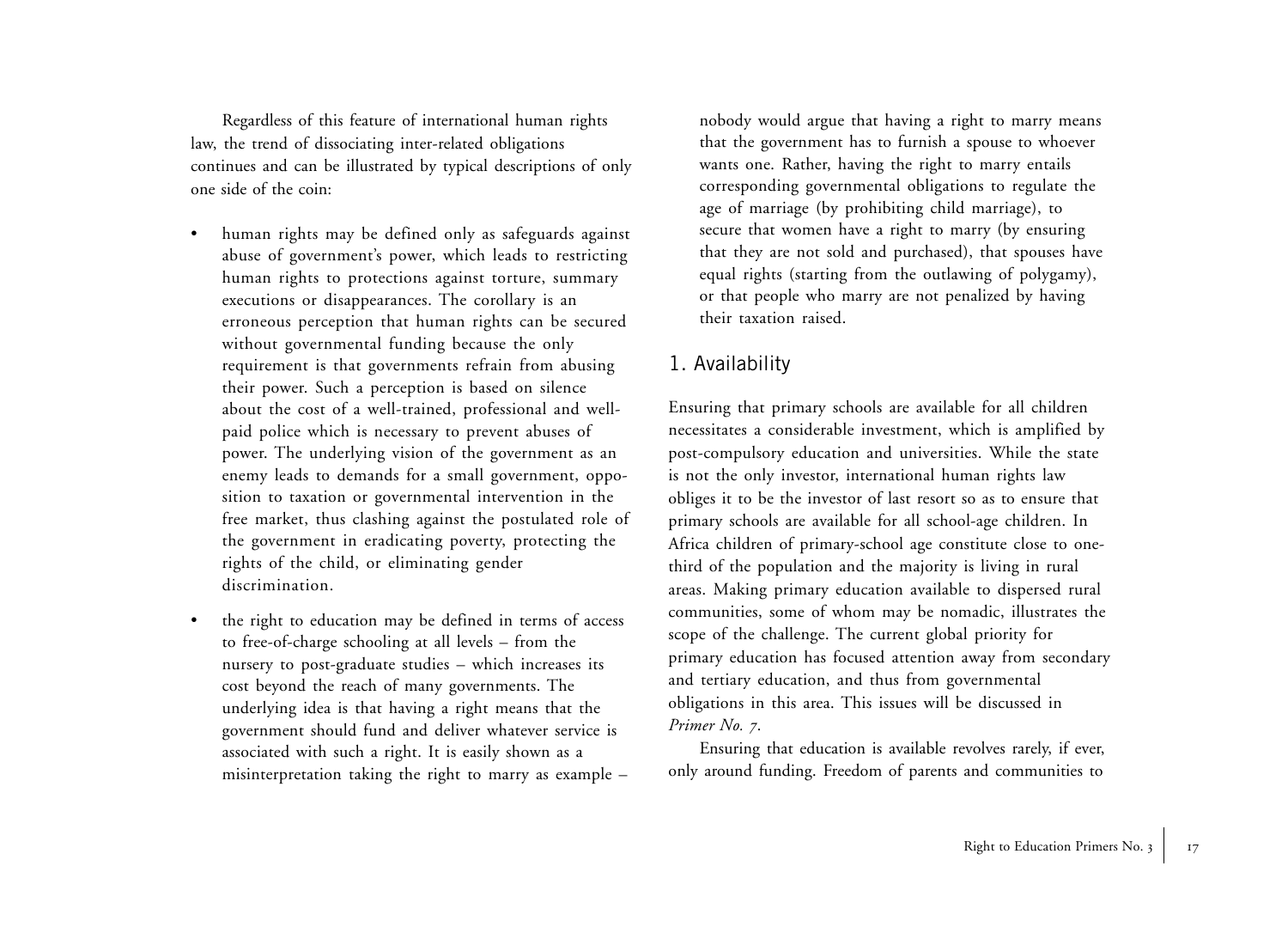establish schools has been part of international human rights law since its creation. It is guaranteed amongst civil and political rights and is therefore subject to international as well as domestic legal enforcement. The European Commission on Human Rights has affirmed the right to establish private schools, subject to their regulation and supervision by the government to ensure that education, especially its quality, conforms to the prescribed standards.6 Allowing anybody to set up an institution, call it a 'school,' carry out a programme called 'education,' and issue to learners pieces of papers called 'diplomas' which may turn out to be worthless is not the purport of international human rights law; it would constitute dereliction of governmental human rights obligations. Most countries thus operate some system of accreditation and/or licensing so as to ensure that schools are properly equipped and staffed and that their programmes conform to the definition of education. The balance which needs to be struck between the governmental obligation to ensure that education is worthy of its name and safeguards necessary to prevent the government from abusing its power to grant or withhold license has generated endless court cases all over the world.

Court cases are often brought by those who attended unlicenced educational institutions and are subsequently precluded from continuing their education because their diplomas are not recognized, or from taking examinations needed for employment or further education. In India, one such case reached the Supreme Court in <sup>1992</sup>, after students from an unrecognized educational institution had secured an order of a lower court to be allowed to take an exam, granted them on humanitarian grounds. Out of 129 students, only one passed, which well illustrated the poor quality of the unrecognized educational institution which they had attended. The Court has admonished the lower court, pointing out that 'slackening the standard and judicial fiat to control the mode of education and examining systems are detrimental to the efficient management of education.' The need to ensure that nominally available schools conform to the established educational standards has been thus described:

This Court judicially noted mushroom growth of illequipped and under-staffed unrecognized educational institutions in Andhra Pradesh, Bihar, Tamil Nadu and Maharashtra States and other States too are no exceptions. Obviously the field of education is found to be fertile, perennial and profitable business venture with least capital outlay. This case is one such case from the State of Maharashtra.

It would appear that individuals or societies, without complying with the statutory requirements, establish educational or training institutions ill equipped to impart education and have students admitted, in some instances despite warnings by the State Government and in some instances without knowledge of the State Government concerned, but with connivance at lower levels.

<sup>6</sup> European Commission on Human Rights – *Ingrid Jordebo Foundation of Christian Schools and Ingrid Jordebo v. Sweden*, Application No. <sup>11533</sup>, Decision of 6 March 1987, *Decisions & Reports*, vol. 51, p. 125.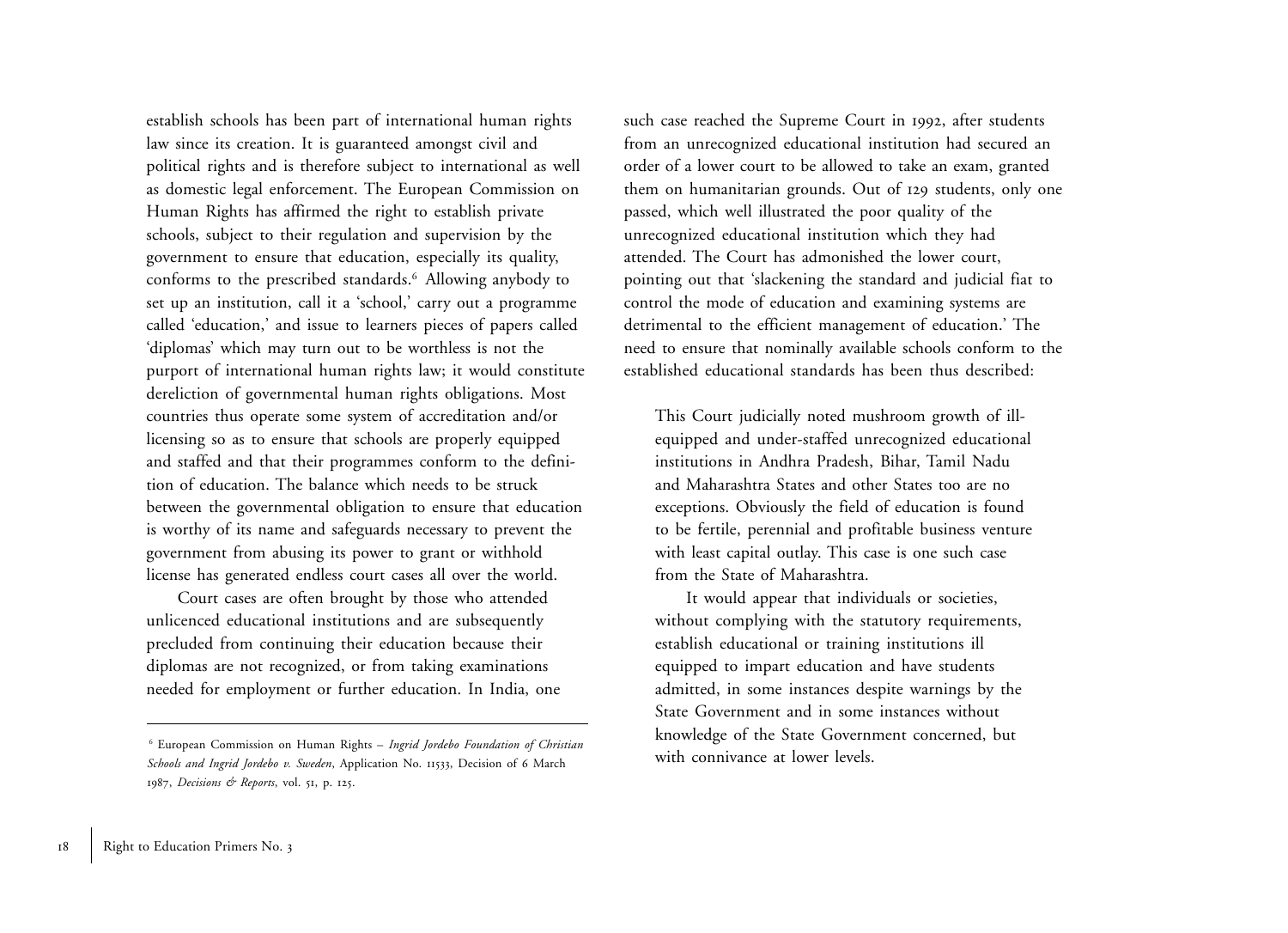The ill-equipped and ill-housed institutions and substandard staff therein are counter-productive and detrimental to inculcating spirit of inquiry and excellence in the students. The disregard of statutory compliance would amount to letting loose of innocent and unwary children.7

The other facet of the obligation to ensure that schooling is available are safeguards against abuses of power by the government. A government may close a university because professors and students have challenged the official orthodoxy exercising their freedom of expression. Or it may disregard the right to education and breach its obligation to ensure that education is available. The African Commission on Human and Peoples' Rights found in 1996 that a two year long closure of universities and secondary schools in Zaire (as it was at the time) constituted a violation of Article 17 of the Charter, which guarantees the right to education.8

7 Supreme Court of India – *State of Maharashtra v. Vikas Sahebrao Roundale and Others*, judgment of 11 August <sup>1992</sup>, paras. <sup>2</sup>–3 and 12, (1992) <sup>4</sup> *Supreme Court Cases* 435.

8 African Commission on Human and Peoples' Rights – *Free Legal Assistance Group, Lawyers Committee for Human Rights, Union Interafricaine des Droits de l'Homme, Les Témoins de Jehovah v. Zaire*, Communications 25/89, 47/90, 56/91 and 100/93 (joined), Decision of the Commission adopted at its  $18<sup>th</sup>$  ordinary session at Prais (Cape Verde), *Ninth Annual Activity Report of the African Commission on Human and Peoples' Rights 1995/96, Assembly of Heads of State and Government, Thirty-second Ordinary Session, <sup>7</sup>–<sup>10</sup> July 1996, Yaounde, Cameroon*.

Legal challenges of un-available education follow the rule of inverse proportion: where education is the least available, its absence is attributed to poverty and there are no legal challenges. The most important reason is that no legal obligation can force the state to make education available if this is beyond its powers; nobody can be legally obliged to do the impossible. English courts have held that this obligation requires the local authorities to do whatever they reasonably can to ensure that education is available. In one particular case, the duty of the local education authority to secure sufficient school places for all children within the compulsory school age was not fully implemented and 300 children were deprived of primary education because of a shortage of teachers. The court held that the authority did whatever was in its powers to rectify the situation and was thus not in breach of its statutory duty.<sup>9</sup>

#### 1.1 Funding for public and private schools

Securing that education is available reveals a variety of models: the government can fund diverse schools but not operate any, or operate a network of state and/or public schools without funding any non-state schools. The extremes of a state's monopoly over education or its complete dissociation from education, neither of which would be consistent with international human rights law,

<sup>9</sup> *R. v. Inner London Education Authority, ex parte Ali*, [1990] C.O.D. 317, [1990] <sup>2</sup> Admin.L.R. 822, 828B.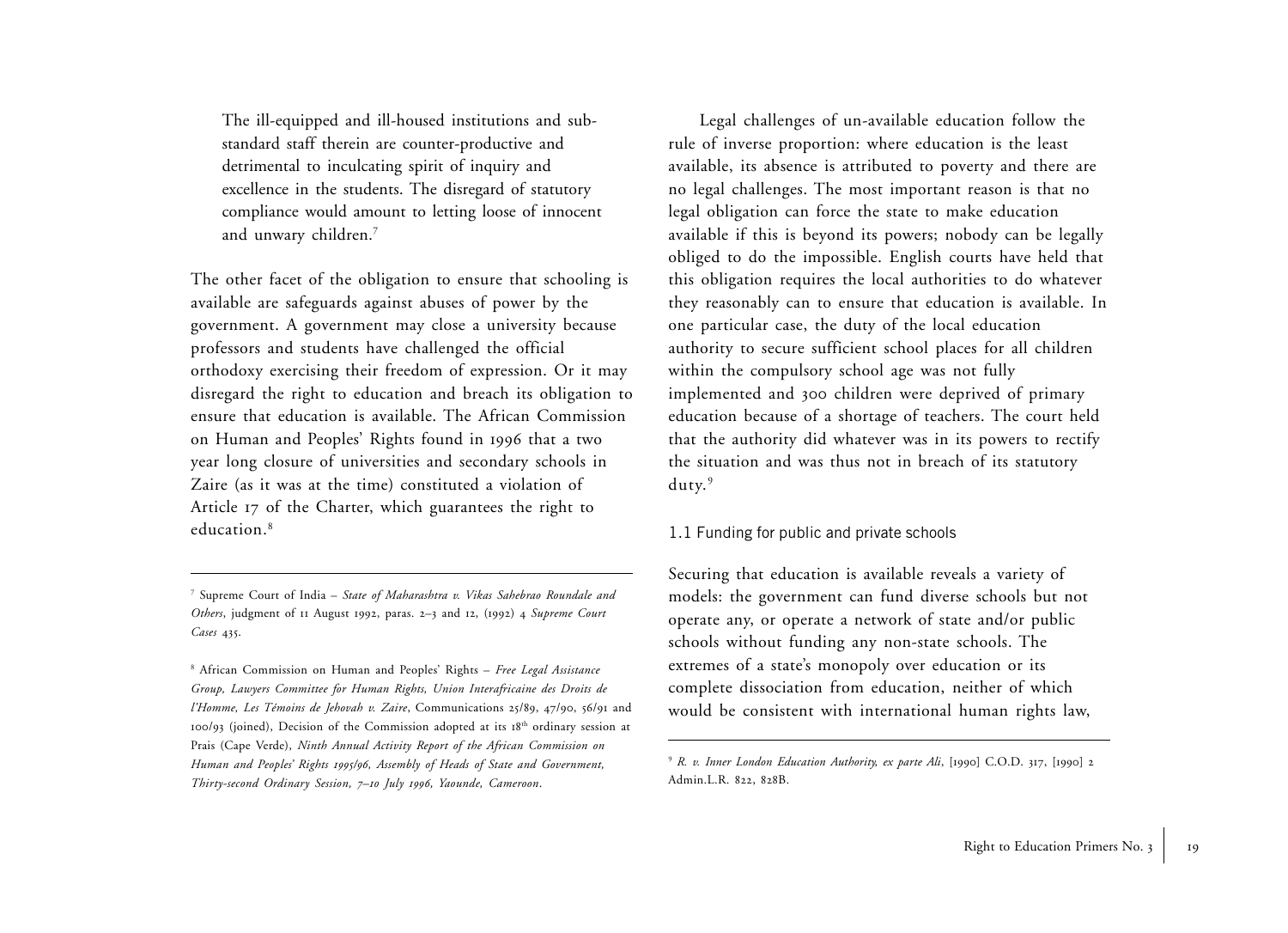are rare. Some countries have only public schools, others only private, while most have a mixture. The meaning of 'private' varies a great deal. In its broadest sense, it encompasses all non-state-run schools, some of which may actually be partially or even fully funded by the state. Governmental obligation to make education available is in practice frequently, albeit erroneously, associated with its provision of education. In quite a few countries, governments provide subsidies to diverse range of schools without operating any.

The assumption behind the term 'private' is that all such schools are profit-making while many are not. The term is applied to formal and non-formal education, religious and secular schools, minority and indigenous schools, as well as schools for children with special needs. Some private schools are supplementing state-run schools and are established where they do not provide education in a particular minority language or religion, or do not accommodate children with <sup>p</sup>hysical or learning disabilities. Others are established as an alternative to state-provided education. The practice of states varies with regard to subsidies for non-public schools. Indeed, there is a great deal of difference in the very classification of schools as public and/or state schools and private schools. The classification developed by UNESCO, which is globally used in education statistics, divides schools by the criterion of their management, by the state or private, and 'government-aided schools are considered private if they are privately managed.'10 Differently, English courts have

classified schools into state (i.e. public) and private by the criterion of the source of funding. If a school's funding comes out of public revenue, it is defined as a state school regardless of how it is managed.<sup>11</sup>

Resource allocation is generally seen as a political decision and un-elected courts neither can nor should usurp the prerogatives of elected parliamentarians. Human rights correctives lie at the boundary between political and legal processes. Education is commonly financed out of general taxation, which in some countries places the mobilization of funding for education beyond the remit of domestic courts. A typical example is the United States, where economic and social rights are not recognized and, furthermore, the Supreme Court has declared taxation as well as economic and social policy to lie beyond its purview. It has held that raising and disbursing tax constitutes a legislative function beyond the remit of courts. The case dealt with the financing of education at the district level out of property tax, which had created a great deal of difference between rich and poor districts. The Court has refrained from questioning this system, although funding depended 'on the relative wealth of the political subdivisions in which citizens live.' Rather, it favoured the 'freedom to devote more money to the education of one's children,' preferring local autonomy over increased powers for the central government:'other systems of financing, which place more of the financial responsibility in the hands of the

<sup>10</sup> UNESCO – *1998 World Education Report*, Paris, 1999, p. 118.

<sup>&</sup>lt;sup>11</sup> National Union of Teachers v. Governing Body of St. Mary's Church of England Aided *School*, [1995] ICR 317, EAT [1997] IRLR 242 (CA); *R. v. Haberdashers' Aske's Hatcham Trust, ex parte T* [1995] ELR 350; EA 1996, ss 482 (1) (b), (3); 483.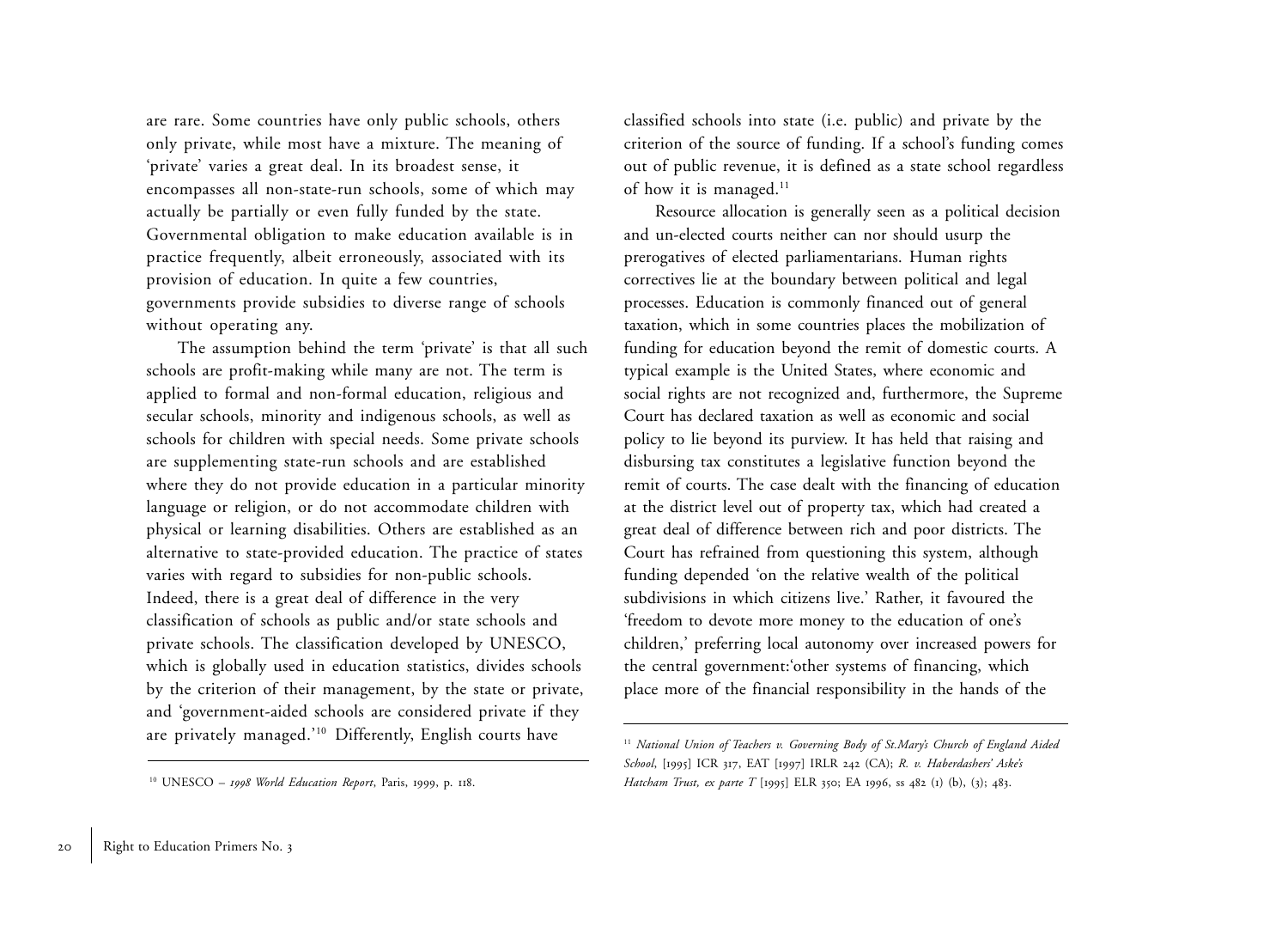State, [would] result in comparable lessening of desired local autonomy.'<sup>12</sup>

Nevertheless, challenges of the allocation of public funds to private schools in other countries have introduced human rights correctives in resource allocation. Such cases have often been a response to the recent trends of privatization and commoditization of education, especially to school vouchers.

School vouchers have altered the established practice of the states to finance a network of public schools so that all children have access, and the consequent allocation of children to a particular school by some objective criteria, such as distance. School vouchers introduced a different view of the obligations of the state – rather than having to ensure that public schools are available for all children and that all schools comply with the requirements of quality and safety, the introduction of school vouchers has enabled parents to shop around with the voucher in hand as payment. Through such voucher schemes, governments have enabled parents to choose a school for their children, with the state's contribution to the child's education embodied in the voucher, usually amounting to the enrolment and/or tuition fee. The rationale has been that individual schools should be rewarded for attracting learners, while those unable to do so should be deprived of funding. At a higher level of abstraction, the rationale is to enhance competitiveness and/or broaden parental freedom of choice. An additional, albeit implicit reason, has been a wish to subject public schools to competition, seeing them as having monopolized education. This approach has generated a great deal

of controversy by challenging the premise accepted in many countries, namely that the government is obliged either to provide all-encompassing public education (at least within the compulsory school age) or to subsidize a variety of non-public schools, in both cases ensuring that all schools comply with the basic quality standards.

Through voucher schemes, governments enable individual learners to make payments to the school of their choice. The distinction between public and private, state and non-state, fee-charging and free schools – and the diversity which they embody – is likely to be eroded if the introduction of vouchers gains ground. Only schools able to attract learners and/or funding will be left. The rationale behind vouchers sees governments as providing some funding to learners to the detriment of the full range of governmental human rights obligations, namely to ensure that schooling is available, accessible, acceptable and adaptable.

On-going debates about school vouchers started within the realm of economics, focusing on consumer choice and competitiveness while rejecting the notion of education as a public good.13 Court cases have brought the issue into the realm of the rule of law. The voucher scheme introduced in <sup>1993</sup> in Puerto Rico was declared unconstitutional in the part which accorded to selected pupils a financial grant of \$<sup>1</sup>,500 for

<sup>12</sup> US Supreme Court – *San Antonio School District v. Rodriguez*, 411 U.S. 1 (1973), <sup>21</sup> March 1973.

<sup>&</sup>lt;sup>13</sup> Education constitutes a public good because its worth increases when it is shared and it cannot be prevented from spreading – people learn regardless of whether they are meant to or not, children and adults alike. Different from education, schooling cannot easily be defined as a public good because individuals can be prevented from access to school. Deprivation of schooling cannot be equalized with a lack of education – people learn at home, on the street, in the community, in prison or refugee camp.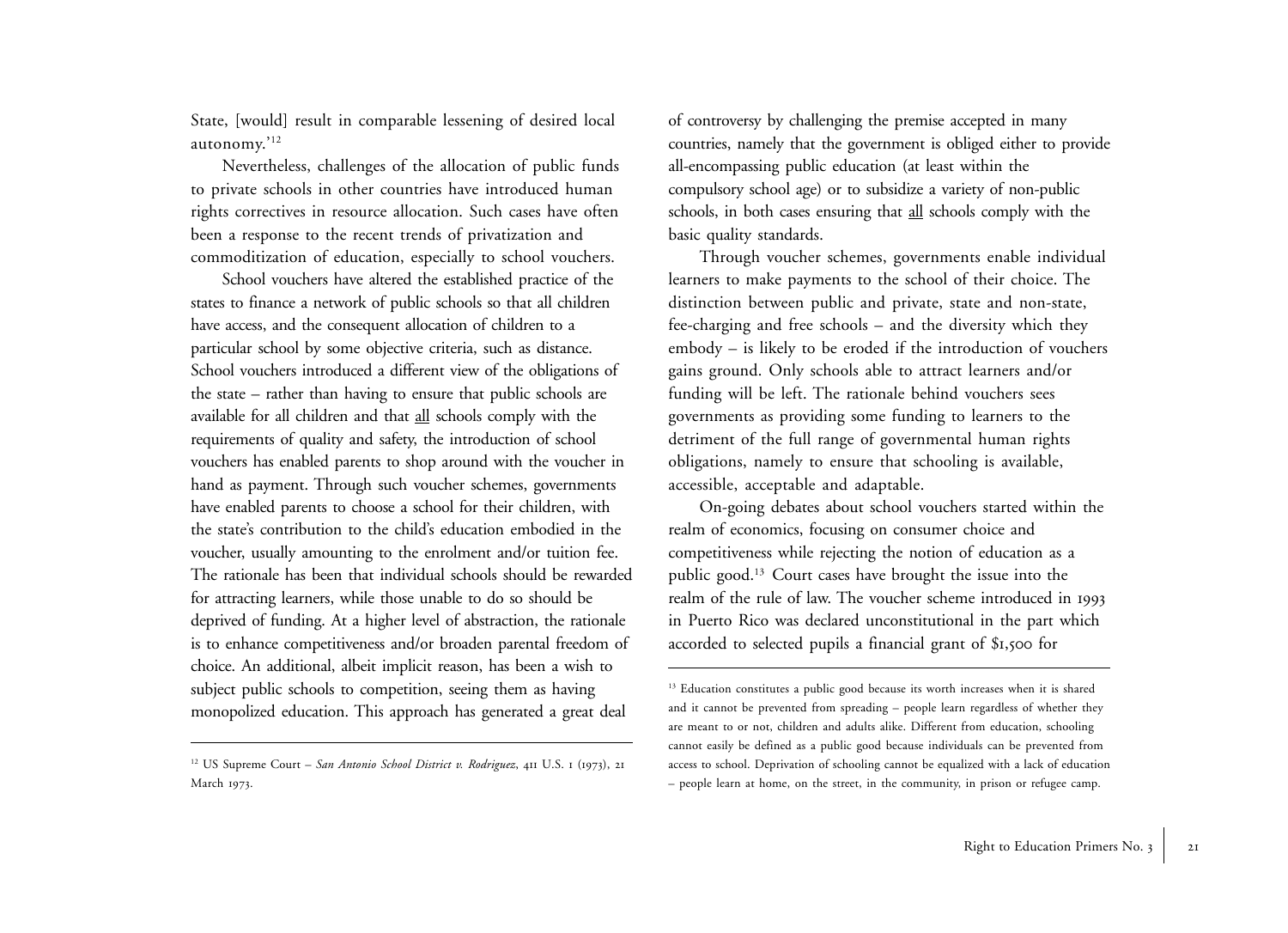transfer from public to private school.<sup>14</sup> The constitutional prohibition of diverting public funds to private schools, originating from the separation between the church and the state, has been upheld. Although the voucher scheme did not revolve around secular or religious schools, because private included religious schools, this constitutional ban precluded the spread of voucher schemes. They were also aimed at financially stimulating transfer from public to private schools (thus also transferring tax revenue to private schools) with the aim of increasing choice, against the constitutional requirement for public funds to be used solely for public schools.

Controversies relating to vouchers routinely revolve around economic arguments, however, thus departing from the meaning and purpose of the right to education. Within the existing jurisprudence, the Supreme Court of Colombia has ably clarified why education should not be guided by economic arguments alone:

[A]though the Constitution protects economic activities, private initiative and competition, as well as recognizing the right of private entities to establish schools, these liberties cannot negate nor can they diminish the nature of education as public service and its social function; education is also and above all else a fundamental right…

 $[E]$ ducation – even if it is private – has to be provided in the conditions which guarantee equality of

opportunity in access to education; all forms of discrimination and 'elitism' are thus repugnant to its nature of public service with profound social contents; these, by virtue of excessive economic demands, automatically deny access to intellectually able persons solely because [of] their levels of income.15

All aspects of public funding for private schools have been litigated vigorously, domestically and internationally, so as to define individual rights and the corresponding governmental obligations. Much international jurisprudence has originated from demands upon states to finance alternatives to uniform public schooling. The jurisprudence focusing on public funding to facilitate the exercise of freedom to establish and operate schools guaranteed under international human rights law has overcome a boundary between civil and political rights, which are often perceived as being costless, and economic, social and cultural rights, viewed as costly.

15 In the original, the Court has said:'si bien la Constitución protege la actividad económica, la iniciative privada y la libre competencia y reconoce también el derecho de los particulares de fundar centros educativos, tales libertades no pueden anular ni disminuir el carácter de servicio público y de funcón social [atribuido por la Constitución Política a la educación,] que también y sobre todod es un derecho fundamental... [L]a educación – aun la privada – debe prestarse en condiciones tales que garantice la igualdad de oportunidades en el acceso a ella, por lo cual repugna a su sentido de servicio público conprofundo contenido social cualquier forma de trato discriminario o 'elitista' que, en virtud de un exagerado requerimiento económico, excluya per se a personas intelectualmente capaces [por el] suyo nivel de ingresos.' Supreme Court of Colombia – Request to determine that Article 203 (in part) of the Law No. 115 of 1994 is unconstitutional by Andres De Zubiria Samper, Judgment of 6 November 1997, C-560/97.

<sup>14</sup> Tribunal Supremo de Puerto Rico – *Asociación de Maestros v. José Arsenio Torres*, <sup>30</sup> de noviembre de 1994, 94 DTS <sup>12</sup>:34.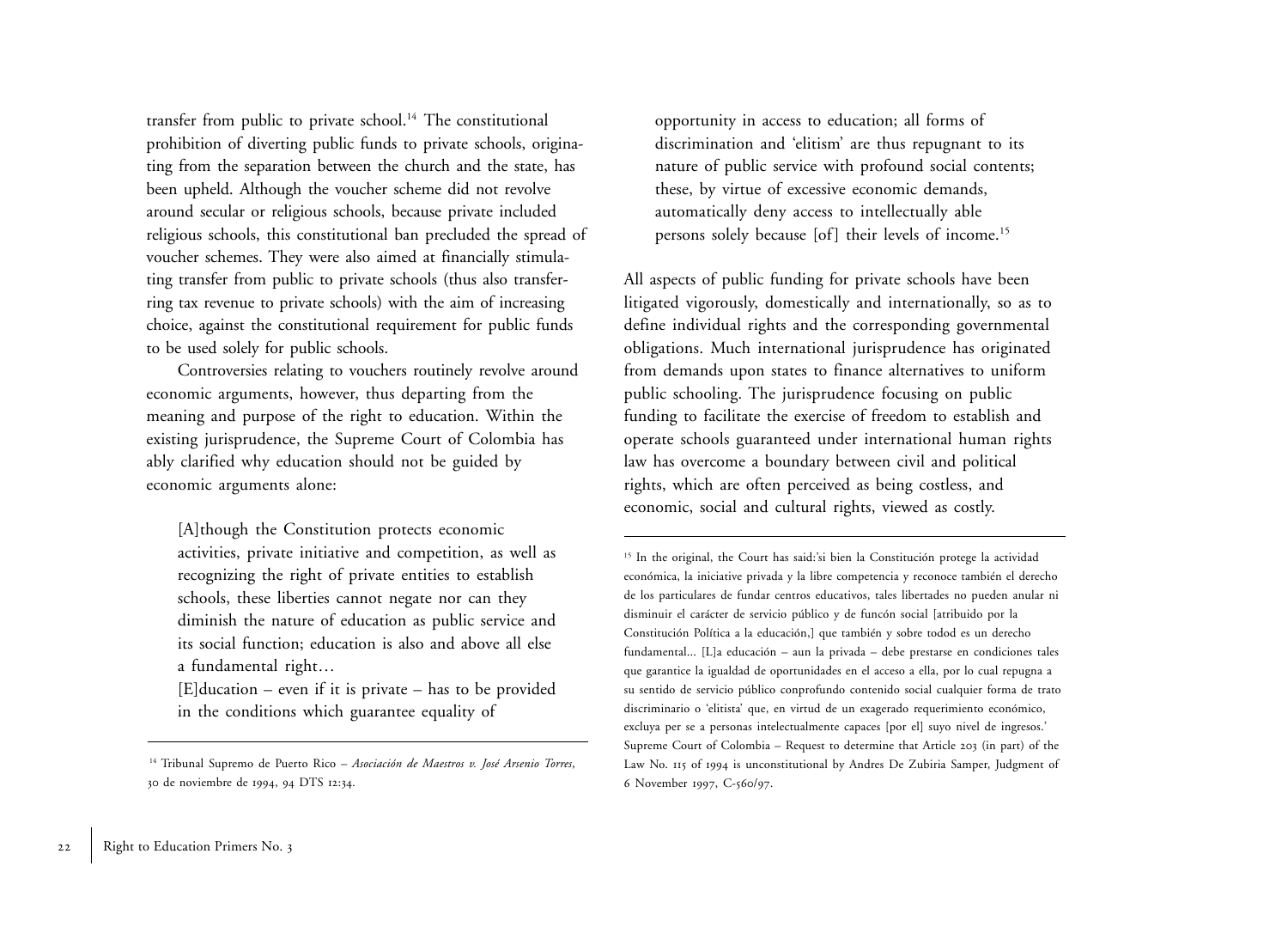The Human Rights Committee has held that a government 'cannot be deemed to act in a discriminatory fashion if it does not provide the same level of subsidy for the two [public and private] types of establishment, when the private system is not subject to State supervision.' In a similar case, which dealt with the provision of free textbooks and school meals to children in public but not in private schools, the Committee has affirmed its previous view, adding that 'the preferential treatment given to public sector schooling is reasonable and based on objective criteria.'16 This affirmation of the priority for public over private schools goes beyond funding: the role of education in the socialization of children prioritizes inclusiveness over segregation. In the well-known words of the US Supreme Court, 'separate educational facilities are inherently unequal.'17

The European Commission on Human Rights has during its previous existence affirmed that the state has no obligation to subsidize private schools while it has the right to subject such schools to regulation and supervision because it is responsible for ensuring that all education complies with the

prescribed standards.18 Domestic courts have been dealing with this subject-matter in different countries and have followed the thrust of international human rights law. The Supreme Court of Canada, having examined a complaint against a denial of public funding to private religious schools, has affirmed that the purpose of public schools is provision of education for all members of the community. The exercise of the parental freedom to educate their children in accordance with their religious beliefs in separate schools (or at home) prevents their children from taking advantage of public schools and creates costs for the parents; such exercise of parental freedom does not entail an entitlement to public funding, however.<sup>19</sup>

### 1.2 Teachers

There is a myriad of human rights issues which particularly affect teachers but these attract little attention in the literature on the right to education, which is focused on children. If the rights of teachers are not respected and protected, it is impossible to imagine that this may be different for the rights of children.

To begin with, teachers have to be educated and trained to teach, and there has been no hesitation on the part of courts to

<sup>&</sup>lt;sup>16</sup> Human Rights Committee – Carl Henrik Blom v. Sweden, Communication No. <sup>191</sup>/1985, Views adopted on 4 April 1988, *Selected Decisions of the Human Rights Committee under the Optional Protocol, Seventeenth to thirty-second sessions (October 1982 – April 1988)*, United Nations, New York, 1990, p. 219, para. <sup>10</sup>.3; *G. and L. Lindgren and L. Holm et. al. v. Sweden*, Communications Nos. 298/1988 and 299/ 1988, Views of the Committee adopted on 9 November 1990, U.N. Doc. CCPR/C/ <sup>40</sup>/D/298-299/1988 of 7 December 1990, para. <sup>10</sup>.3.

<sup>17</sup> *Brown et al. v. Board of Education of Topeka et al.*, Judgment of 17 May <sup>1954</sup>, <sup>347</sup> U.S. 294.

<sup>&</sup>lt;sup>18</sup> Eur opean Commission on Human Rights – Decisions concerning applications Nos. 6857/74 and 11533/85, *Decisions and Reports*, vol. 9, p. 27 and vol. 51, p. 125.

<sup>&</sup>lt;sup>19</sup> Supreme Court of Canada – Adler v. Ontario, Judgment of 21 November 1996, [1996] 3 S.C.R. 609, (1996) 140 DLR  $(4^{th})$  385.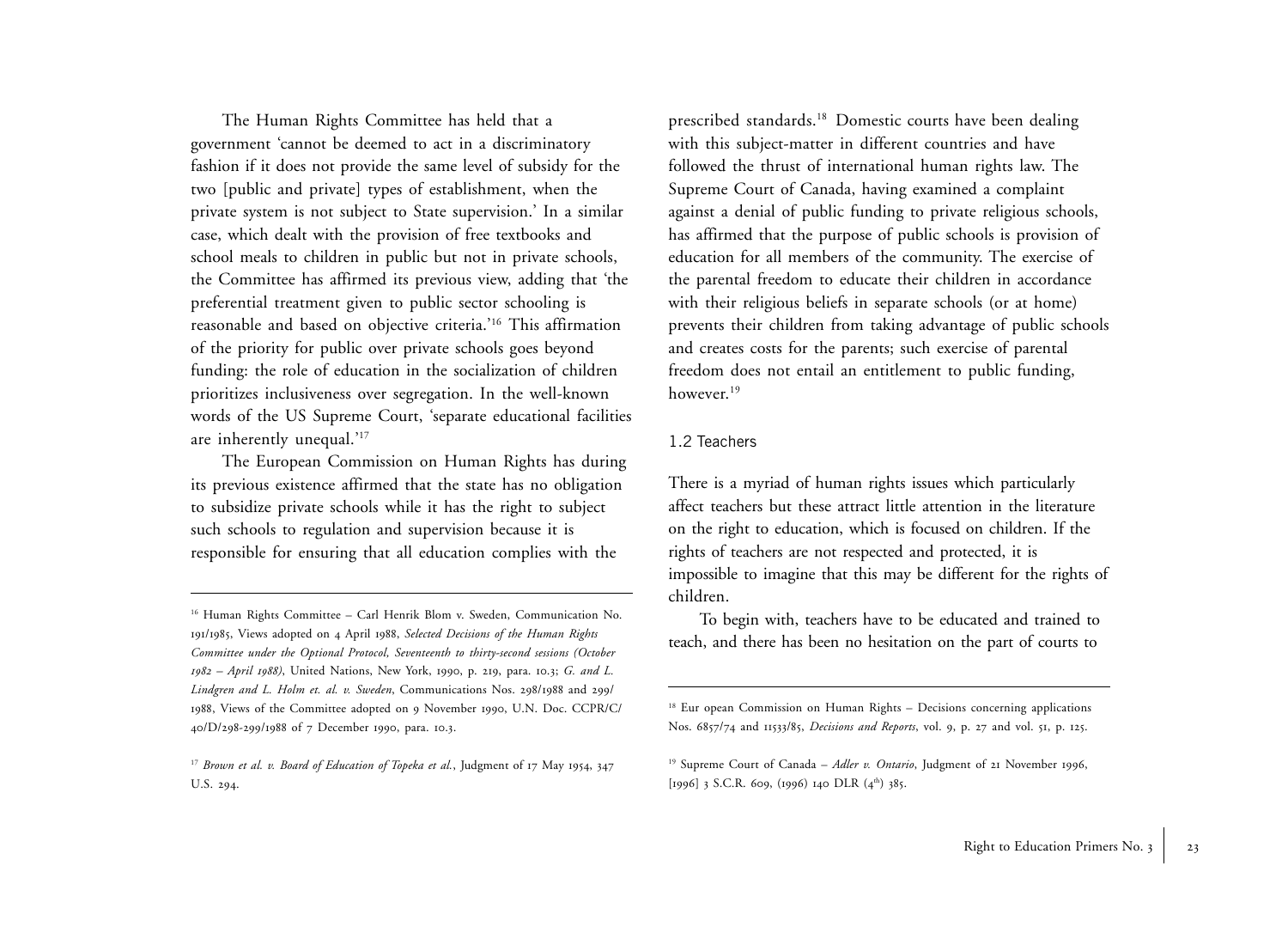affirm that teachers ought to be qualified to teach, including perfect command of the language in which they are expected to teach.20 This court case illustrates the abyss between vast parts of the world where most teachers are untrained, and small parts where teachers' qualifications are strictly controlled. South Africa's Constitutional Court has addressed one frequent remedy for the lack of teachers, the resort to 'contract teachers.' Disfavouring this remedy, it has also faulted a requirement for teachers to be citizens. The Court has found that 'non-citizens are a minority in all countries and have little political muscle,' rejected the government's justification for denying teaching posts to non-citizens so as to provide employment to its own citizens, and gave the highest priority to the provision of quality education.<sup>21</sup>

The teachers' status as civil and/or public servants, which is particularly widespread for primary school teachers, often leads to the denial of their trade union freedoms as well as collective bargaining, while a definition of teaching as an essential service leads to the denial of the teachers' right to strike. Trade union freedoms and labour rights for teachers, much as for other professions, form part of basic international labour standards, which are legally enforceable in many countries as well as internationally. Denials of the right to

form trade unions, dismissals of striking teachers (or their punishment by internal exile, transfers, or reduced salaries), anti-union discrimination, harassment, arrests or murders of trade union leaders, have affected teachers in many countries. ILO Freedom of Association Committee has consistently rejected assertions that teaching is an essential service and has affirmed that teachers have the right to strike, stating that 'the right to strike can only be restricted and even prohibited in the public service (public employees being those who act as agents of the public authority) or in the essential services in the strict sense of the term (i.e. those services whose interruption would endanger the life, personal safety or health of the whole or part of the population).<sup>22</sup> The Committee has reaffirmed the teachers' right to strike: 'the right to strike [is] one of the fundamental rights of workers and their organizations; it is one of the essential means through which they may promote and defend their occupational interests.'23 Moreover, the ILO has affirmed that besides safeguarding their occupational interests, trade unions 'should be able to have recourse to protest strikes, in particular aimed at criticising a government's economic and social policies.'24

A complaint by two university teachers, who had been arrested for the offence of lèse-majesté ('outrage au Chef de

- <sup>23</sup> Freedom of Association Committee  $277<sup>th</sup>$  Report, Case No. 1528 (Germany), para. 285.
- <sup>24</sup> Freedom of Association Committee  $304<sup>th</sup>$  Report, Case No. 1863 (Guinea), para. 358.

<sup>20</sup> Human Rights and Equal Opportunity Commission of Australia – *Maria D'Souza v. Peter Geyer and Directorate of School Education*, No. H94/<sup>100</sup>, 1995–1996, and *T. v Department of Education of the State of Victoria*, No. H96/149, <sup>1</sup> July <sup>1997</sup>.

<sup>21</sup> Constitutional Court of South Africa – *Larbi-Odam v. The Member of the Executive Council for Education (North-West Province)*, SA 745 (CC), 1998.

<sup>22</sup> Freedom of Association Committee – <sup>272</sup>nd Report, Case No. 1503 (Peru), para. <sup>117</sup>.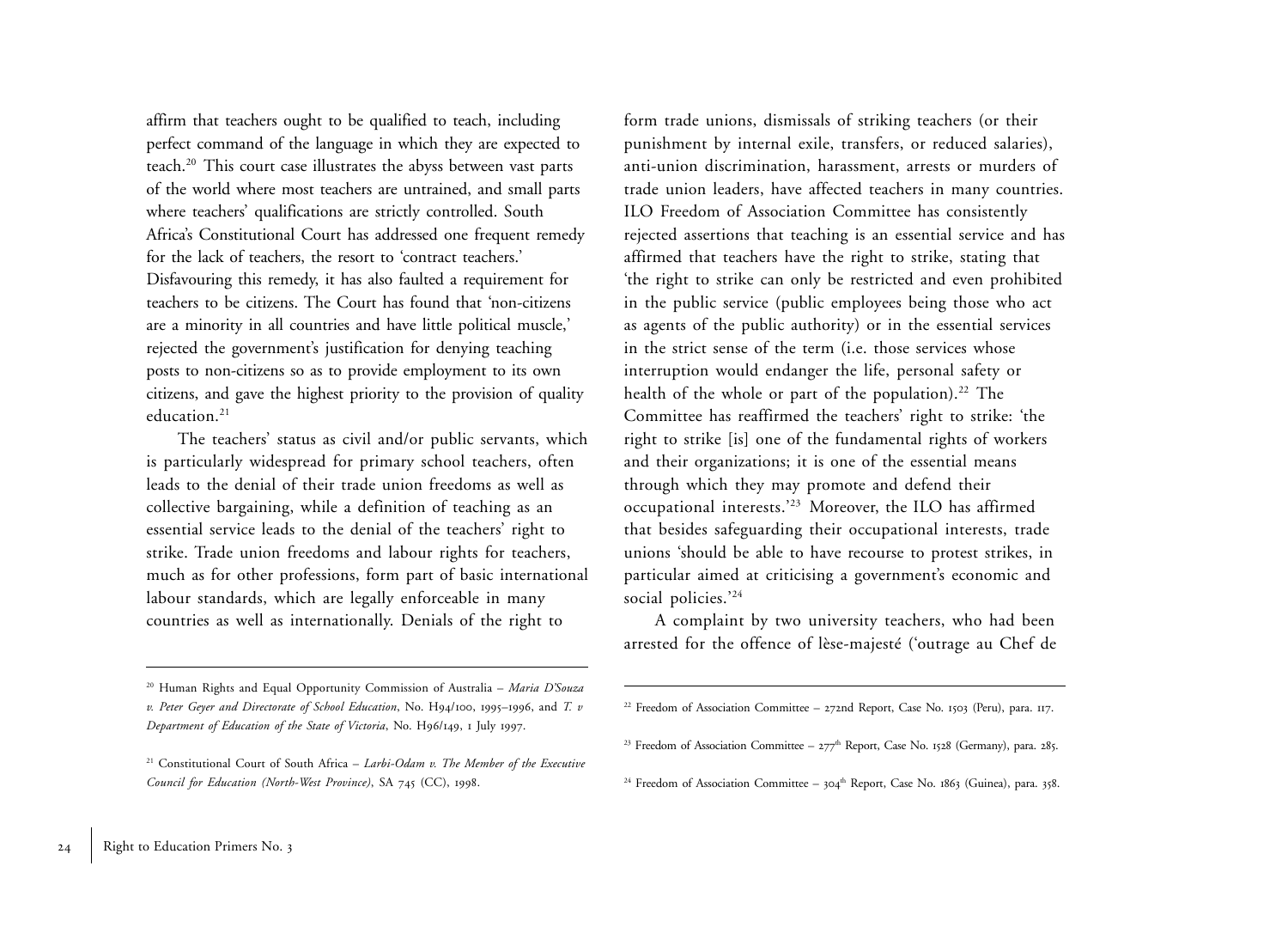l'Etat dans l'exercise de sa fonction') and subsequently refused reinstatement in their jobs upon release from prison, with the justification that they had deserted their posts, was examined by the Human Rights Committee. The Committee has affirmed that 'the freedom to engage in political activity individually or through political parties, freedom to debate public affairs, to criticise the Government and to publish material with political content' applies to university teachers, whether they are part of the public service or not.<sup>25</sup>

The teaching profession is affected by various types of gender imbalance. Among primary-school teachers, female teachers are a small proportion in some countries while a vast majority in others, as illustrated in Table 4. These two extremes highlight the necessity of adaptability: many international and domestic policies have been developed to

increase the number of female teachers, but few to address the other extreme. There are few countries in the world that have established a policy of gender balance, namely the objective that the representation of one sex should not exceed <sup>40</sup>% without corrective measures being triggered off. Table <sup>4</sup> shows that women constitute more than two-thirds or even more than four-fifths of primary school teachers in some countries. The risk of perpetuating their marginalization rather than promoting equality was noted forty years, in the very first report on discrimination in education within the United Nations. The Report summarized reasons for women forming the majority of teachers in primary school as 'the idea than women are particularly well suited to teach young children, the fact that teaching offers an outlet to women to whom many other careers remain closed, and the fact that men are attracted towards better paid professions.'26

<sup>25</sup> Human Rights Committee – *Adimayo M. Aduayom, Sofianou T. Diasso and Yawo S. Dobou v. Togo*, Communications No. 422/1990, 423/1990, and 424/1990, Views of <sup>12</sup> July 1996.

<sup>&</sup>lt;sup>26</sup> United Nations – Study of Discrimination in Education by Charles Ammoun, Special Rapporteur of the Sub-Commission on Prevention of Discrimination and Protection of Minorities, U.N. Doc. E/CN.4/Sub.2/181/Rev. 1, Sales No. 1957.XIV.3, New York, August <sup>1957</sup>, p. 43.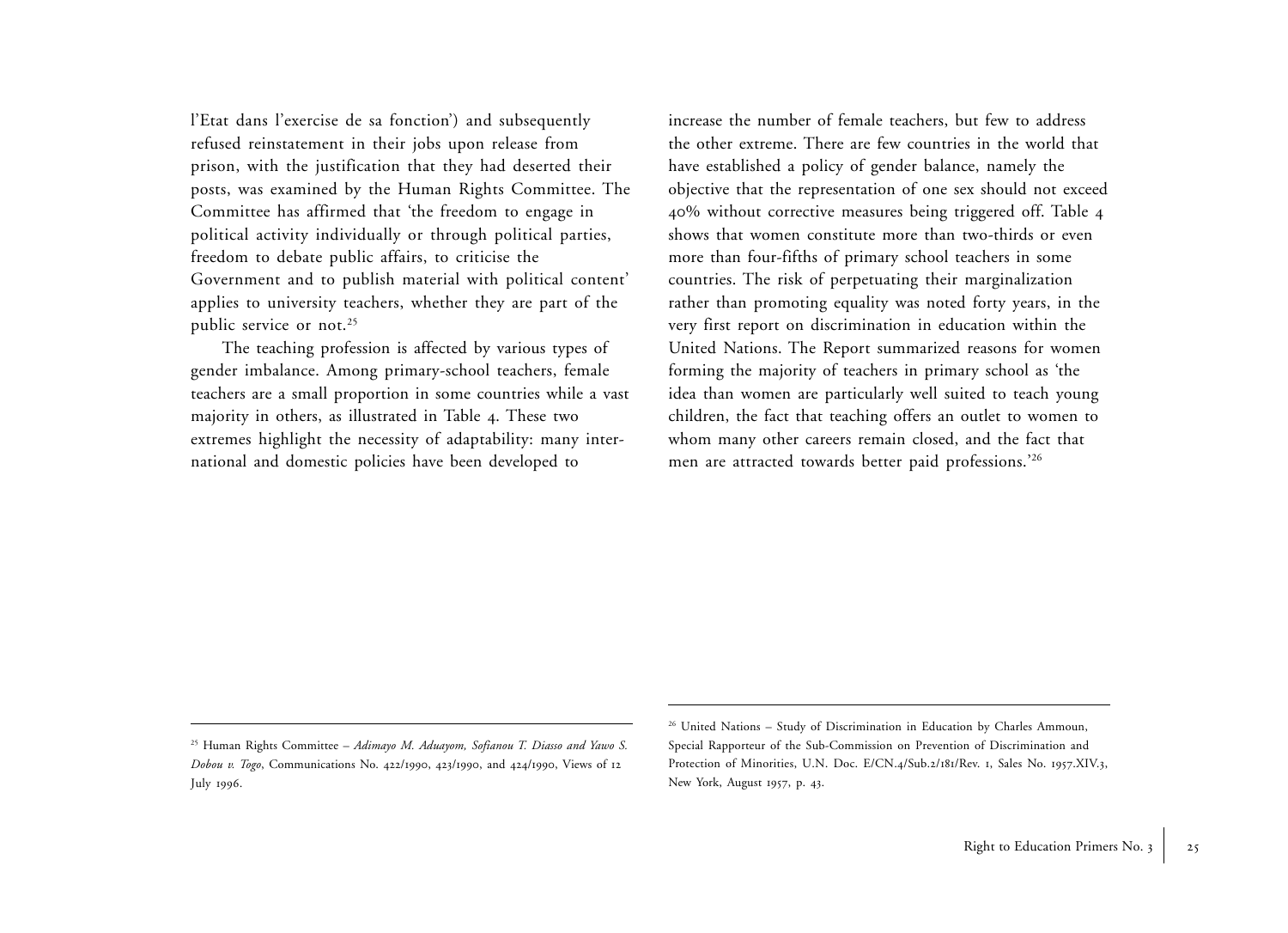### Table 4: Gender imbalance amongst teachers

**Above 90%** Armenia, Bahamas, Georgia, Kazakhstan, Mongolia, Czech Republic, Italy, Latvia, Lithuania, Moldova, Russia, Slovakia, Slovenia, Ukraine **Between 75% and 90%** Australia, Austria, Azerbaijan, Botswana, Bulgaria, Colombia, Croatia, Cuba, Dominica, Estonia, France, Germany, Guyana, Hungary, Ireland, Israel, Jamaica, Kyrgyzstan, Lesotho, Malta, New Zealand, Nicaragua, Qatar, Romania, San Marino, Seychelles, Sri Lanka, Suriname, St Kitts and Nevis, St Lucia, Swaziland, United Kingdom, Uzbekistan, Venezuela, USA, Yugoslavia **Between 50 and 75%** Albania, Bahrain, Belgium, Belize, Brunei Darussalam, Canada, Cape Verde, Chile, **Between 25 and 50%** Afghanistan, Algeria, Burundi, Cambodia, Cameroon, China, Congo, Djibouti, Eritrea, Ethiopia, Gabon, India, Kenya, Laos, Malawi, Mauritius, Morocco, Niger, Nigeria, Oman, Papua New Guinea, Tanzania, Tunisia, Turkey, Uganda, Vanuatu, Zambia, Zimbabwe Below 25% Benin, Burkina Faso, Chad, Côte d'Ivoire, DR Congo, Equatorial Guinea, Gambia, Guinea, Mali, Mauritania, Mozambique, Nepal, Pakistan, Senegal, Togo *Source: UNESCO – World Education Report 1998, pp. 144–147; the figures refer to* 1995*.*

Cyprus, Denmark, Dominican Republic, Ecuador, Egypt, Fiji, FYROM, Greece, Grenada, Honduras, Indonesia, Iran, Iraq, Japan, Jordan, Kiribati, Korea, Kuwait, Madagascar, Malaysia, Myanmar, Namibia, Netherlands, Paraguay, Peru, Samoa, Saudi Arabia, South Africa, Spain, St Vincent and Grenadines, Sudan, Sweden, Switzerland, Syria, Tajikistan, Tonga, Trinidad and Tobago, United Arab Emirates

26 | Right to Education Primers No. 3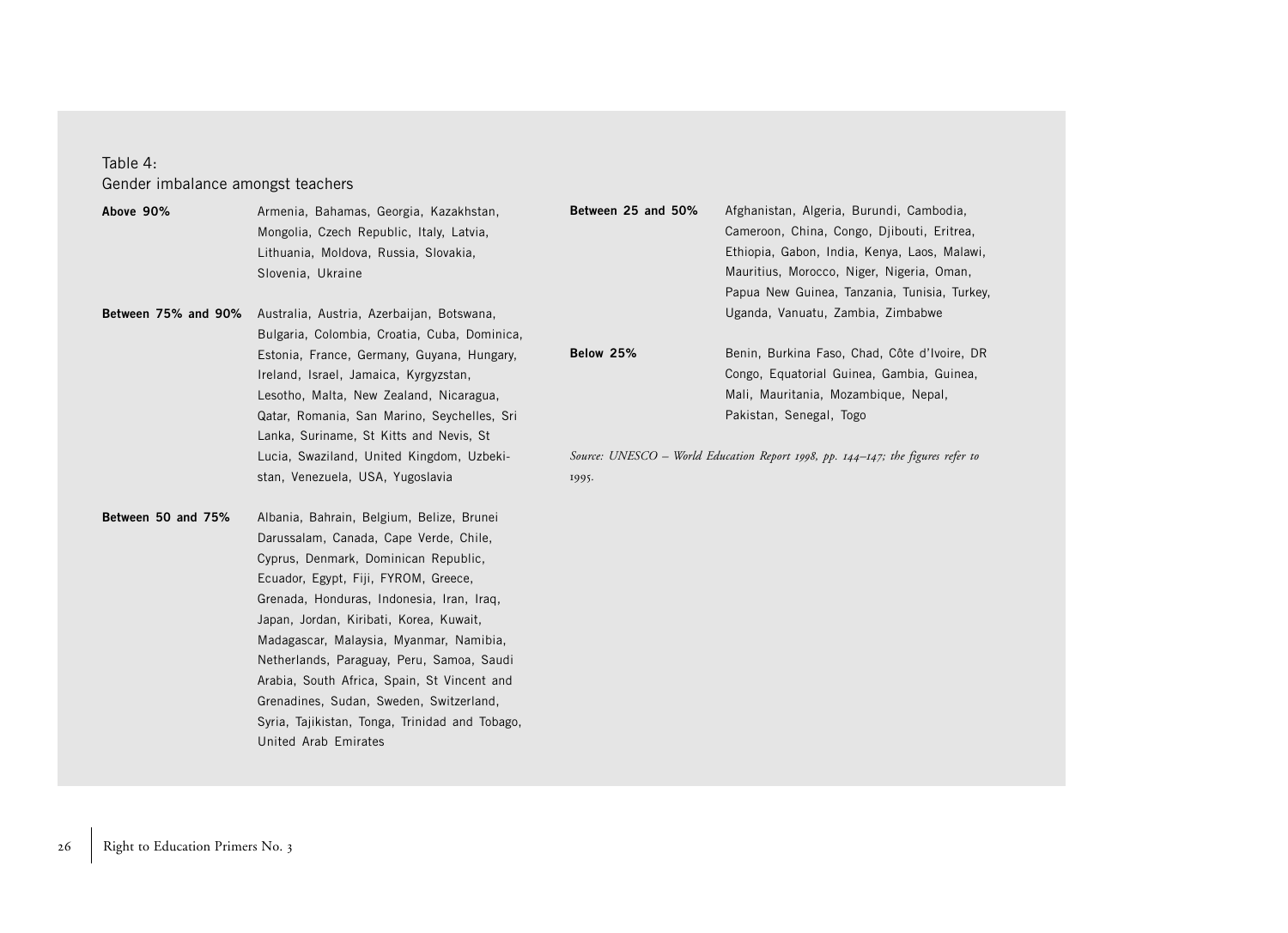## 2. Accessibility: Focus on girls

Access to public schools should be guided by nondiscrimination, the overriding principle of international human rights law, which applies to civil and political, and economic, social and cultural rights, as well as to the rights of the child. Non-discrimination is not subject to progressive realization but has to be secured immediately and fully. Respect of parental freedom of choice for the education of their children is also not subject to progressive realization but should be guaranteed fully and immediately. Its exercise, however, sometimes clashes against the elimination of discrimination for the rights of the child, such as deprivation of education for girls.

*Primer No. 6* is devoted to discrimination, including in access to education, hence this one is confined to brief outline of access to education for girls. Indeed, the existing quantitative and qualitative information on the lack of access to education has thus far been systematically collected only for girls and women. The right to education has been demonstrated to act as a corrective to the free market. Governments indeed have human rights obligations *because* primary education should not be treated as a commodity. There has been a growing acceptance of the necessity for governmental intervention concerning access to primary education for girls. Many economists refer to the rationale for such intervention as a market failure. In its simplest version, it can be described as the

unwillingness of parents to send their daughters to school because there is no economic rationale to invest in their daughters' education. A demand for girls' education thus has to be created by providing incentives to parents. Such initiatives showed that conflicting expectations upon girls may deprive them of access to education. If they are required to perform household labour, the school schedule has to be adapted to the seasonal and daily rhythm of subsistence food production or family life. Since poor families depend on the work of each member of the family for their survival, combining school and work often proves necessary so as to make school really accessible for girls.

An interplay between non-availability of schools and parental choices often impedes girls' access to education. There is a great deal of research targeting parental choices, but a paucity of information about the availability of schools for <sup>g</sup>irls. Available schools may be open only to boys – by law or in fact – while the existing educational statistics do not make this difference visible. It is impossible to determine whether the available schools have a sufficient intake capacity to enrol and retain all primary age school girls or not. Table 5 shows that gender imbalance prejudices girls, although there are countries in which the girls outnumber the boys. Primary schools in the Caribbean or Eastern Europe have difficulties in attracting and retaining boys, one reason being that the vast majority of teachers are female.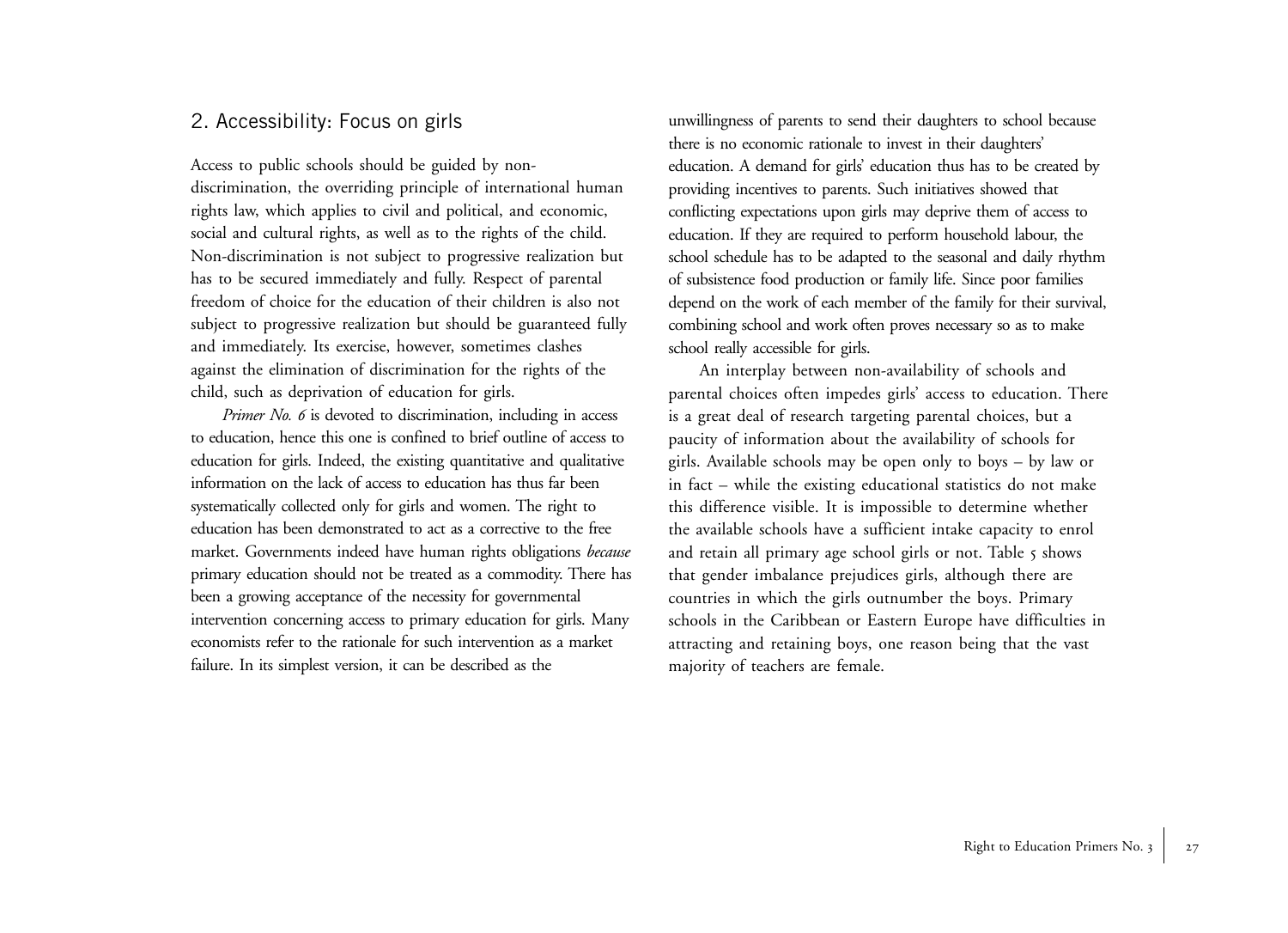#### Table 5: Gender imbalance amongst pupils

**More than + 10%** Lesotho (11%), Trinidad and Tobago (11%)

- **+ 3% to + 9%** Mongolia (3%), Nicaragua (3%), Bahamas (4%), Dominican Republic (4%), Botswana (5%), Namibia (7%),
- **+ 1% to + 2%** Albania, Bahrain, Costa Rica, Denmark, Ecuador, El Salvador, Estonia, Fiji, Georgia, Haiti, Honduras, Hungary, Korea, Luxembourg, Malaysia, Panama, South Africa, USA, Yugoslavia
- **1% to 2%** Belize, Bulgaria, Canada, Chile, China, Croatia, FYROM, Guyana, Libya, Madagascar, Malta, Oman, Peru, Philippines, Poland, Qatar, Samoa, Saudi Arabia, Slovenia, Tanzania, United Arab Emirates, Zambia **– 3% to – 5%** Belarus, Eritrea, Indonesia, Kenya, Kyrgyzstan,
- Latvia, Tunisia, Turkey, Vanuatu, Venezuela, Somalia,
- **6% to 9%** Congo/Brazaville (6%), Uganda (7%), Algeria (8%), Bangladesh (8%), Bolivia (8%), Burundi (8%), Syria (8%), Ethiopia (9%), Djibouti (9%), Iraq (9%), Mauritania (9%),
- **10% to 20%** Cameroon (10%), Comoros (10%), Mozambique (10%), Mali (11%), Papua New Guinea (12%), Senegal (12%), Burkina Faso (13%), Egypt (13%), Iran (13%), Laos (14%), Niger (14%), Gambia (18%), Guinea (18%), Morocco (19%)
- **More than 20%** Congo/Kinshasa (21%), Central African Republic (22%), Guinea-Bissau (26%), Togo (26%), Afghanistan (27%),Chad (29%), Benin (31%), Nepal (39%),
- *In the following countries there is no difference between net primary school enrolment for boys and girls: Argentina, Australia, Austria, Barbados, Belgium, Brunei Darussalam, Cape Verde, Cuba, Cyprus, Czech Republic, Finland, France, Germany, Greece, Ireland, Jamaica, Japan, Jordan, Kuwait, Malawi, Mauritius, Netherlands, New Zealand, Norway, Paraguay, Portugal, Romania, Russia, Rwanda, Singapore, Spain, Sweden, Switzerland, United Kingdom, and Uruguay.*

*Source: UNICEF – The State of the World's Children 1999, pp. 106–109.*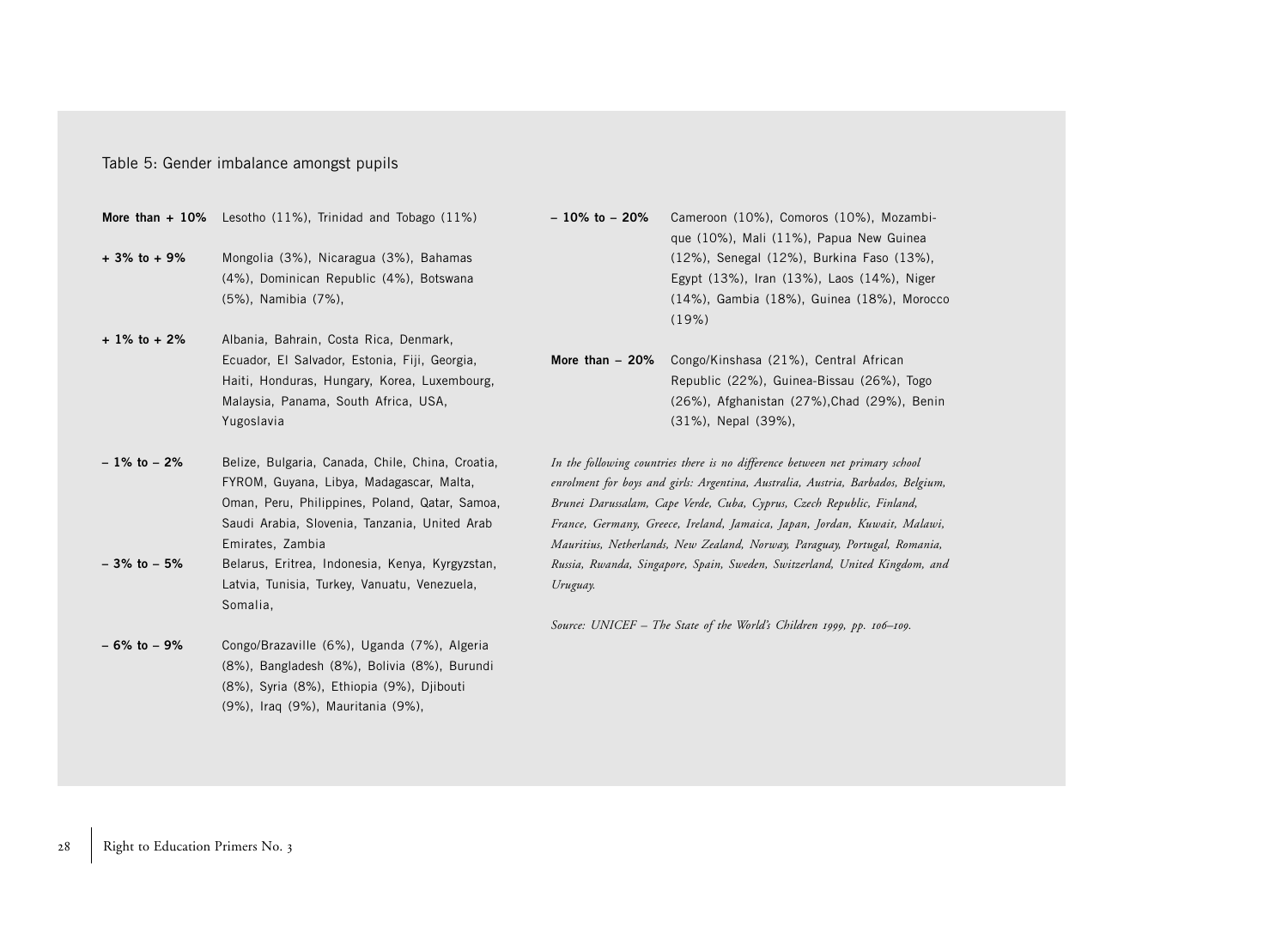## 3. Acceptability

Extreme views of the role of the government in education are embodied in seeing the state as the sole funder and provider of education, with the other extreme deeming the state to be only the regulator. Much as in any other area, the extremes are rarely present in the practice of states and cloak the global consensus around the regulatory role of the state, that is, its task to set and enforce educational standards and provide the necessary funding. The right to education 'by its very nature calls for regulation by the State, regulation which may vary in time and <sup>p</sup>lace according to the needs and resources of the community and of individuals.'27 The state is obliged to ensure that all schools conform to the minimal criteria which it has developed, thus ensuring one component of making education acceptable.

Respect for parental freedom to have their children educated in conformity with their religious, moral or <sup>p</sup>hilosophical convictions has been affirmed in all general human rights treaties and is continuously subjected to litigation. The Supreme Court of Canada has rejected a claim by a parent to 'educate his children as he pleases,' based on 'his authority over his children and his duty to attend to their education' which comes from God. Although Canadian law does not require compulsory education but allows parents to exempt their children from attending school if they are 'under efficient instruction at home or elsewhere,' the applicant had refused to apply for an approval of home education, claiming that this

would violate his religious freedom. The Court has found that 'accommodation of defendant's religious beliefs would entail a complete exemption from state regulation' and thus 'severely impede the achievement of important state goals.'28

Respect of religious convictions in education has emerged with particular frequency with regard to Jehovah's Witnesses. The European Court of Human Rights examined a complaint concerning a girl who was suspended from school because of her refusal to participate in a parade. She regarded it as a commemoration of war, and her religious convictions prevented her from participating in an event that would glorify warfare. The Court took note of the parents' pacifist convictions (not saying much about the girl's) but found no human rights violation.<sup>29</sup> The Supreme Court of the Philippines has taken the opposite approach and affirmed that children who are Jehovah's Witnesses have the right to be exempt from the flag ceremony (consisting of the singing of the national anthem, saluting the flag and reciting a patriotic <sup>p</sup>ledge) because their freedom to exercise their religious beliefs could only be limited on the grounds of a danger to public safety.<sup>30</sup>

The language of instruction is a frequent bone of contention because it can preclude children from attending

28 Supreme Court of Canada – *R. v. Jones*, [1986] 2 S.C.R, 284.

<sup>27</sup> European Court of Human Rights – *Belgian Linguistic Case*, Judgment of 23 July 1968, Series A, No. 6, para. 5.

<sup>29</sup> European Court of Human Rights – *Efstratiou v. Greece* and *Valsamis v. Greece*, Judgments of 18 December 1996.

<sup>30</sup> Supreme Court of the Philippines – *Ebralinag v. The Division Superintendent of School of Cebu*, G.R. Nos. 95770 & 95887, <sup>1</sup> March 1993 and 29 December 1995.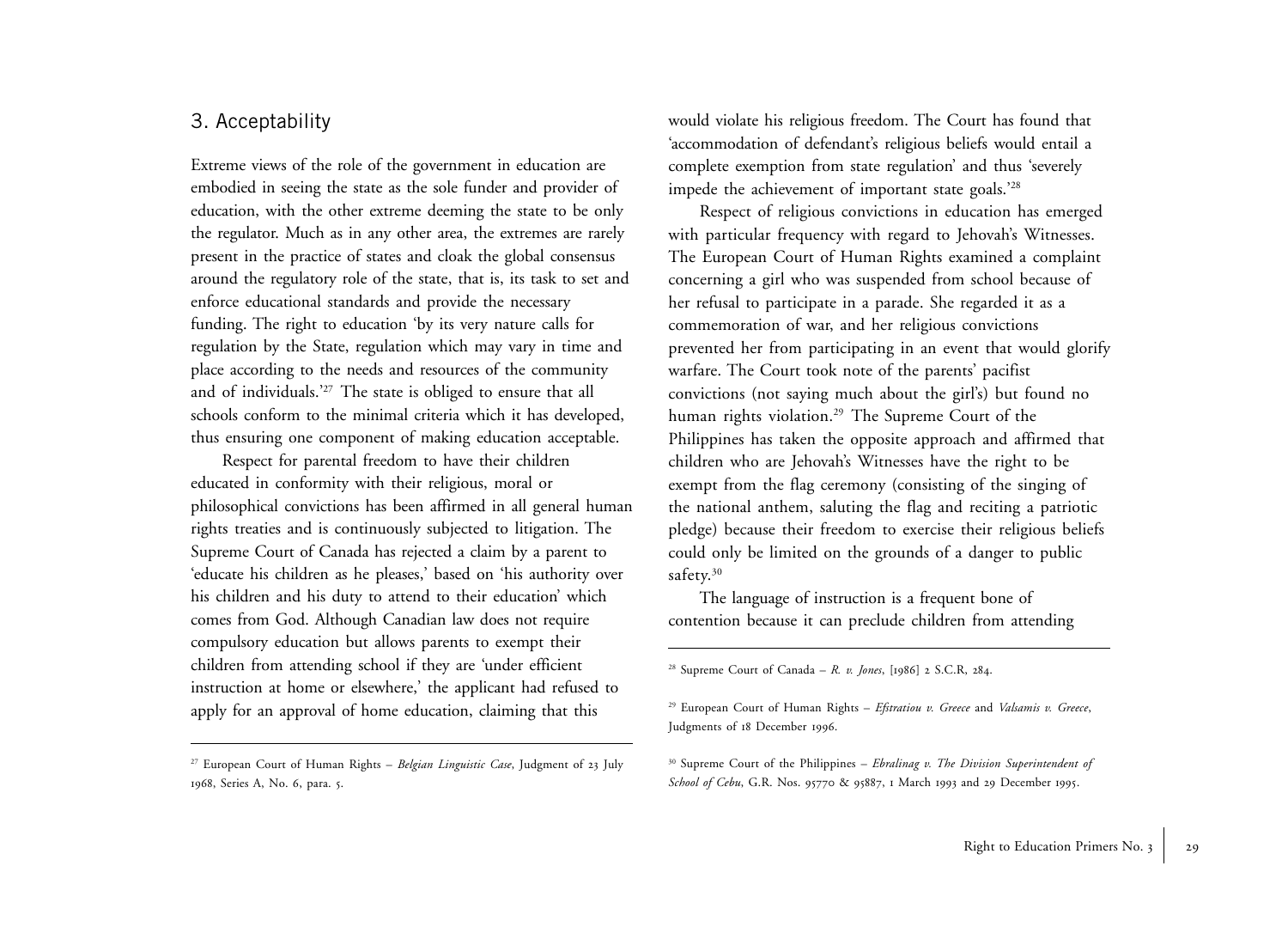school or learning, if they are at school. It has always created a great deal of controversy in education and this is not likely to diminish, on the contrary. Controversies span decision-making on the official language(s) of instruction for public schools, the teaching of as well as teaching in minority and indigenous languages (as well as the recognition thereof), and the teaching of (as well as in) foreign languages.

The European Court of Human Rights has affirmed the right of the state to determine official languages of the country which are thus the languages of instruction in public schools, but denied that there was such a thing as a right to education in a language of one's choice.<sup>31</sup>

Governments have been required to respect the right of minorities to set up their own schools in minority languages since the time of the League of Nations. In <sup>1919</sup>, the precedent was set by Poland. Alongside education in minority languages in public schools, it affirmed the right of citizens who were members of minorities to establish, manage and control schools at their own expense 'with the right to use their own language and to exercise their religion freely therein.'32 That right was subsequently confirmed by the Permanent Court of International Justice.<sup>33</sup> More than half a century later, dilemmas regarding the language

31 European Court of Human Rights – *The Belgian Linguistic Case*, Judgment of <sup>23</sup> July 1968, Series A, vol. 6, p.31.

of instruction have increased rather than diminishing. Demands that minority schools be made 'free' (that is, state-financed) are often made but seldom granted. The right to be educated in one's mother tongue has been on the international human rights agenda since the 1950s and controversies intensified in the 1990s, when the wisdom of unilingual education, even in one's mother tongue, has been challenged, adding a new item to this endless controversy. The financial implications of multiligualism in primary school have further exacerbated controversies.

From the rights of the child perspective, the obligation to make primary school acceptable goes far beyond parental freedom of choice or the language of instruction, and poses a great deal of challenge for all states. Restrictions upon school discipline are a good example because they have considerably increased in the past decade to protect the child's dignity against humiliation or degradation. They were, and are likely to remain, subject to litigation.

An attempt by parents whose religious doctrine deemed <sup>p</sup>hysical punishment of children to be legitimate and necessary to challenge Sweden's <sup>1979</sup> policy against corporal punishment of children forced the European Commission on Human Rights to revisit the issue that had already been the object of considerable litigation. The parents complained against the encroachment upon their rights, but did not persuade the Commission to rule against Sweden.<sup>34</sup> A similar case was litigated in South Africa two decades later, with a similar

<sup>32</sup> Article 8 of the Polish Minorities Treaty of <sup>1919</sup>, reproduced in *Protection of Linguistic and Racial Minorities by the League of Nations*, Geneva, 1927.

<sup>33</sup> Permanent Court of International Justice – *Minority Schools in Albania*, Advisory Opinion of 6 April <sup>1935</sup>, Series A/B, No. 64.

<sup>34</sup> European Commission on Human Rights – *Seven individuals v. Sweden*, Application No. 8811/79, decision of 13 May 1982 on the admissibility of the application, *Decisions and Reports*, vol. 29, p. <sup>111</sup>–112.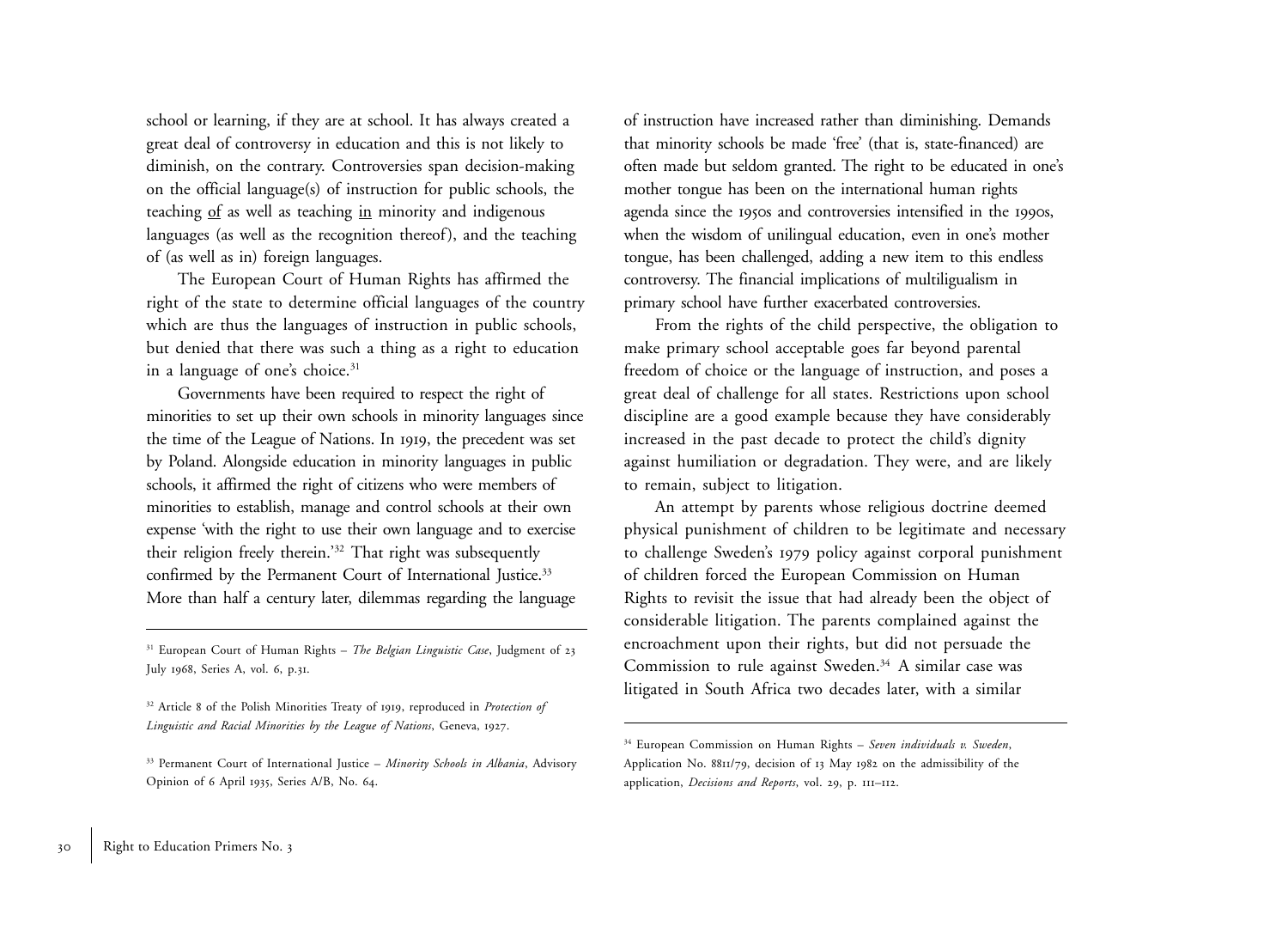result. It is excerpted in Box 6 below, in the section which deals with the role of education in preventing violence.

### 4. Adaptability

What children should learn at school and how the learning process should be organized is the source of never-ending challenge and change. The usual approach is to review the contents and process of learning from the viewpoint of the child as future adult, while the Convention on the Rights of the Child requires that the best interests of the child be given priority. The choice in the Convention to refer to the best interests of the individual child highlights the need for the educational system to become and remain adaptable. The challenge is immense – the system of education is required to adapt to each individual child, against the historical heritage of excluding all the children who were deemed not to be able to adapt to the system of education as it was.

The way in which children perceive their own community and the world at large is influenced by the presence and absence of particular people and phenomena within the system of education. Children with disabilities are often segregated into separate schools or denied education altogether, and also absent from school books. Differently, the head of state and/or government tends to be very much present in schools – each classroom may have his photograph and textbooks may devote considerable attention to his professional or private life. Neighbouring countries may be portrayed in a positive or negative life. Amongst the children themselves, many may be excluded from formal schooling. Domestic servants, which are

prevalent throughout Africa and in much of Asia, are likely not be deemed school-worthy and school-going children will not perceive them as school-children but as servants. Moreover, an unusual term has been forged to differentiate between children by classifying some as 'educable,' excluding others. The criterion is fluid – children who may be classified as 'noneducable' may simply not understand the language in which they are addressed. Children with learning difficulties may be classified as 'un-educable' and prevented from learning rather than being helped to learn.

The historical heritage of education has encompassed many different criteria and methods of exclusion. As mentioned above in the section on access to education, some of this exclusion has followed stereotyped features attributed to people who are female, or non-white, or foreigners, or indigenous. Another track, not much different substantively, has followed a division of humanity into able and disabled, excluding those classified as disabled from education.

### 4.1 Children with disabilities

Conceptually the most far-reaching judicial interpretations of the meaning of the right to education have dealt with children with disabilities. It is indeed the best illustration of the strength and vigour of the notion of the rights of the child to see courts in a variety of countries affirming that education has to be adapted to each child rather than forcing children to adapt to whatever schooling has been designed for them.

The requirement upon schools to adapt to learners with special needs has been subjected to a great deal of litigation. The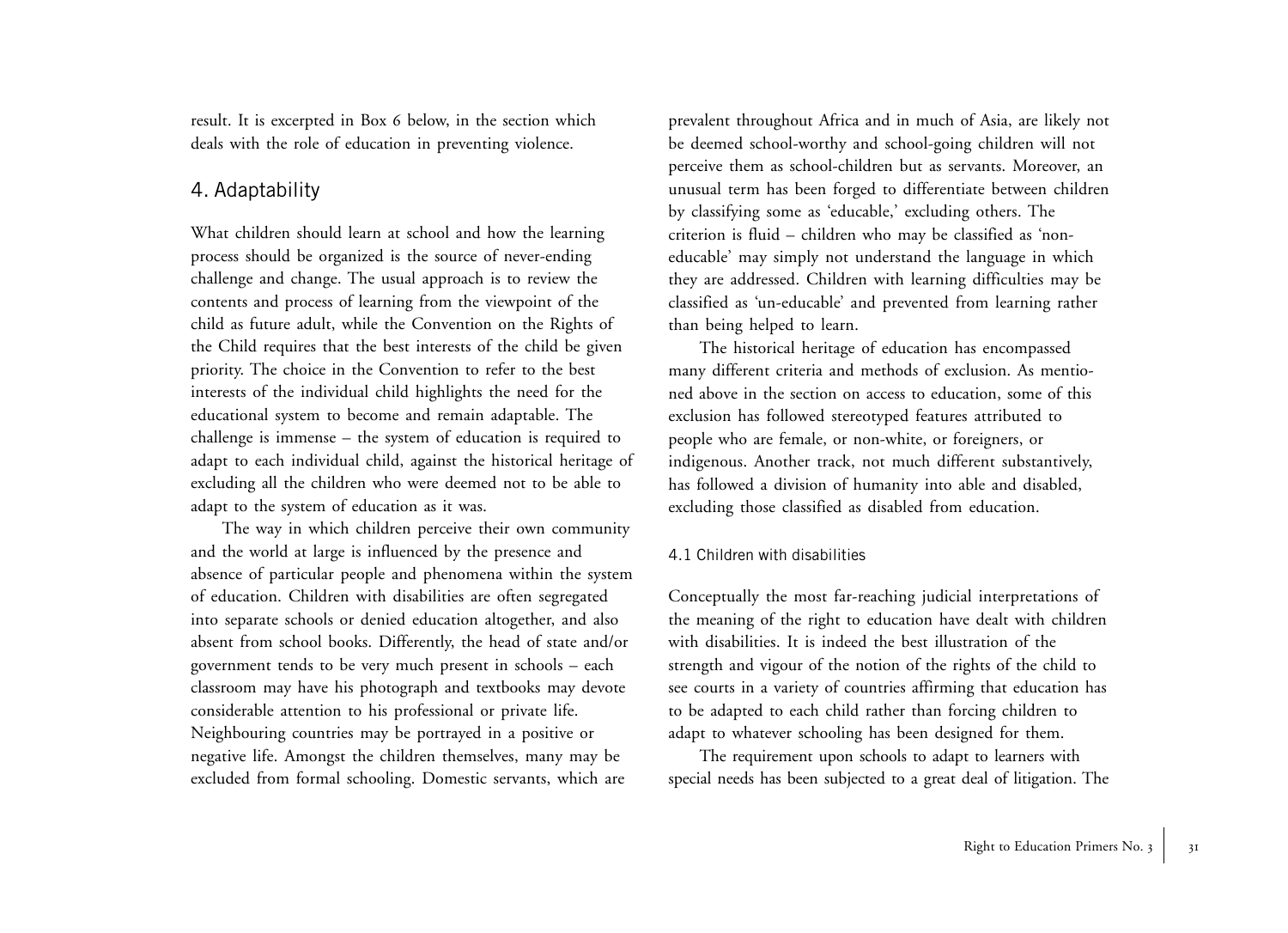objective of inclusiveness, that is, integration of learners with disabilities in mainstream schools has imposed upon schools and teachers the need to adapt to learners with divergent abilities and needs. The Supreme Court of Canada has thus defined nondiscrimination with regard to persons with disabilities:

Exclusion from the mainstream of society results from the construction of a society based solely on 'mainstream' attributes to which disabled persons with never be able to gain access. Whether it is the impossibility of success at a written test for a blind person, or the need for a ramp access to a library, the discrimination does not lie in the attribution of untrue characteristics to the disabled individual. The blind person cannot see and the person in a wheelchair needs a ramp. Rather, it is the failure to make reasonable accommodation, to fine-tune society so that its structures and assumptions do not result in the relegation and banishment of disabled persons from participation, which results in discrimination against them. The discrimination inquiry which uses 'the attribution of stereotypical characteristics' reasoning as commonly understood is simply inappropriate here. It may be seen rather as a case of reverse stereotyping which, by not allowing for the condition of a disabled individual, ignores his or her disability and forces the individual to sink or swim within the mainstream environment. It is recognition of the actual characteristics, and reasonable accommodation of these characteristics

which is the central purpose of [nondiscrimination].<sup>35</sup>

The principle of non-discrimination has been interpreted to necessitate a comparison between learners with and without disabilities in order to detect and inhibit less favourable treatment of learners with disabilities. A distinction between meeting their special needs and a positive obligation to treat them more favourably has been analyzed by the Federal Court of Australia. The Court has found that accommodation of special needs sometimes requires positive action to be taken, but has not accepted the reasoning of the Human Rights and Equal Opportunity Commission, whose decision it has faulted. The Commission claimed that the yardstick should be the effort made by the school, or the lack thereof, to meet the needs of a specific learner. The Commission laid down as the yardstick 'what the school ideally ought to have done.' The Federal Court has adopted a lower criterion, explaining that non-discrimination required a comparison between the treatment of the learner with disabilities with that of a learner without disabilities in the same circumstances,<sup>36</sup> and thus laying down a relative rather than an absolute yardstick.

The European Commission on Human Rights has held that the right to education 'does not require the admission of a severely handicapped child to an ordinary school, with the expense of

<sup>&</sup>lt;sup>35</sup> Supreme Court of Canada – *Eaton v. Brant County Board of Education*, [1997] 1 S.C.R., 241, para. 67.

<sup>36</sup> Federal Court of Australia – *A school v Human Rights & Equal Opportunity Commission & Anor* [1998] 1437 FCA, 11 November 1998.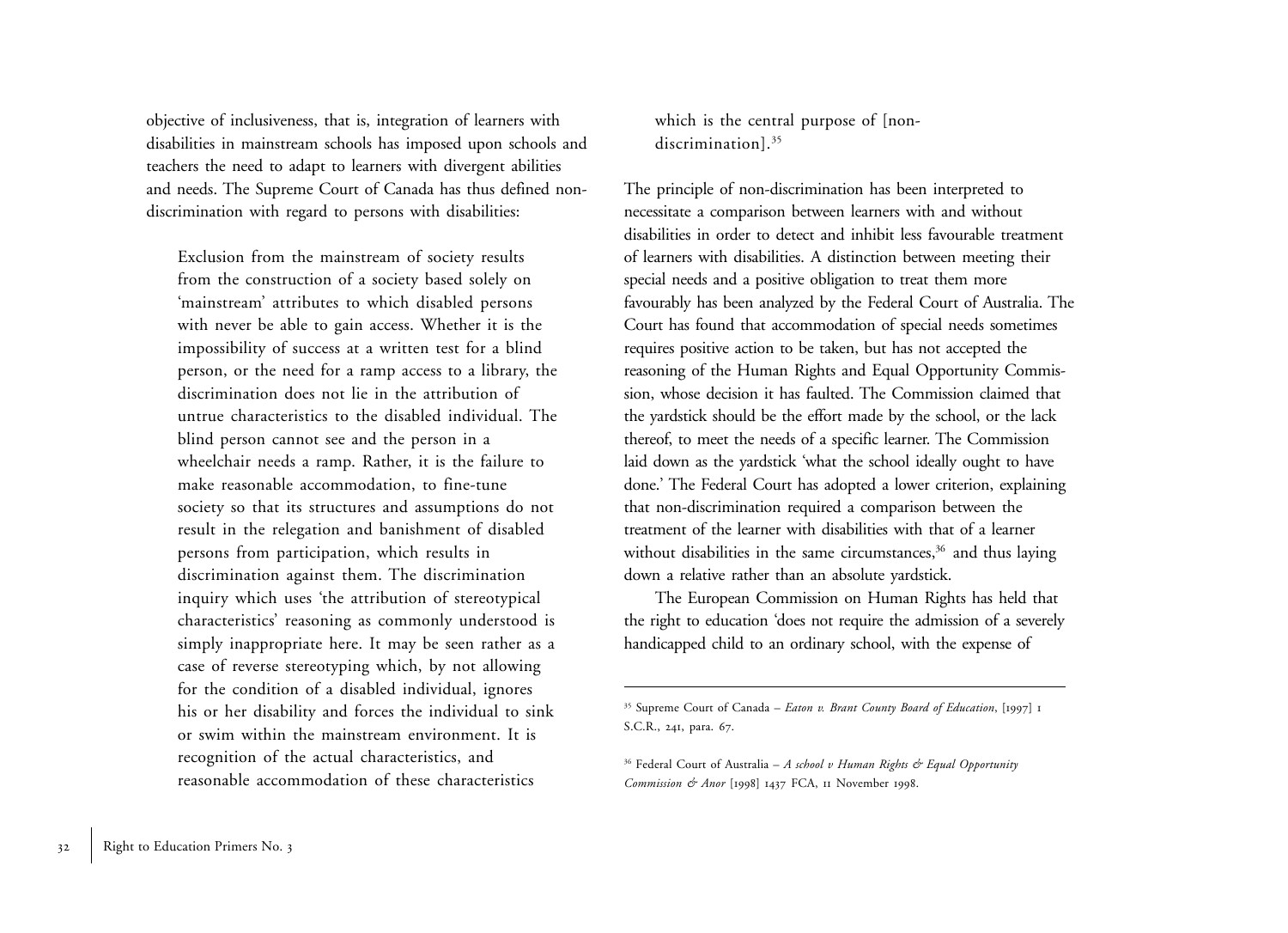additional teaching staff or to the detriment of other pupils' when education can be provided in a special school.<sup>37</sup> This has been amplified by the German Federal Constitutional Court, which has held that inclusiveness, the general approach favouring the education of disabled and non-disabled children together in general public schools, does not diminish the need to review the circumstances of each individual case, giving particular weight to the views of the child and his or her parents. The Court has added the need to consider the requirements, including financial, of a specific solution for the educational authorities:

The current state of pedagogical research does not indicate that a general exclusion of disabled children from integrated general schools can be constitutionally justified. The education should be integrated, providing special support for disabled pupils if required, so far as the organizational, personal and practical circumstances allow this. This reservation is included as an expression of the need for the State to consider all the needs of the community in carrying out its duties, including the financial and organizational factors.<sup>38</sup>

Different from the general trend towards a preference for inclusive education, the US Supreme Court has held that disabled children should be provided with education which enables them to benefit educationally and meets general educational standards, not specifying how this should be accomplished. The Court has said, however, that for children with disabilities within compulsory school age education should be free.<sup>39</sup> Similarly, Dutch courts have held that the state's reduction of funding for education of children with special needs, in the form of halting the growth of the number of teachers regardless of increasing numbers of students, constituted a human rights violation.<sup>40</sup> These affirmations of the governmental obligation to ensure that funding is available represent a valuable example of the need to apply human rights correctives to resource allocation.

### 4.2 Working children

Adaptability of education has been vividly depicted in the alteration between getting children into school and getting education to where the children are. For children who are deprived of their liberty, education ought to be provided where they are and this is unlikely to happen unless children have the right to education. Similarly, many working children cannot attend school and so education has to be provided where they are.

The International Labour Organization laid down the link between the age for completion of compulsory education and the minimum age for employment in <sup>1921</sup>, when ILO Convention

<sup>37</sup> European Commission on Human Rights – *Martin Klerks v. the Netherlands*, Application No. 25212/94, Decision on admissibility of 4 July <sup>1995</sup>, *Decisions & Reports*, vol. 82, 1994, p. 129.

<sup>&</sup>lt;sup>38</sup> Federal Constitutional Court of Germany – Decision of 8 October 1997, 1 BvR 9/97.

<sup>39</sup> US Supreme Court – *Hendrick Hudson District Board of Education v. Rowley*, 458 U.S. 176, 28 June 1982.

<sup>40</sup> Raad van State – *Kemper v. City of Leiden*, Judgment of 10 May 1989; Tribunal of 's Gravenhage – *City of Leiden v. the Netherlands*, Judgment of 26 July 1989.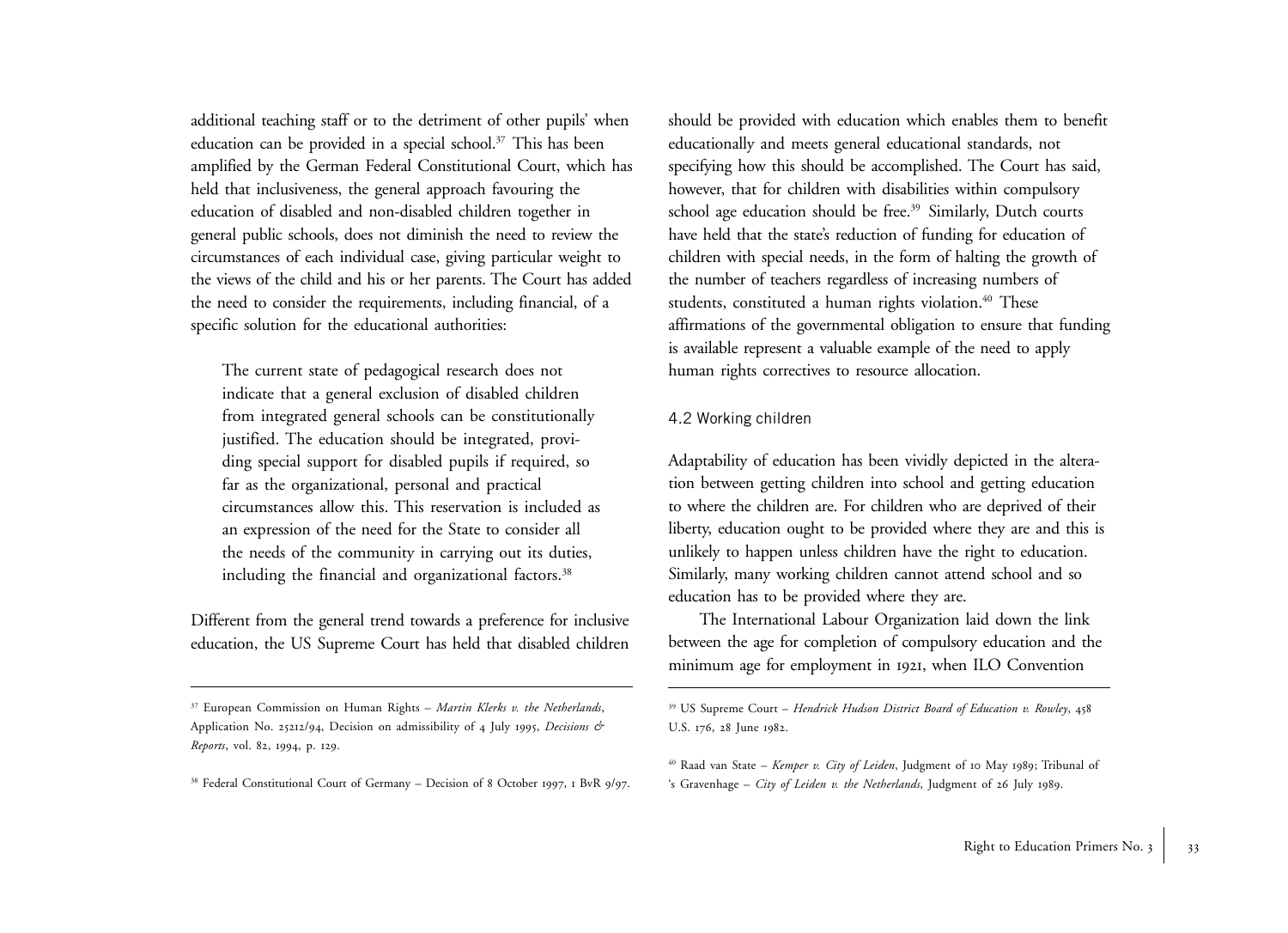No. <sup>10</sup> prohibited employment which prejudices children's school attendance and set the age at 14. This link has almost fallen into oblivion and the recent global mobilization for the elimination of child labour has channelled attention to working children. The ILO-IPEC (International Programme for the Elimination of Chid Labour) has been set up to facilitate 'a process geared to reform and change in social attitudes and in public and corporate policies that will lead to sustainable prevention and abolition of child labour from within a country.'41

Both prevention and abolition of child labour have imposed additional challenges upon education. Prevention of child labour necessitates a conceptual shift in the orientation of education towards the acknowledgment of one simple fact:'the unavoidable labour reality is very much local.'42 Any and every global or foreign model then has to be adapted to that local reality. The dominant trend in the conceptualization of human rights in the Western industrialized countries, which influenced international human rights law, defined work as access to employment in the formal sector. Self-employment in the informal sector (whether subsistence and entrepreneurship) emerged later and does not have, as yet, any clear-cut international human rights standards. The heritage of designing primary education so as to lead pupils to secondary and higher education does not make the situation

better, on the contrary. Adaptability of education to selfemployment in the informal sector is often hampered by school curricula 'developed centrally by groups of 'experts' who design them to prepare children for the next level of education to which many children will be unable to proceed.<sup>'43</sup> The attractiveness of such education for pupils and their parents suffers in consequence.

Creating opportunities for working children to 'learn and earn '44 have been grounded in the necessity for poor people – including children – to work so as to be able to survive. Full-time education then appears to be a luxury rather than a basic right of the child, and changing that cruel reality requires a great deal of political and financial commitment. The Supreme Court of India has accepted this 'learn and earn' approach for non-hazardous employment of children below <sup>14</sup> years of age, mandating a reduction of daily working hours to six, coupled with at least two hours of education at the expense of the employer. For hazardous work, the Court has recalled that child labour could not be eliminated without tackling the underlying poverty and suggested ensuring work for an adult member of the family in lieu of the child or, if this is impossible within the limits of the economic capacity of the state, the provision of a minimum income to the family in order to enable them to send the child to school. This should be payable as long as the child attends school.<sup>45</sup>

<sup>41</sup> *ILO-IPEC Highlights of 1998*, International Labour Organization – International Programme on the Elimination of Child Labour, Geneva, October 1998, p. 6.

<sup>42</sup> Atchoarena, D. & Hite, S. – *Training Poorly Educated People in Africa*, Document prepared for the International Labour Office (ILO) by the International Institute for Educational Planning, Paris, April <sup>1999</sup>, p. 65.

<sup>43</sup> Haspels, N. et al. – Action against child labour: Strategies in education. Country experiences in the mobilization of teachers, educators and their organizations in combatting child labour, ILO-IPEC, Geneva, May <sup>1999</sup>, p. 41.

<sup>44</sup> ILO-IPEC – Action against child labour: The role of education, A briefing paper produced for Consortium Meeting on Secondary Education, Paris, <sup>10</sup> – <sup>11</sup> June 1999, p. <sup>10</sup>.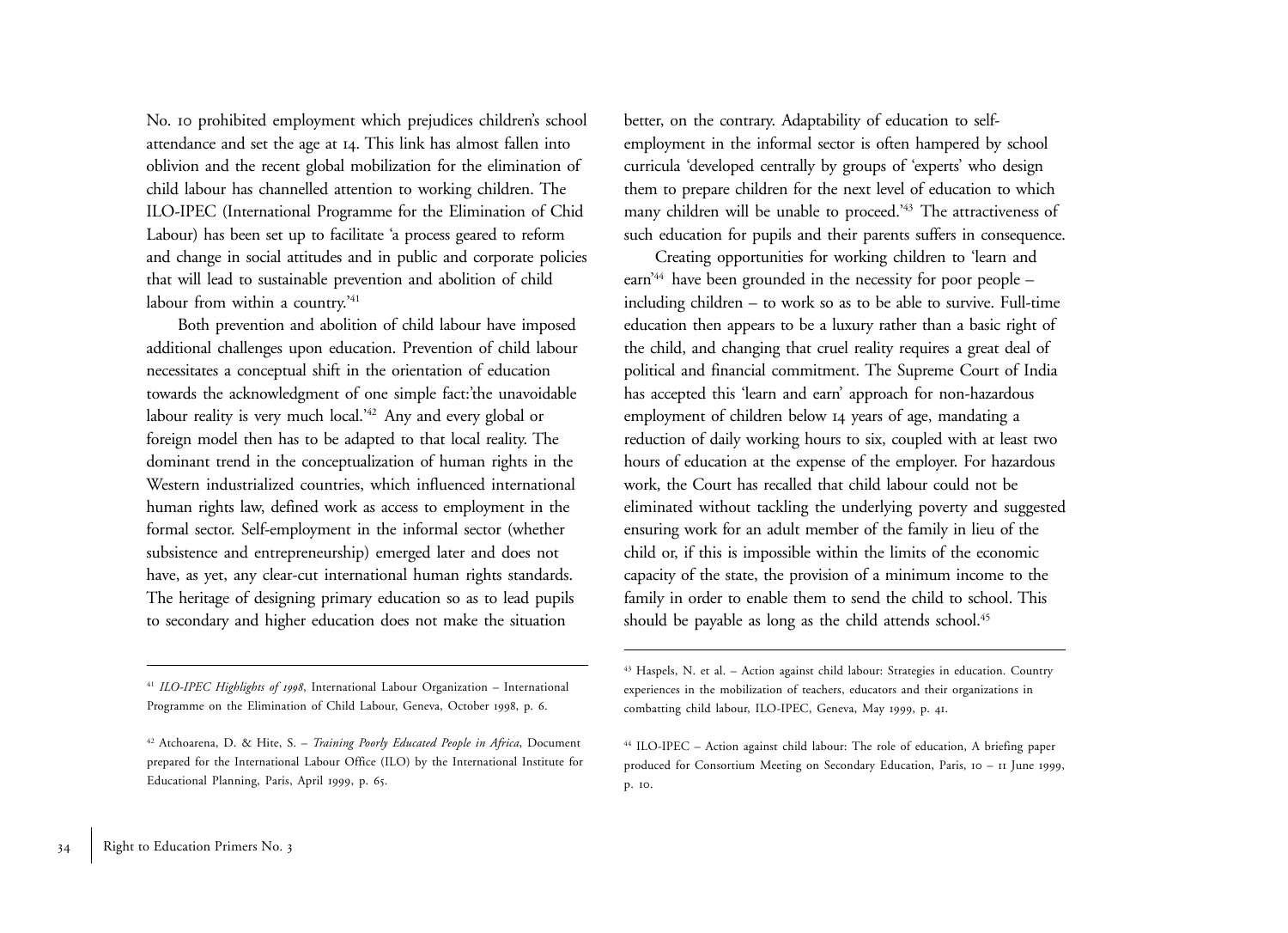#### 4.3 Violence against children, violence by children

War is not seen as a gender issue although boys are disproportionately affected by their socialization into the role of combatants. Throughout history, schooling contributed to the militarization of boys. Participation in warfare was a part of traditional initiation rituals, through which boys become men, for millions of boys. Glorification of war continues through those school textbooks which are dotted with wars and war heroes, through the promotion of violent sports, and the almost limitless commercialization of computerized war games. Education for war has, unfortunately, a much longer tradition and is more commercially attractive than education for peace.

Nevertheless, education is commonly discussed in quantitative terms. In countries which have just undergone warfare, pleas for education in the name of returning to normal life often means reverting to pre-war education. The extent to which education actually contributed to warfare is questioned only if extreme examples of advocating genocide are identified. Otherwise, schooling is assumed to have been benign. Sometimes, it was even non-existent. If it existed, it might have contributed to the militarization of boys.

In providing humanitarian aid, an important obstacle to including education is a view that education is not indispensable for human survival nor required for subsistence. The absence of education for victims of armed

45 Supreme Court of India – *Mehta v. State of Tamil Nadu*, Judgment of 10 December 1996, (1996) 6 SCC 756; AIR 1997 SC 699; (1997) 2 BHRC 258.

conflicts and disasters dooms them to remain recipients of assistance while preventing them from becoming selfsustaining. Water, sanitation, medical services, shelter, clothing and food constitute the 'survival package' which is offered through humanitarian relief. Including education in this package is a development of the 1990s, but overcoming the previous 'ideology of survivalism' has yet to become institutionalized.

Where schooling is available, it can deny rather than promoting the best interests of each child. Educational curricula can be designed with a view to those children who will continue to higher education, thus failing those who cannot do so. The contents can be imported from far-away countries and be incomprehensible in the local circumstances. Methods of teaching can rely on force and violence. In the words of Peter Newell, 'discipline, at home or at school, which deliberately hurts or humiliates children, especially from adults they love and respect, teaches first the acceptability of violence.'46

The Constitutional Court of South Africa has examined the interplay between different, sometimes conflicting, demands upon education – to reconcile collective and individual rights, the rights of parents and the rights of children, the government's commitment to the parental right to educate their children in accordance with their religious beliefs, to translating the right to freedom from violence from a constitutional guarantee into a rule of conduct for schools. Highlights from its judgment are presented in Box <sup>6</sup>.

<sup>46</sup> Newell, P. – No nostalgia for corporal punishment, *The Independent*, <sup>5</sup> January <sup>1994</sup>.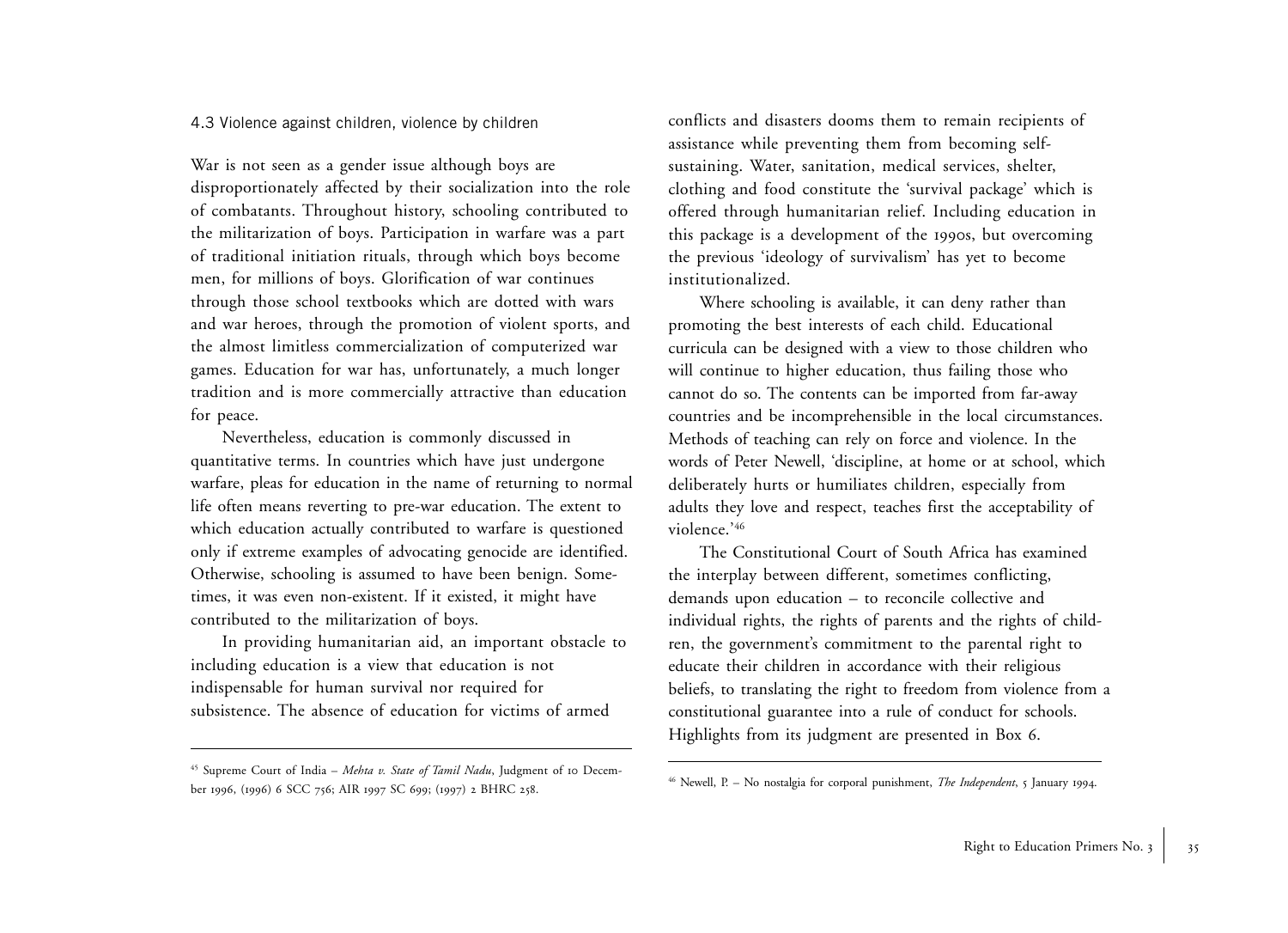### Box 6 Towards freedom from violence for all school children

The central question in this matter is: when Parliament enacted a law to prohibit corporal punishment in schools, did it violate the rights of parents of children in independent schools who, in line with their religious convictions, had consented to its use?

In support of its contention that parents have a divinely imposed responsibility for the training and upbringing of their children, the appellant ... contends that corporal punishment is a vital aspect of Christian religion and that it is applied in the light of its biblical context using biblical guidelines which impose a responsibility on parents for the training of their children. It has further claimed that according to the Christian faith, parents continue to comply with their biblical responsibility by delegating their authority to punish their children to their teachers.

In an affidavit submitted on behalf of the respondent, the Director-General of the Department of Education contends that corporal punishment in schools is contrary to the Bill of Rights. ... According to the affidavit, corporal punishment is inherently violent, and involves a degrading assault upon the physical, emotional and psychological integrity of the person to whom it is administered. South Africans have suffered, and continue to suffer a surfeit of violence.

It is clear from the above that a multiplicity of intersecting constitutional values and interests are involved in the present matter – some overlapping, some competing. The parents have a general interest in living their lives in a community setting according to their religious beliefs, and a more specific interest in directing the education of their children. The child, who is at the centre of the inquiry, is probably a believer, and a member of a family and a participant in a religious community that seeks to enjoy such

freedom. Yet that same child is also an individual person who may find himself 'at the other end of the stick' and as such be entitled to [constitutional protection]. Then, the broad community has an interest in reducing violence wherever possible and protecting children from harm. The overlap and tension between the different clusters of rights reflect themselves in contradictory assessments of how the central constitutional value of dignity is implicated. On the one hand, the dignity of the parents may be negatively affected when the state tells them how to bring up and discipline their children and limits the manner in which they can express their religious beliefs. The child who has grown up in the particular faith may regard the punishment, although hurtful, as designed to strengthen his character. On the other hand, the child is being subjected to what an outsider might regard as the indignity of suffering a painful and humiliating hiding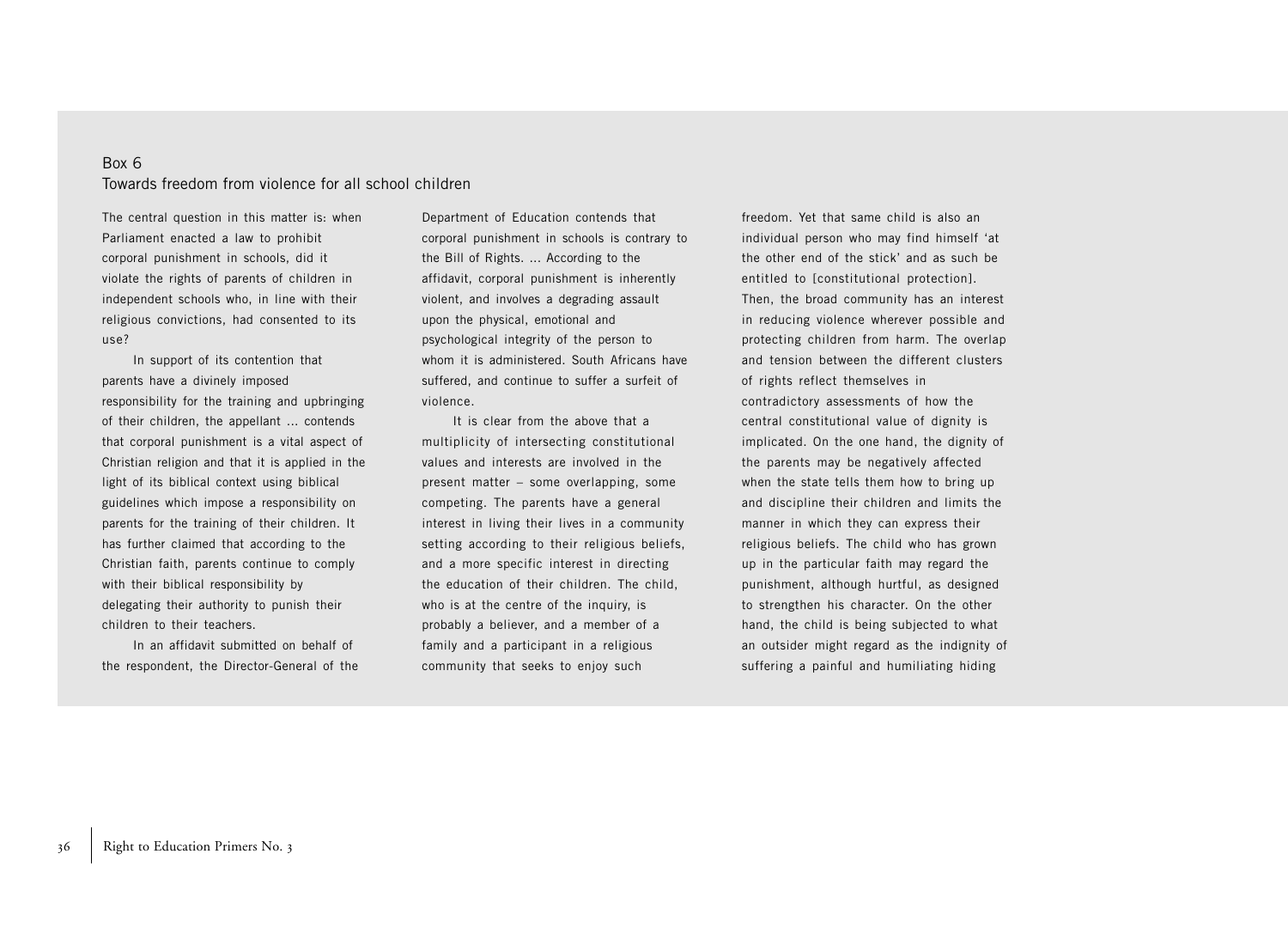deliberately inflicted on him in an institutional setting. Indeed, it would be unusual if the child did not have ambivalent emotions.

The respondent has established that the prohibition of corporal punishment is part and parcel of a national programme to transform the education system to bring it into line with the letter and spirit of the Constitution. The creation of uniform norms and standards for all schools, whether public or independent, is crucial for educational development. A coherent and principled system of discipline is integral to such development.

The state is further under a constitutional duty to take steps to help diminish the amount of public and private violence in society generally and to protect all people and especially children from maltreatment, abuse or degradation. More specifically, by ratifying the United Nations Convention on the Rights of the Child, it

undertook to take all appropriate measures to protect the child from violence.

Courts throughout the world have shown special solicitude for protecting children from what they have regarded as the potentially injurious consequences of their parents' religious practices. It is now widely accepted that in every matter concerning the child, the child's best interests must be of paramount importance.

Section 12 of the Constitution now adds to the rights protected by the interim Constitution the following provisions: ... Everyone has the right ... to be free from all forms of violence ... It should be noted that these rights to be violence-free are additional to an not substitutes for the right not to be punished in a cruel, inhuman or degrading way. Under section 7(2) the state is obliged to 'respect, protect and fulfil' these rights. It must accordingly take appropriate steps to reduce violence in public and private life. Coupled with its

special duty towards children, this obligation represents a powerful requirement on the state to act.

As part of its pedagogical mission, the Department [of Education] sought to introduce new principles of learning in terms of which problems were solved through reason rather than force. In order to put the child at the centre of the school and to protect the learner from physical and emotional abuse, the legislature prescribed a blanket ban on corporal punishment. ... The ban was part of a comprehensive process of eliminating state-sanctioned use of physical force as method of punishment. The outlawing of physical punishment in the school accordingly represented more than a pragmatic attempt to deal with disciplinary problems in a new way. It had a principled and symbolic function, manifestly intended to promote respect for the dignity and physical and emotional integrity of all children.47

<sup>47</sup> Constitutional Court of South Africa – Christian Education South Africa v. Minister of Education, Case CCT 4/00, judgment of 18 August <sup>2000</sup>, full text available at http://www.concourt.gov.za.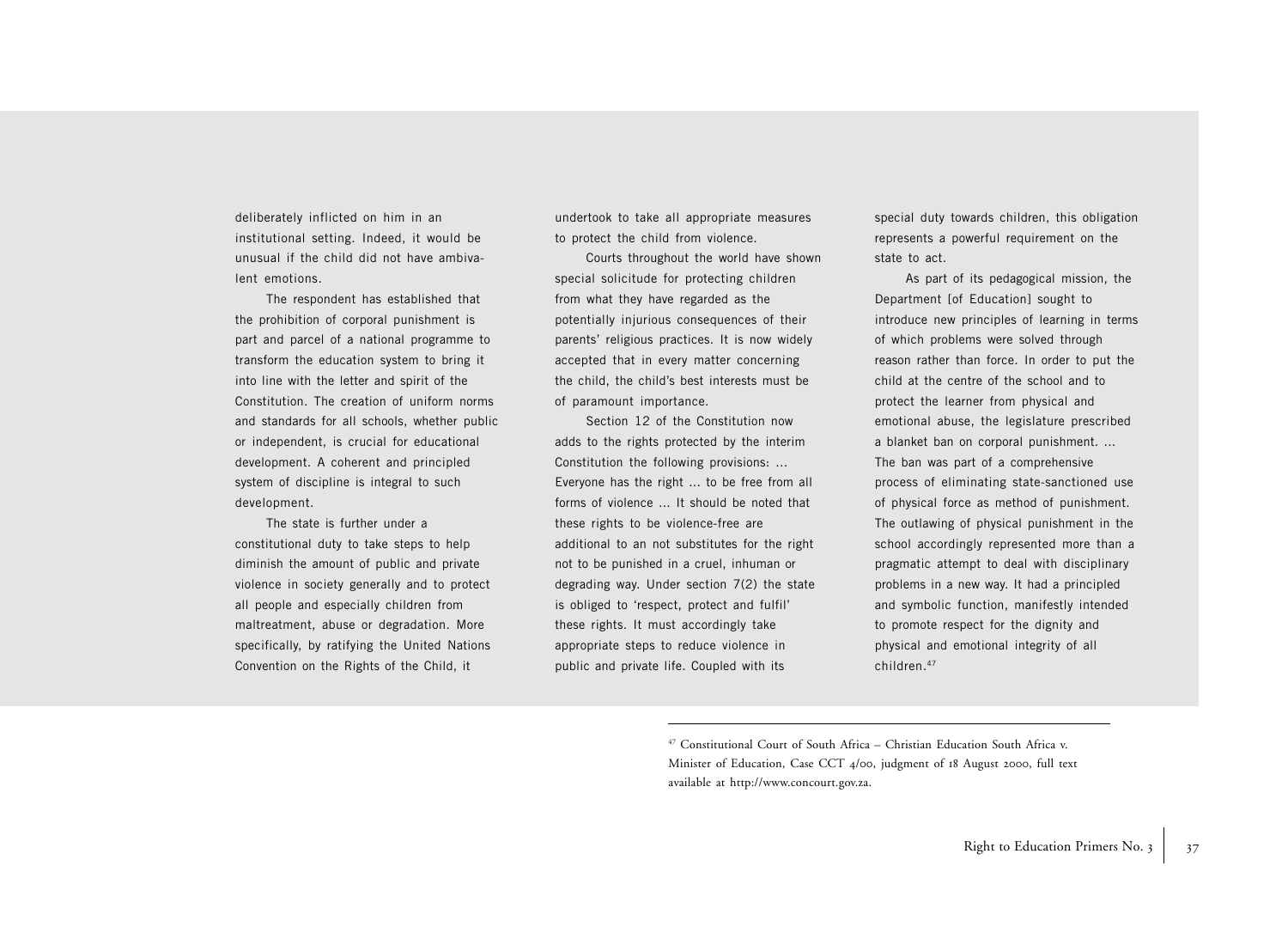The lead by the Constitutional Court of South Africa towards making education violence-free, highlighted in Box <sup>6</sup>, closes a gap in the human rights rationale against violence in education. The traditional focus in human rights on the protection against abuse of power by the government relies on self-policing by governments themselves, individually and collectively. The existing international standards represent a patchwork while domestic approaches vary a great deal. Some governments recognize their obligation to guarantee individual security and/or safety, others accept only some limits upon resort to violence by the agents of the state. Violence by non-state actors is addressed as a variety of different and unrelated phenomena – racial (or racist) violence, or violence against women, or communal violence, with child abuse occasionally raised to prominence to then disappear again from the public agenda. What governments should – or should not – do to prevent victimization, including by 'normalization' of violence at home, in school, in the media, or through computer games, is fiercely discussed but no shared approach is emerging. The common approach is often combating violence with violence, for which the proverbial examples are death penalty for homicide or corporal punishment of school children lest they would continue to be – or become – violent.

Violence has appeared on the human rights agenda in its different manifestations, ranging from arbitrary executions and death penalty to football hooliganism and child abuse. Calls to recognize a right to violence-free life illustrate desires to extend human rights further. Thus the Declaration on Violence against Women included, in an early draft, a 'right to violence-free private and family life,'48 which does not appear in its final text. Such a right was, however, written into the Inter-American Convention on Violence against Women, which declares that 'every women has the right to life free of violence.'49 In <sup>1993</sup>, the General Assembly of the United Nations, responding to information on widespread killings of street children, recognized that all children have the right to 'freedom from violence and harassment.'50 Attention of the United Nations subsequently shifted to violence *by* not only *against* children.

The mass media are often accused of glorifying violence, sometimes also of nudging people, particularly children, to imitate the violence portrayed on TV screens or computer games. A hypothesis that violent behaviour results from exposure to violence has been subjected to empirical verification many times, especially for children, yielding mutually contradictory outcomes. A middle-of-the road view holds that 'exposure to images of brutality could turn an already disturbed child towards violence. At the very least,

<sup>48</sup> Division for the Advancement of Women – Background material on international action relevant to a draft declaration on violence against women, 28 August <sup>1992</sup>, p. 6.

<sup>49</sup> Organización de los Estados Americanos – Convención interamericana para prevenir, sancionar y erradicar la violencia contra la mujer (Convención de Belem do Para), adopted on 6 June 1994, Article 3, Doc. OEA/Ser.P AG/doc.3115/94 rev.2, 9 June 1994.

<sup>50</sup> United Nations – Plight of street children, General Assembly resolution 48/136 of 20 December 1993, preamble.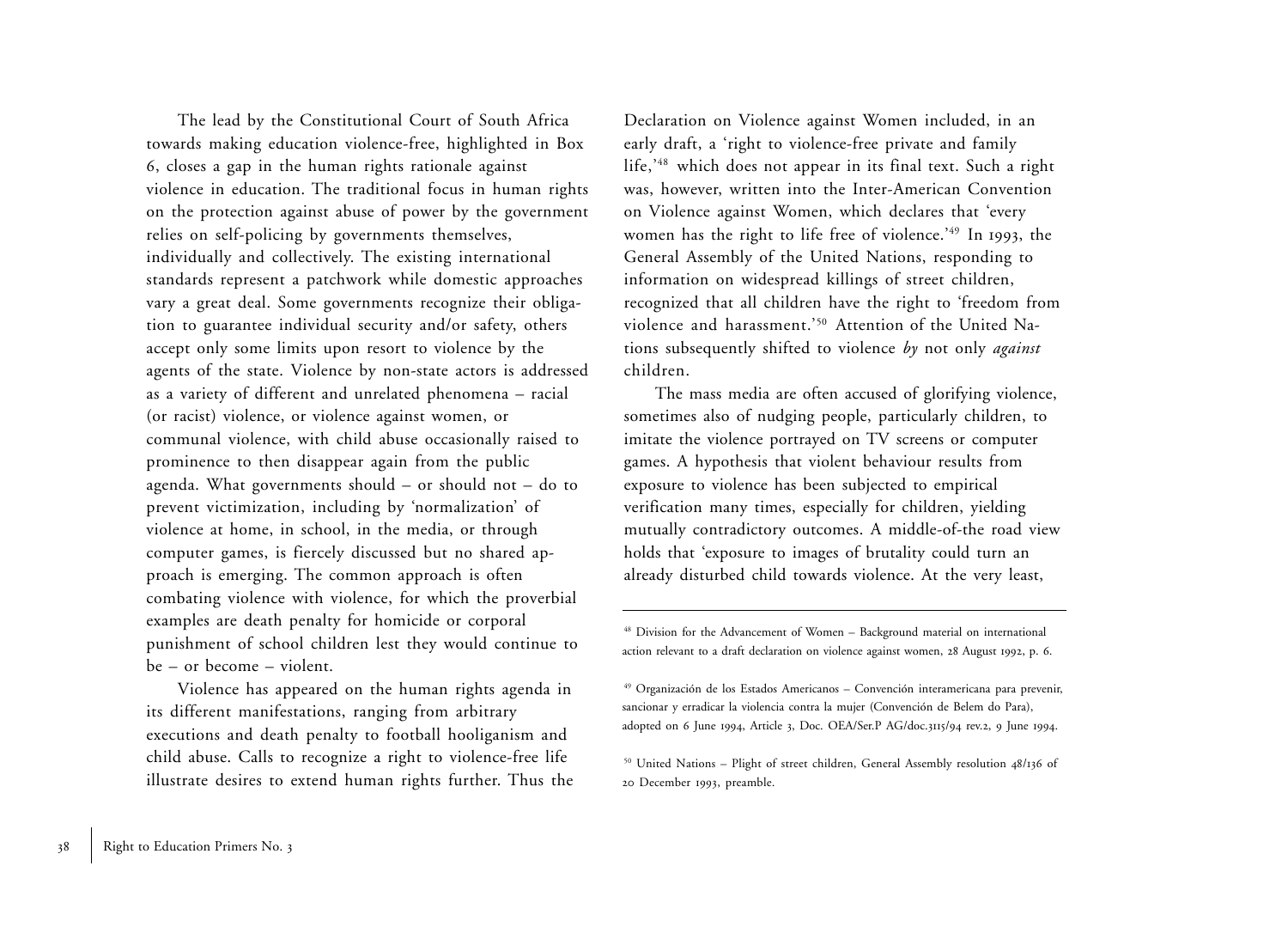such images may give a child a picture of how it might vent its rage,'51 and thus may lead to copycat violence.

In some countries, children are protected from excessive exposure to violence. The Constitutional Court of Germany has explained the need to prevent children from access to harmful material by focusing on 'all printed matter, films, or pictures that glorify violence or crime, provoke racial hatred, glorify war, constitute [moral] harm and thus may lead to serious or even irreversible injury.'52 This has led to heightened criteria for scrutiny for children than for adults. It is useful to recall that the German Criminal Code prohibits the production or dissemination of material that describes 'cruel or inhuman acts of violence against human beings in a manner expressing <sup>g</sup>lorification or intentional minimization of such acts of violence or demonstrating the cruel or inhuman acts in a manner injuring human dignity.<sup>'53</sup> This example is an exception to the widespread marketing of violent films and games to children.

Violence is not only films and games for too many children but a part of life. Children committing atrocities have attracted much international attention because the phenomenon seemed to have become institutionalized in the 1990s, especially in Sierra Leone from which Civilian's

51 We must protect young minds, *The Independent*, 26 November 1993.

52 Judgment in the Nudist Magazine case of 23 March 1971, reproduced from: Kommers, D.P. – *The Constitutional Jurisprudence of the Federal Republic of Germany*, 1989, p. 423–424.

53 Section 131 of the Criminal Code, reproduced from: Harfst, G. and Schmidt, O.A. – *German Criminal Law*, 1989.

story is reproduced in Box 7. A child who was trained to kill following orders at the age of nine is at school three years later, with uncertain prospects. The journalist interviewing him was keen on finding out what the boy felt. He failed. Maybe the boy thinks about violence as films-and-games, maybe he is preventing himself from feeling anything, except when the military comes along and he has a hysterical attack.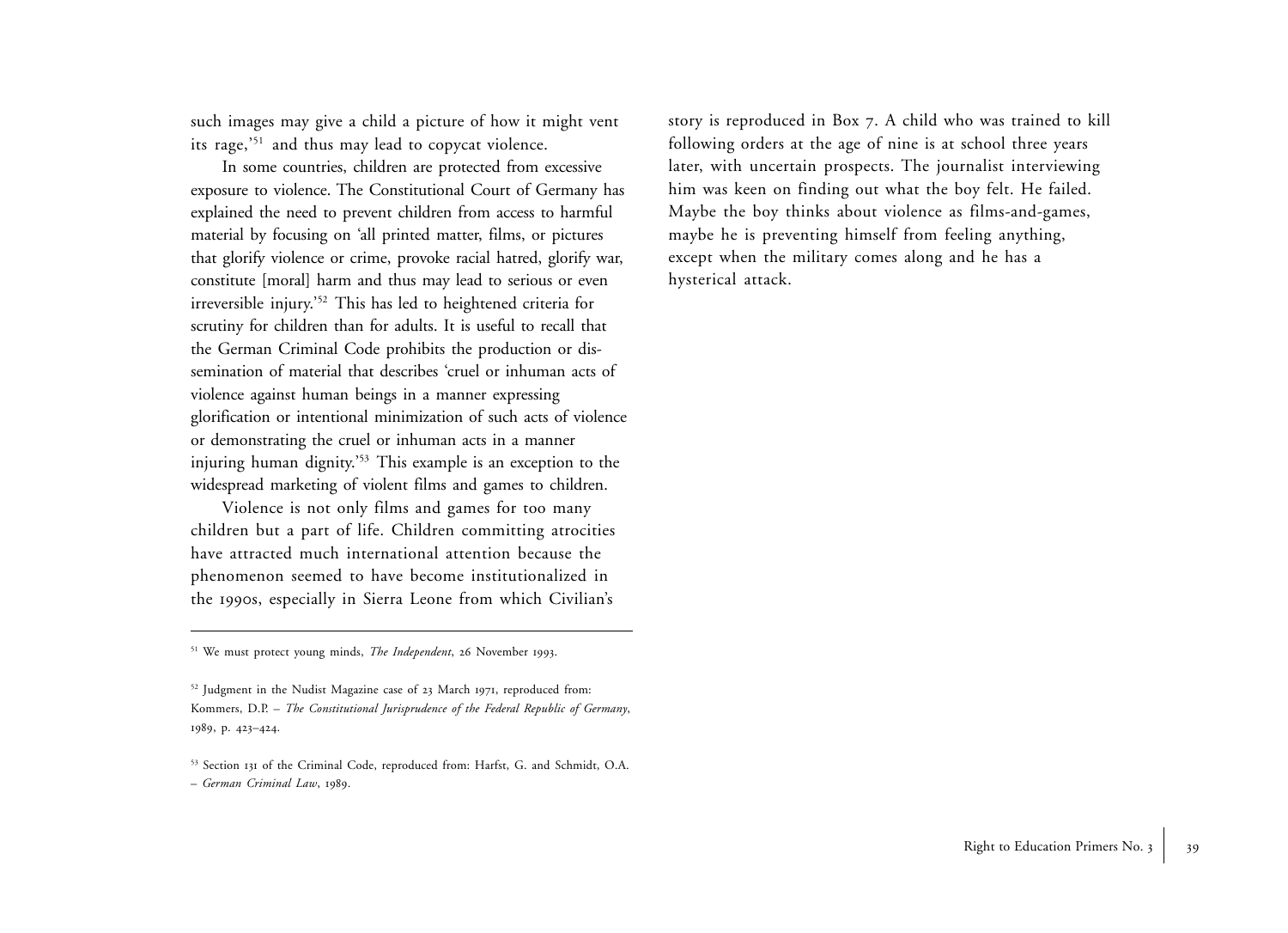### Box 7

What can education do for ex-child soldier nicknamed Civilian?

In the second classroom on the right, a place with no glass in the windows nor even a light bulb in the ceiling, children are chanting in English:"How many days make a week? Seven days make one." and Richard asks a boy of 12 to step out and meet me.

Sulaiman Kamara, his name is. But here they all call him Civilian. He fought in the war on the side of the rebels. He says he killed a lot of people. How many, I ask – three, four? Ten? Twenty, even? Twenty-five?

Civilian thinks about it for a moment, and I guess that he is not calculating the total but wondering what the effect will be when he says it out loud. The effect on me, the effect on him. Finally, he puts a number to his thoughts. "I killed fifty people. More than 50."

WE sit on a bench in an empty classroom whose ceiling bears obscene graffiti left behind by the rebels. The story Civilian tells is spellbindingly awaful. First, I ask about his recruitment.

"The rebels came into town and displayed what they had. Drinks, a lot of food and vehicles. Some of my friends said, 'Let's go and see what is happening.' We went round to have a look and that was when we all got caught."

He describes how he was truned into a soldier, aged nine. "When they captured us, the rebel commander took us into the bush by force. He asked that we be trained. They started training us by giving us a gun. They pointed at a certain area of the gun that I had to pull on. When I pulled

on it, I heard a sound that was like ..." – he makes the noise of a magazine loading – "and then they asked me to press the trigger. When I pressed it, the gun exploded. It fired. The training was to do it again and again. Fire again and again. Then we used the gun on somebody."

The victim was a man accused of supplying arms to the government forces. "They captured him," Civilian explains."They told me what he had done. They told me to shoot him in the legs. So I took the gun and shot him there. He could not scream because him mouth was taped up."

It is all so matter of fact. Civilian says he felt nothing himself because he had been given marijuana, and had become 'sleepy' as he discharged the bullet into the man's body.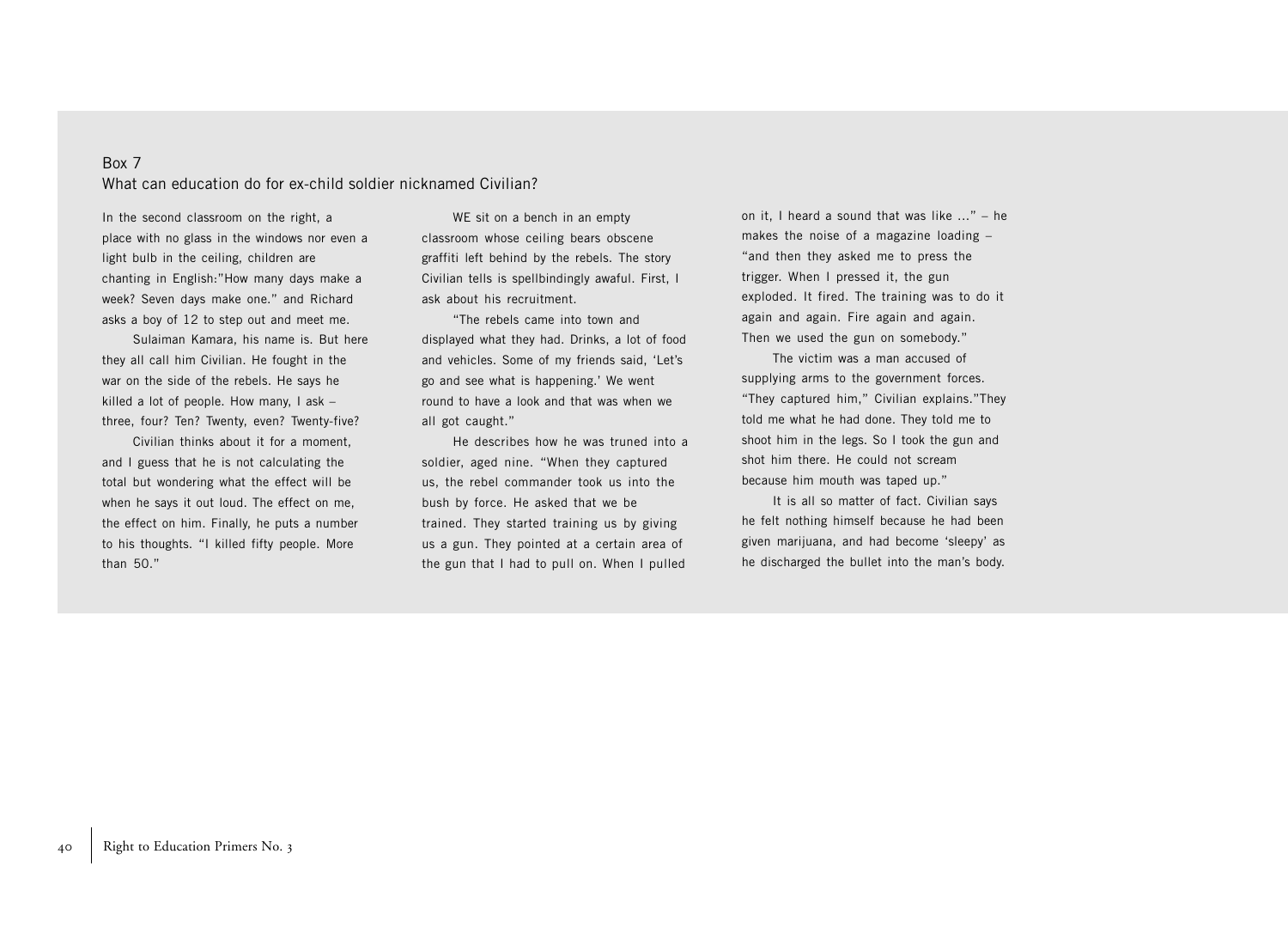I wonder how much he feels now. There is no emotion showing.

Sitting opposite me, Civilian continues. His story darkens further. "When I joined the rebels, the commander killed his own parents in my presence. And he said that we should do likewise. We should not have sympathy for anybody. The rebels then killed my own mother and father."

The boy was asked if there were any other members of his family in the area. His grandparents, he said. So he was told to kill them. He explained, "I went to their house and met my grandfather first. He was preparing to go for prayers. I said 'Grandfather, we have been told that we should not spare anybody we meet, and this time there is no sympathy.' And I shot him in the back."

His grandfather fell down, dying. Civilian says, "He shouted,'Oh, my son, why do you

want to kill me?' And I told him, 'I'm not your son, don't call me your son,' and I gave him another shot and he died. And then I went into the house. There I met my grandmother praying and then I shot her. She was blind."

She was blid. While I reflect on the words, Civilian has made a circle with his thumb and forefinger and is blowing invisible bubbles around the room, his lips raspberrying them into life.

"How do you feel now, when you look back?"

He shrugs at my question, always the child."Now I just pray,'Father God, have mercy on me, forgive me. I'm not going to do it again. I pray and ask God to have mercy on me." I search for feeling in his words, but still cannot hear any.

It's difficult to know how to react to what this young boy is saying. The first

response is disbelief – he must be making the story up to get attention. But he has had precious little of that, and Richard Cole assures me that the young boy's account is perfectly credible because, he says, it is actually unremarkable.

Unremarkable? "Yes, because so many boys and girls have been put in this situation," Cole says. He explains why the boy got the nickname Civilian – when he first came to the school, if he ever say a person in uniform he would become hysterical."We all had to run up to him, shouting,'Civilian, Civilian, you are Civilian' to calm him down."60

60 Vine, J. – Rebels without a cause, *High Life*, September <sup>1999</sup>, p. 34–35.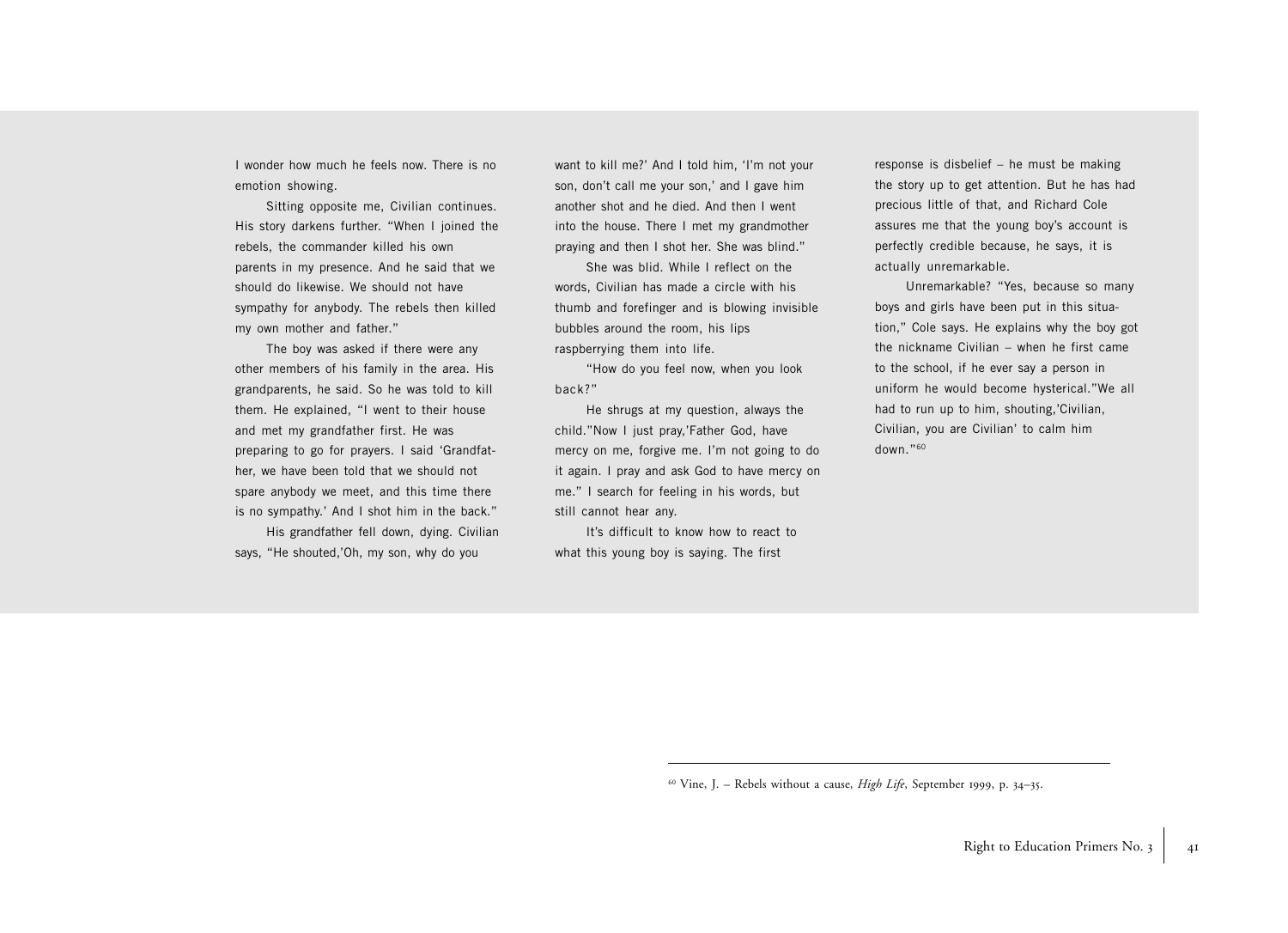A multitude of research projects has been devoted to identifying the cause of violence, based on an assumption that 'violence is a preventable disease'.<sup>54</sup> Seeking a cure, a simple remedy, often follows such a diagnosis. This follows from the implicit assumption that violence can be explained, its causation described, types of perpetrators profiled, and subsequently violence can be eliminated. Education is seen as a key, especially for children. However, 'where violence is a means not of expressing identity, but of creating it,<sup>'55</sup> as may well have been Civilian's fate, there does not seem to be a ready-made answer.

The routine response of governments to children involved in violence is to treat them as if they were adults. As a consequence, our laws and policies fail to respond to the fact that children *can* resort to violence but remain children, regardless of what they may have done. A departure from this approach was triggered by the Convention on the Rights of the Child in 1989 and the decade-long negotiations of its Protocol on child soldiers, summed up by Dita Reichenberg and Sara Friedman as the need to address 'all contributing causative factors'<sup>56</sup> in trying to help children scarred by warfare, including child soldiers.

For children such as Civilian, prospects are pretty much dependant on luck. This boy is too young to stand trial for killing fifty people, as he seems to freely admit, since the lowest age to hold children legally responsible in the existing proposals is fifteen. His prospects for getting education depend on the funding which his current school can secure. The government has committed itself to provide free education to children only for the first three years of primary school,<sup>57</sup> which is likely to leave too many out of school. If Civilian is lucky and continues going to school, his education should be directed to 'fostering respect for human rights' as well as his preparation of 'responsible life in free society,'<sup>58</sup> as international human rights treaties require. If this turns out to be the case, he may well encounter the first verse of this poem:

If children were to decide, there would be no hatred in the world, and all people would agree that war remain only a word.59

54 Will, G.F. – Violence is a 'preventable disease,' *International Herald Tribune,* <sup>28</sup>– <sup>29</sup> November 1992.

55 Woollacott, M. – Terrorism and the warfare of the weak, *Guardian Weekly*, <sup>7</sup> November 1993.

56 Reichenberg. D. and Friedman, S. – Traumatized children. Healing the invisible wounds of children in war: A rights approach (The contribution of UNICEF), in: Danieli, Y et al. (eds.) – *International Responses to Traumatic Stress*, Baywood Publishing Company, Amityville/New York, 1996, p. 315.

<sup>57</sup> Concluding observations of the Committee on the Rights of the Child, U.N. Doc. CRC/C/15/Add. 116, 2000.

58 Charter on the Rights and Welfare of the African Child, Article 11 (2) (b) and (d).

59 This poem was written by Zljok Sabol, a Slovenian school child, and translated by Majda Celik. Reproduced from: Reardon, B.A. – *Tolerance – The Threshold of Peace. Primary-school Resource Unit*, UNESCO Publishing, Paris, <sup>1997</sup>, p. 83.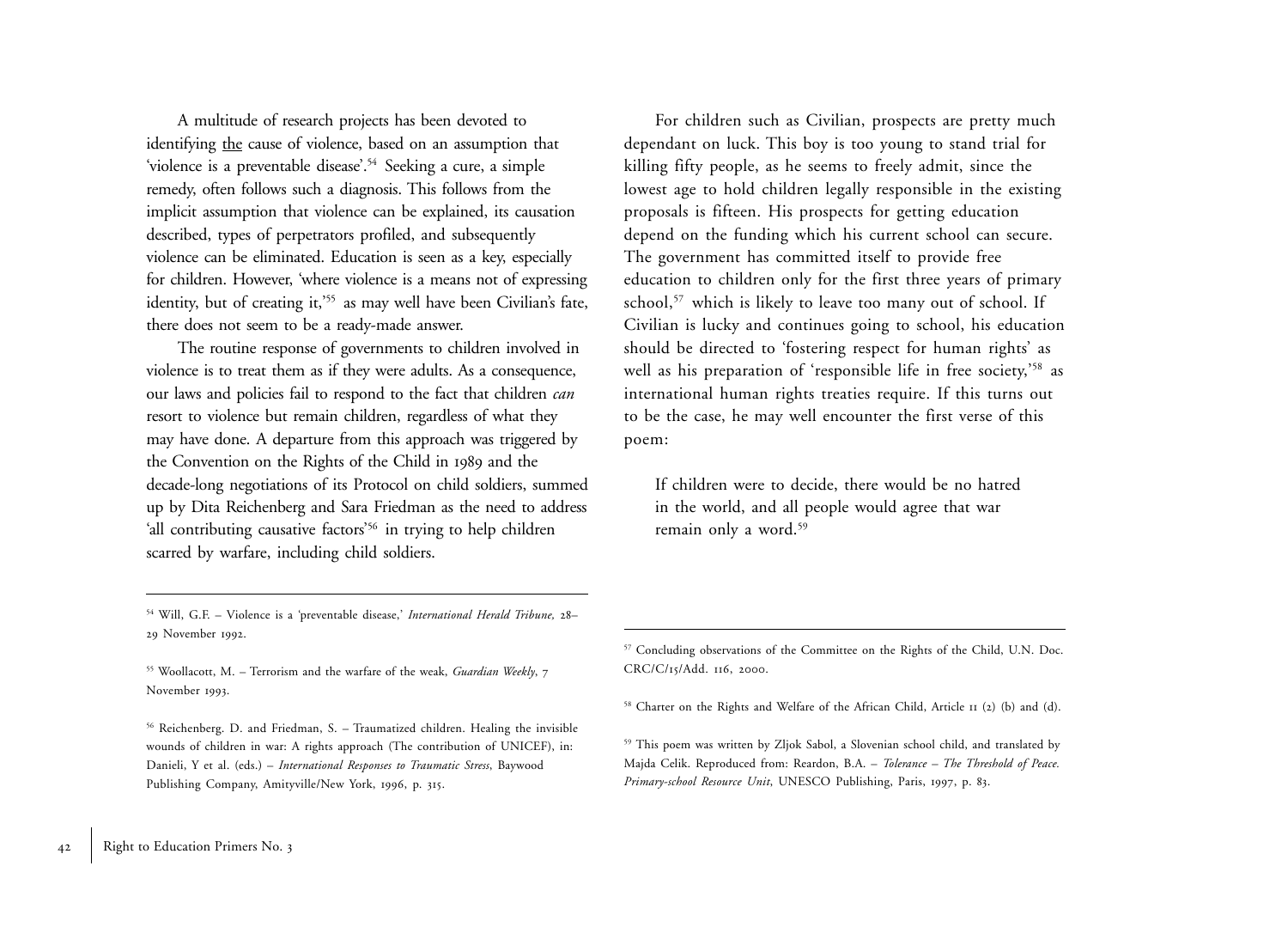### The next step: Human rights in education

It is easy to imagine children happily agreeing that war should remain only a word in a violence-free school, coming from a loving family and a prosperous community. For children like Civilian, war was and remains the reality, and 'violence-free' is only a word. What education could do for him is an open question, much as whether he did – and will – have much of it.

Those children who do have access to schooling may not get the education that would encompass cherishing peace or respecting human rights. They may be sitting in a class with over a hundred other children, taught by an overworked and underpaid teacher, beaten each time they fail to do their sums properly. An assumption that getting children to attend school equals the realization of their right to education thus often conflicts with reality.

*Primer No. 4* looks into human rights in education, arguing that schooling does not necessarily amount to education. It summarizes how human rights in education should be safeguarded, acknowledging that in many countries they are not recognized as yet. Our failure to secure schooling for all children tends to focus our attention on the needed but lacking funds and schools, keeping us focused on the means. Securing the means does not automatically mold education towards desired ends, provided that there was a global agreement on what education is *for*. The field of human rights is a rare exception in having defined both the ends and the means of education hence there is a legal framework to guide education

Discussing human rights in education is thus necessary. Without a clear vision of the inter-relationship between the

right *to* education and rights *in* education, promoting human rights education or human rights through education remains impossible. What happens in schools is seldom examined through the human rights lense, the most important reason being that the notion of rights *in* education is new. Evidence of abuses of education and in education is not systematically collected and remains largely unknown and facilitates the perpetuation of abuses.